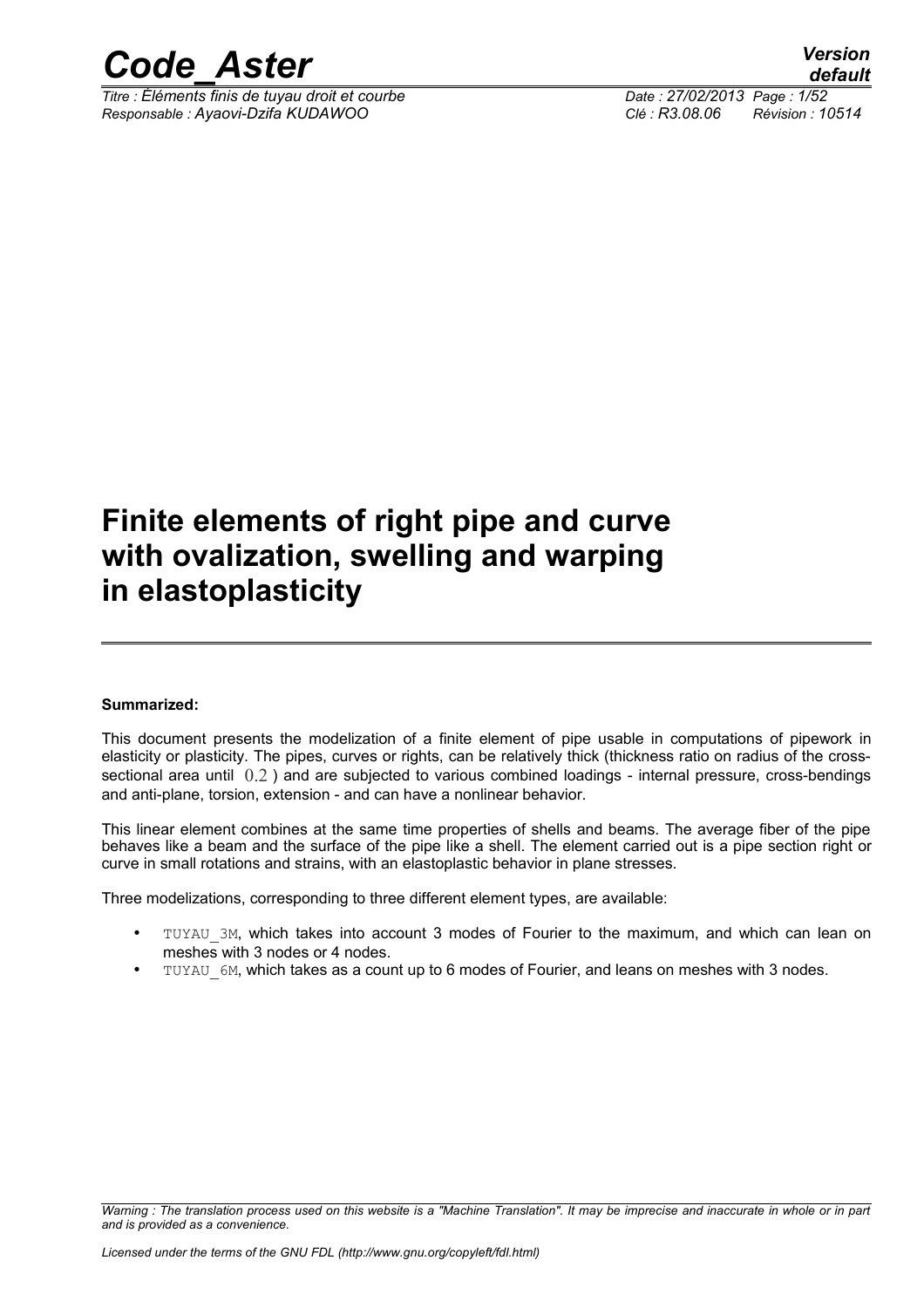# **Code\_Aster**

Titre : Éléments finis de tuyau droit et courbe<br>Responsable : Ayaovi-Dzifa KUDAWOO

Date: 27/02/2013 Page: 2/52 Clé : R3.08.06 Révision : 10514

**Version** 

default

| <b>Contents</b>                                                                                                                           |  |
|-------------------------------------------------------------------------------------------------------------------------------------------|--|
|                                                                                                                                           |  |
| the 2 various theories of shells and beams for the finite elements of right pipes or coudés4                                              |  |
|                                                                                                                                           |  |
|                                                                                                                                           |  |
|                                                                                                                                           |  |
|                                                                                                                                           |  |
|                                                                                                                                           |  |
|                                                                                                                                           |  |
|                                                                                                                                           |  |
|                                                                                                                                           |  |
|                                                                                                                                           |  |
|                                                                                                                                           |  |
|                                                                                                                                           |  |
|                                                                                                                                           |  |
|                                                                                                                                           |  |
|                                                                                                                                           |  |
|                                                                                                                                           |  |
|                                                                                                                                           |  |
|                                                                                                                                           |  |
|                                                                                                                                           |  |
|                                                                                                                                           |  |
|                                                                                                                                           |  |
|                                                                                                                                           |  |
|                                                                                                                                           |  |
|                                                                                                                                           |  |
| 4.2 Discretization of the fields of displacement and strain for the supplémentaire24 part                                                 |  |
|                                                                                                                                           |  |
|                                                                                                                                           |  |
|                                                                                                                                           |  |
|                                                                                                                                           |  |
|                                                                                                                                           |  |
|                                                                                                                                           |  |
|                                                                                                                                           |  |
|                                                                                                                                           |  |
|                                                                                                                                           |  |
|                                                                                                                                           |  |
|                                                                                                                                           |  |
| Marning : The translation process used on this website is a "Machine Translation". It may be impresive and inaccurate in whole or in part |  |

Warning : The translation process used on this website is a "Machine Translation". It may be imprecise and inaccurate in whole or in part and is provided as a convenience.

Licensed under the terms of the GNU FDL (http://www.gnu.org/copyleft/fdl.html)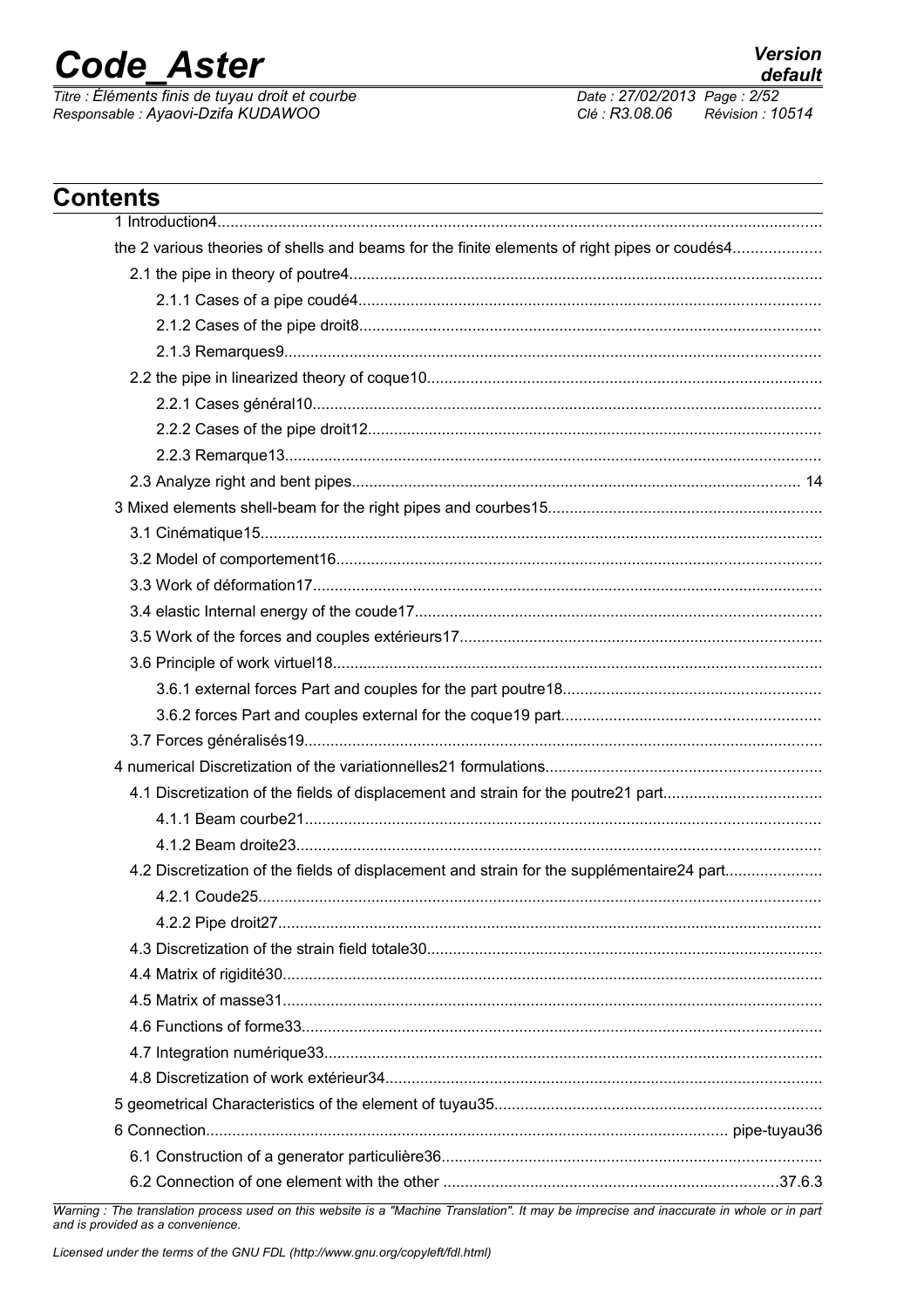| <b>Code Aster</b>                                                                     |                                               | <b>Version</b><br>default |
|---------------------------------------------------------------------------------------|-----------------------------------------------|---------------------------|
| Titre : Éléments finis de tuyau droit et courbe<br>Responsable : Ayaovi-Dzifa KUDAWOO | Date: 27/02/2013 Page: 3/52<br>Clé : R3.08.06 | Révision : 10514          |
|                                                                                       |                                               |                           |
|                                                                                       |                                               |                           |
|                                                                                       |                                               |                           |
|                                                                                       |                                               |                           |
|                                                                                       |                                               |                           |
|                                                                                       |                                               |                           |
|                                                                                       |                                               |                           |
|                                                                                       |                                               |                           |
|                                                                                       |                                               |                           |
|                                                                                       |                                               |                           |
|                                                                                       |                                               |                           |
|                                                                                       |                                               |                           |
|                                                                                       |                                               |                           |
|                                                                                       |                                               |                           |
|                                                                                       |                                               |                           |
| 8.5 Post-traitement48                                                                 |                                               |                           |
|                                                                                       |                                               |                           |
|                                                                                       |                                               |                           |
|                                                                                       |                                               |                           |
|                                                                                       |                                               |                           |

*Warning : The translation process used on this website is a "Machine Translation". It may be imprecise and inaccurate in whole or in part and is provided as a convenience.*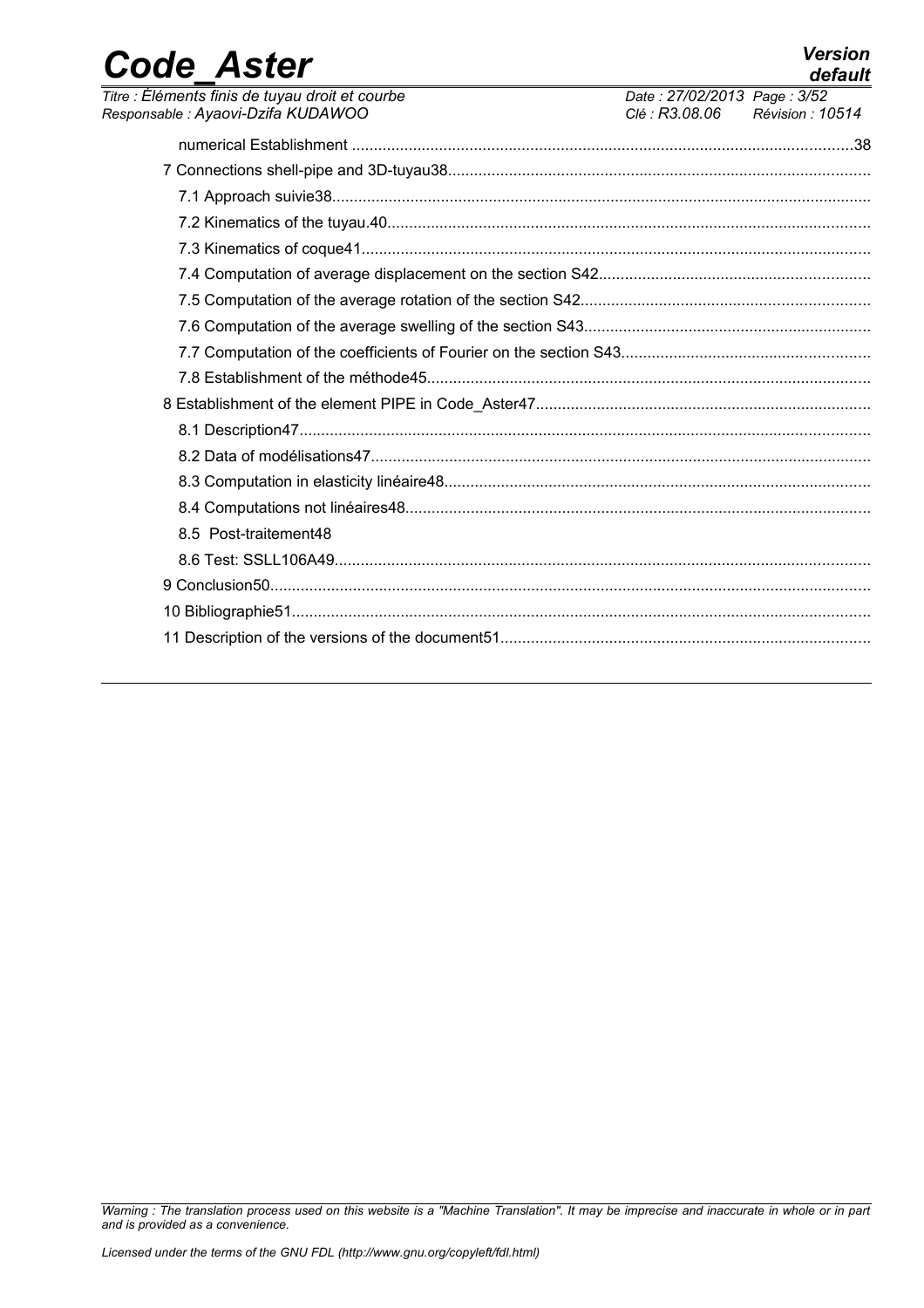*Titre : Éléments finis de tuyau droit et courbe Date : 27/02/2013 Page : 4/52 Responsable : Ayaovi-Dzifa KUDAWOO Clé : R3.08.06 Révision : 10514*

### **1 Introduction**

There exist an important bibliography on the modelization of the pipework and of many finite elements of right and bent pipes are available in the great codes of finite elements. Syntheses were already realized [bib1], [bib5], [bib6], in the past that one supplemented by incorporating the last developments known in the field [bib11]. The effects important to take into account are swelling due to the internal pressure and the ovalization of the cross-sectional areas by combined bendings plane and anti-plane. One places oneself on the assumption of small rotations and strains in the frame of this document.

It is of a linear element with 3 or 4 nodes, about standard curved beam or right with local plasticity taking into account ovalization, warping and swelling. The kinematics of beam is enriched by a kinematics of shell for the description of the behavior of the cross-sectional areas. This kinematics is discretized in *M* modes of Fourier of which the number *M* must at the same time be sufficient to obtain good performances in plasticity and not too large to limit the computing time. The literature encourages us to use  $M = 6$  [bib9], [bib13] in plasticity. In elasticity, for thick pipes, one can be satisfied with  $M=2$  or  $M=3$ .

### **2 The various theories of shells and beams for the finite elements of right or bent pipes**

One presents in this chapter the elements of kinematics in three-dimensional curvilinear geometry, like their restrictions in the frame as of beam models and of shell. Indeed, to build the finite element of pipework enriched which answers the specifications defined in introduction, one exploits a technique of decomposition of the three-dimensional kinematics. The kinematics of shell brings there the description of ovalization, swelling and warping, while the kinematics of beam described there the general motion of line of pipework.

The various theories of shells and beams used for each element translate the assumptions chosen a priori on the type of strains and behaviors.

### **2.1 The pipe in beam theory**

#### **2.1.1 Case of a pipe elbow**

a first approaches relatively simple come down to regard the elbow represented below as a hollow beam of circular section. The beam is obtained by rotation of angle  $\Theta$  of the circular section around *OZ*. A point of the beam is located by its distance r compared to the axis of the beam and by the two angles  $\theta$ ,  $\phi$  where  $\theta$  is the longitudinal angle with OY indicated above and  $\phi$  the trigonometrical angle with *OZ* measured on the circular section.

*Warning : The translation process used on this website is a "Machine Translation". It may be imprecise and inaccurate in whole or in part and is provided as a convenience.*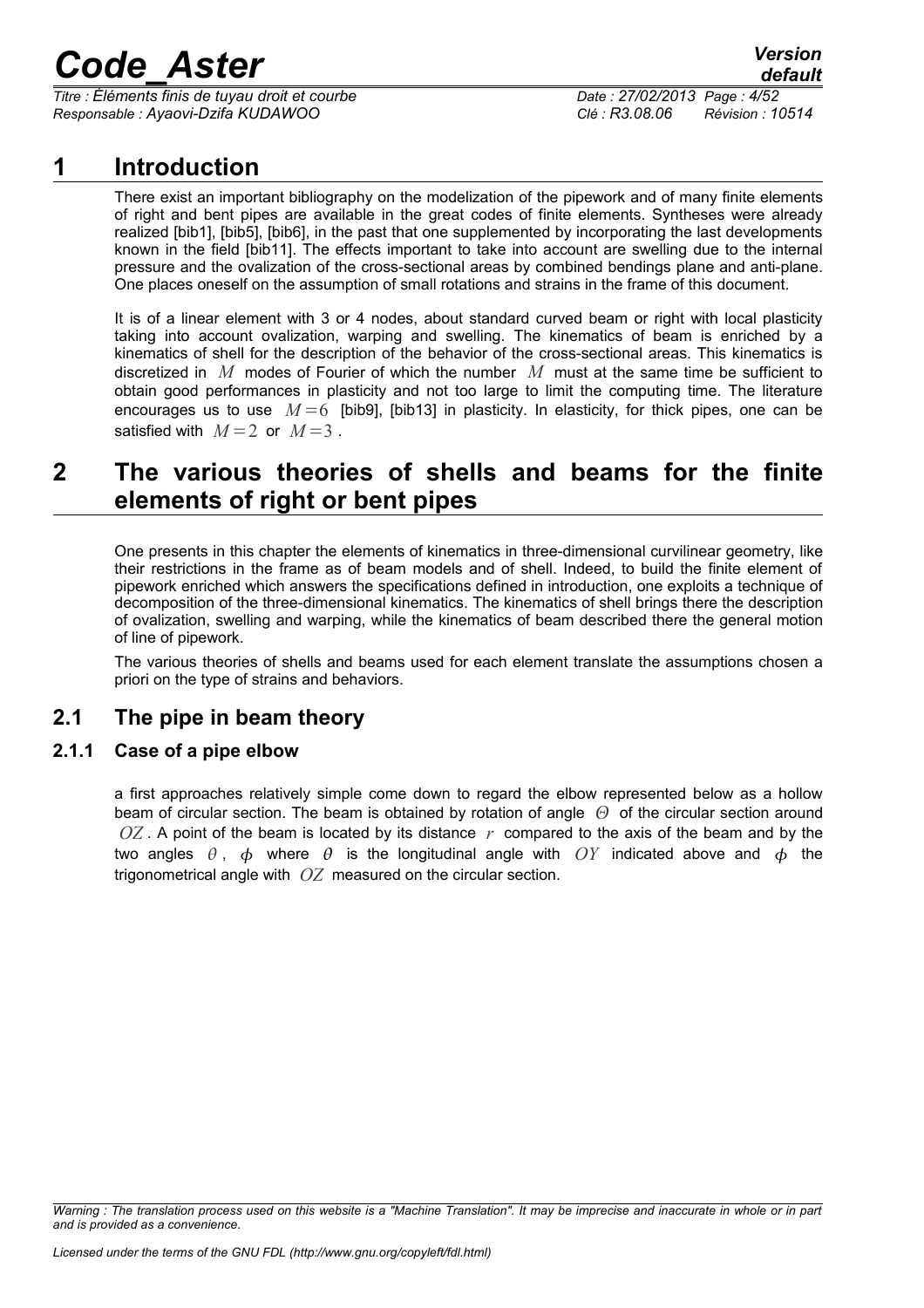

**Appear 2.1.1-a: Geometry and kinematics of the elbow in beam theory**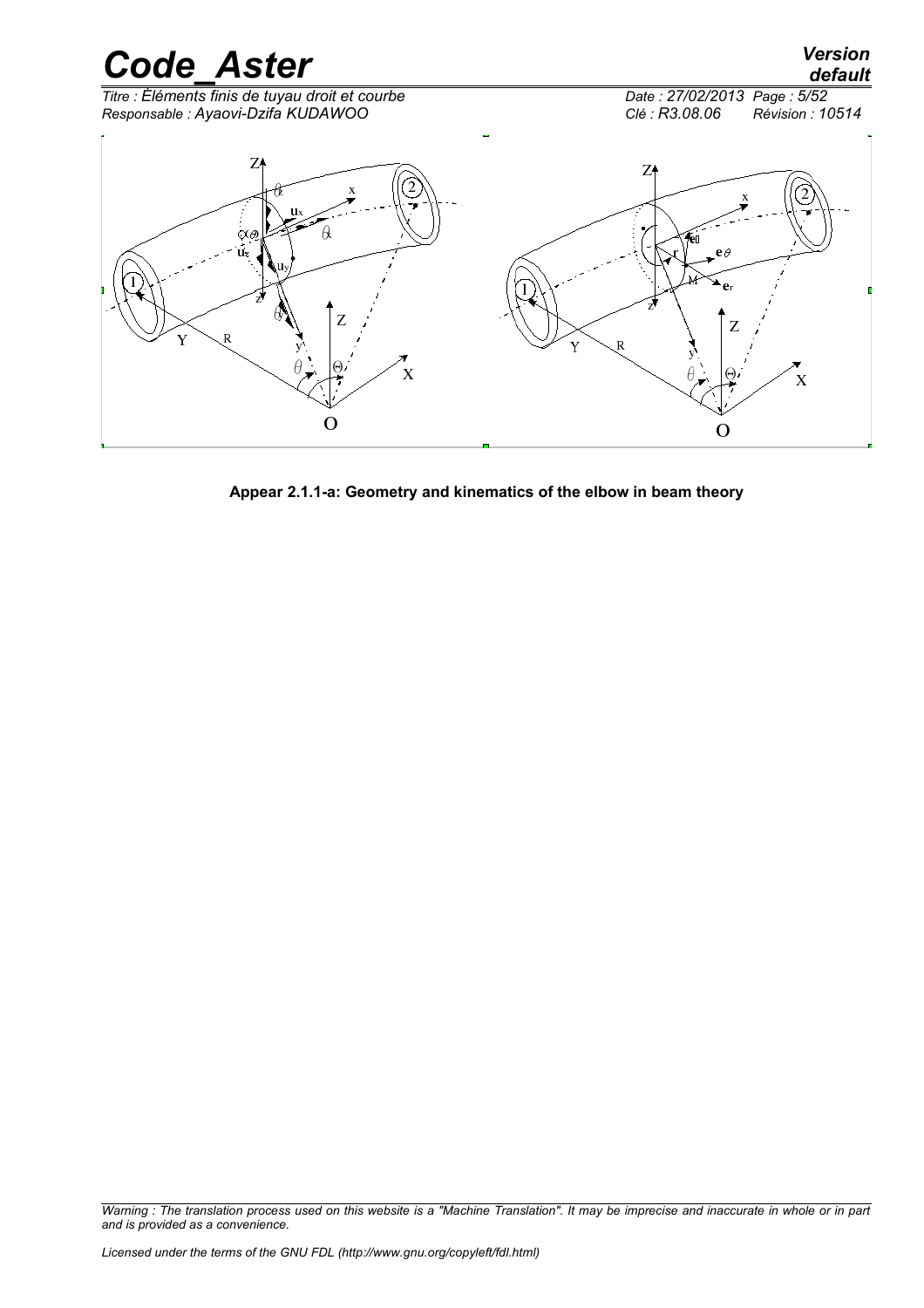*Titre : Éléments finis de tuyau droit et courbe Date : 27/02/2013 Page : 6/52 Responsable : Ayaovi-Dzifa KUDAWOO Clé : R3.08.06 Révision : 10514*

*default*

In the coordinate system curvilinear ( $r \theta$ ,  $\phi$ ), the relations between displacements *u* of the points of the elbow of position  $\; r_{0}^{}$ = $\bf{OM}$  = $-$  R  $e$   $_{y}(\theta)$  +  $r$   $e$   $_{r}(\theta$  ,  $\phi)$  and the strains of Green - Lagrange are given by the following tensor in the natural base ( $r \theta$ ,  $\phi$ ):

$$
2 f_{\alpha\beta} = \frac{\partial (r_0 + u)}{\partial \alpha} \cdot \frac{\partial (r_0 + u)}{\partial \beta} - \frac{\partial r_0}{\partial \alpha} \cdot \frac{\partial r_0}{\partial \beta} \quad (\alpha, \beta) \in [r, \theta, \phi].
$$

The vectors units in the directions ( $r \theta$ ,  $\phi$ ) are:

$$
e_r = \frac{\partial r_0}{\partial r}, e_{\theta} = \frac{1}{A} \frac{\partial r_0}{\partial \theta}, e_{\phi} = \frac{1}{B} \frac{\partial r_0}{\partial \phi} \text{ where } A = \sqrt{\frac{\partial r_0}{\partial \theta}} \cdot \frac{\partial r_0}{\partial \theta} \text{ et } B = \sqrt{\frac{\partial r_0}{\partial \phi}} \cdot \frac{\partial r_0}{\partial \phi}.
$$

If one expresses the position of a point of the elbow in the local toric orthonormal base (  $e_r$  ,  $e_\theta$  ,  $e_\phi$  ) by ( $y_r$ ,  $y_\theta$ ,  $y_\phi$ ) there are the following relations:

$$
\boldsymbol{e}_r = \frac{\partial \boldsymbol{r}_0}{\partial y_r}, \boldsymbol{e}_\theta = \frac{\partial \boldsymbol{r}_0}{\partial y_\theta}, \boldsymbol{e}_\phi = \frac{\partial \boldsymbol{r}_0}{\partial y_\phi}.
$$

The form of the tensor of the strains of Green-Lagrange in this base is then:

$$
2\,\varepsilon_{\alpha\beta} = \frac{\partial (r_0 + u)}{\partial \,y_\alpha} \cdot \frac{\partial (r_0 + u)}{\partial \,y_\beta} - \frac{\partial \,r_0}{\partial \,y_\alpha} \cdot \frac{\partial \,r_0}{\partial \,y_\beta} \,.
$$

The relations of transition between the statement of the strains of Green-Lagrange in the curvilinear coordinate system and the local toric base previously definite are:

$$
\varepsilon_{rr} = f_{rr}
$$
\n
$$
\varepsilon_{\theta\theta} = \frac{f_{\theta\theta}}{A^2}
$$
\n
$$
\varepsilon_{\phi\phi} = \frac{f_{\phi\phi}}{B^2}
$$
\n
$$
\varepsilon_{\theta\phi} = \frac{f_{\theta\phi}}{AB}
$$
\n
$$
\varepsilon_{\theta r} = \frac{f_{\theta r}}{A}
$$
\n
$$
\varepsilon_{\phi r} = \frac{f_{\phi r}}{B}
$$

The use of this base is particularly interesting because the behavior models in the orthonormal toric base are simple of use. For elbow Ci above, if it is considered that the strains remain small, it obtains then [bib4] after linearization of the strains of Green - Lagrange:

*Warning : The translation process used on this website is a "Machine Translation". It may be imprecise and inaccurate in whole or in part and is provided as a convenience.*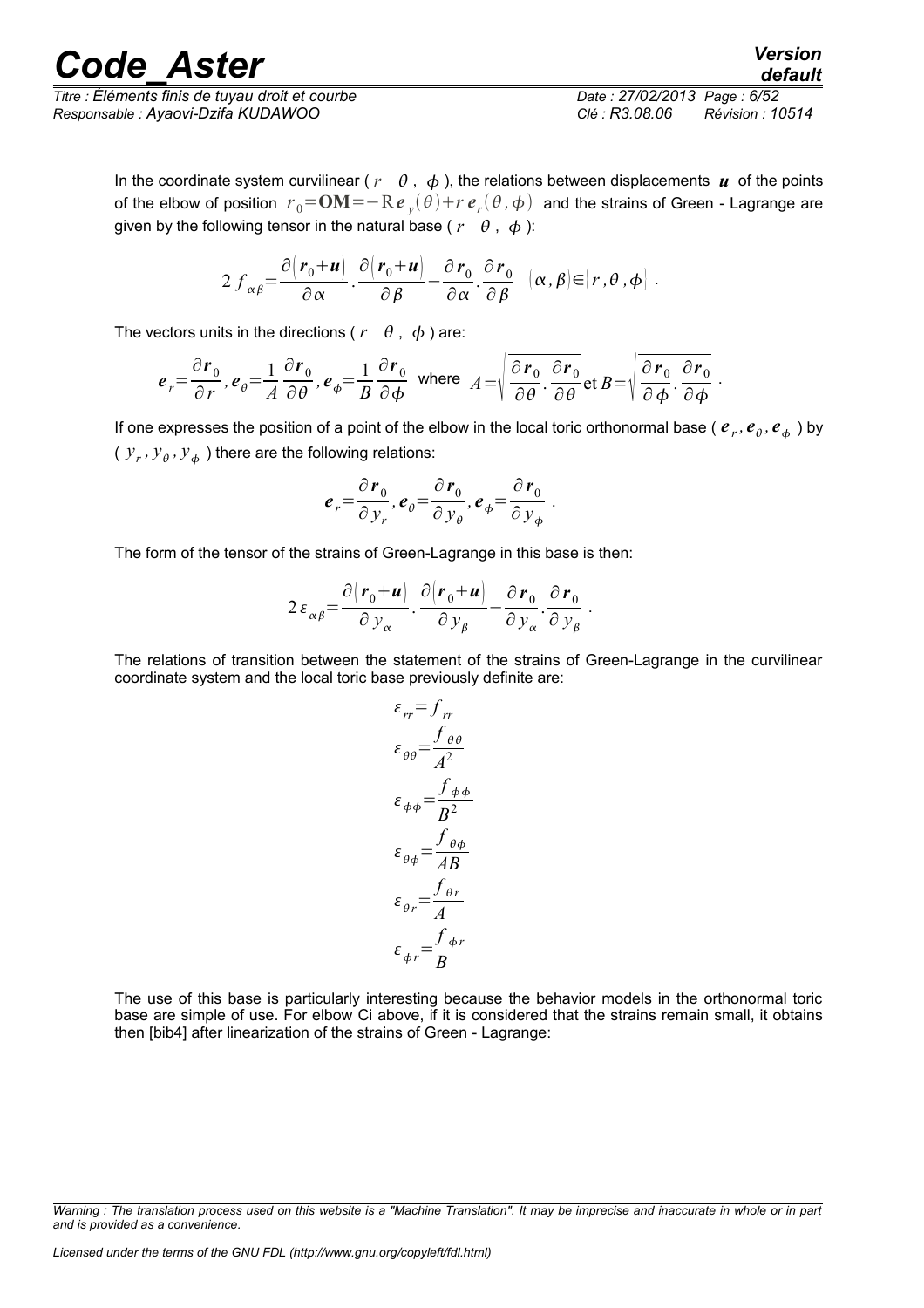*Titre : Éléments finis de tuyau droit et courbe Date : 27/02/2013 Page : 7/52 Responsable : Ayaovi-Dzifa KUDAWOO Clé : R3.08.06 Révision : 10514*

$$
\varepsilon_{rr} = \frac{\partial u_r}{\partial r}
$$
\n
$$
\varepsilon_{\theta\theta} = \frac{1}{A} \frac{\partial u_\theta}{\partial \theta} + \frac{u_\phi}{AB} \frac{\partial A}{\partial \phi} + \frac{u_r}{R_\theta}
$$
\n
$$
\varepsilon_{\phi\phi} = \frac{1}{B} \frac{\partial u_\phi}{\partial \phi} + \frac{u_r}{R_\phi}
$$
\n
$$
2\varepsilon_{\theta\phi} = \gamma_{\theta\phi} = \frac{1}{B} \frac{\partial u_\theta}{\partial \phi} + \frac{1}{A} \frac{\partial u_\phi}{\partial \theta} - \frac{u_\theta}{AB} \frac{\partial A}{\partial \phi}
$$
\n
$$
2\varepsilon_{\theta r} = \gamma_{\theta r} = \frac{1}{A} \frac{\partial u_r}{\partial \theta} - \frac{u_\theta}{R_\theta} + \frac{\partial u_\theta}{\partial r}
$$
\n
$$
2\varepsilon_{\phi r} = \gamma_{\phi r} = \frac{1}{B} \frac{\partial u_r}{\partial \phi} - \frac{u_\phi}{R_\phi} + \frac{\partial u_\phi}{\partial r}
$$

with:

$$
A = R + r \sin \phi, \, B = r, \, R_{\theta} = \frac{R + r \sin \phi}{\sin \phi}, \, R_{\phi} = r
$$

The statements of the strains established above are written then:

$$
\varepsilon_{rr} = \frac{\partial u_r}{\partial r}
$$
\n
$$
\varepsilon_{\theta\theta} = \frac{1}{R + r \sin \phi} \left( \frac{\partial u_\theta}{\partial \theta} + u_\phi \cos \phi + u_r \sin \phi \right)
$$
\n
$$
\varepsilon_{\phi\phi} = \frac{1}{r} \left( \frac{\partial u_\phi}{\partial \phi} + u_r \right)
$$
\n
$$
2 \varepsilon_{\theta\phi} = y_{\theta\phi} = \frac{1}{R + r \sin \phi} \left( \frac{\partial u_\phi}{\partial \theta} - u_\theta \cos \phi \right) + \frac{1}{r} \frac{\partial u_\theta}{\partial \phi}
$$
\n
$$
2 \varepsilon_{r\theta} = y_{r\theta} = \frac{1}{R + r \sin \phi} \left( \frac{\partial u_r}{\partial \theta} - u_\theta \sin \phi \right) + \frac{\partial u_\theta}{\partial r}
$$
\n
$$
2 \varepsilon_{r\phi} = y_{r\phi} = \frac{1}{r} \left( \frac{\partial u_r}{\partial \phi} - u_\phi \right) + \frac{\partial u_\phi}{\partial r}
$$

Displacement  $u_r$ ,  $u_\theta$ ,  $u_\phi$ , of a point of the elbow in the toric base associated with the cross-sectional area of observation can be easily expressed according to displacements and of rotations associated with the center with the cross-sectional area. Indeed, if one notes  $|u_1,u_2,u_3|$  displacement in the local curvilinear base  $\rho(\theta), \mathbf{x}(\theta), \mathbf{y}(\theta), \mathbf{z}(\theta)$  associated with the cross-sectional area as indicated on [Figure 2.1.1-a] one has the following relations, valid in the frame of the kinematics of the beams of Timoshenko [R3.08.01]:

$$
u_1(r, \theta, \phi) = u_x(\theta) + \theta_z(\theta) r \sin \phi - \theta_y(\theta) r \cos \phi
$$
  
\n
$$
u_2(r, \theta, \phi) = u_y(\theta) + \theta_x(\theta) r \cos \phi
$$
  
\n
$$
u_3(r, \theta, \phi) = u_z(\theta) - \theta_x(\theta) r \sin \phi
$$

where  $u_x, u_y, u_z$  is the displacement of translation of the section and  $\vartheta_x$   $\vartheta_y$  ,  $\vartheta_z$  the rotation of its center *o* . The statement of the components of displacement in the local toric orthonormal base (  $e_{r}$ ,  $e_{\theta}$ ,  $e_{\phi}$  ) is obtained by change of reference:

*Licensed under the terms of the GNU FDL (http://www.gnu.org/copyleft/fdl.html)*

*default*

*Warning : The translation process used on this website is a "Machine Translation". It may be imprecise and inaccurate in whole or in part and is provided as a convenience.*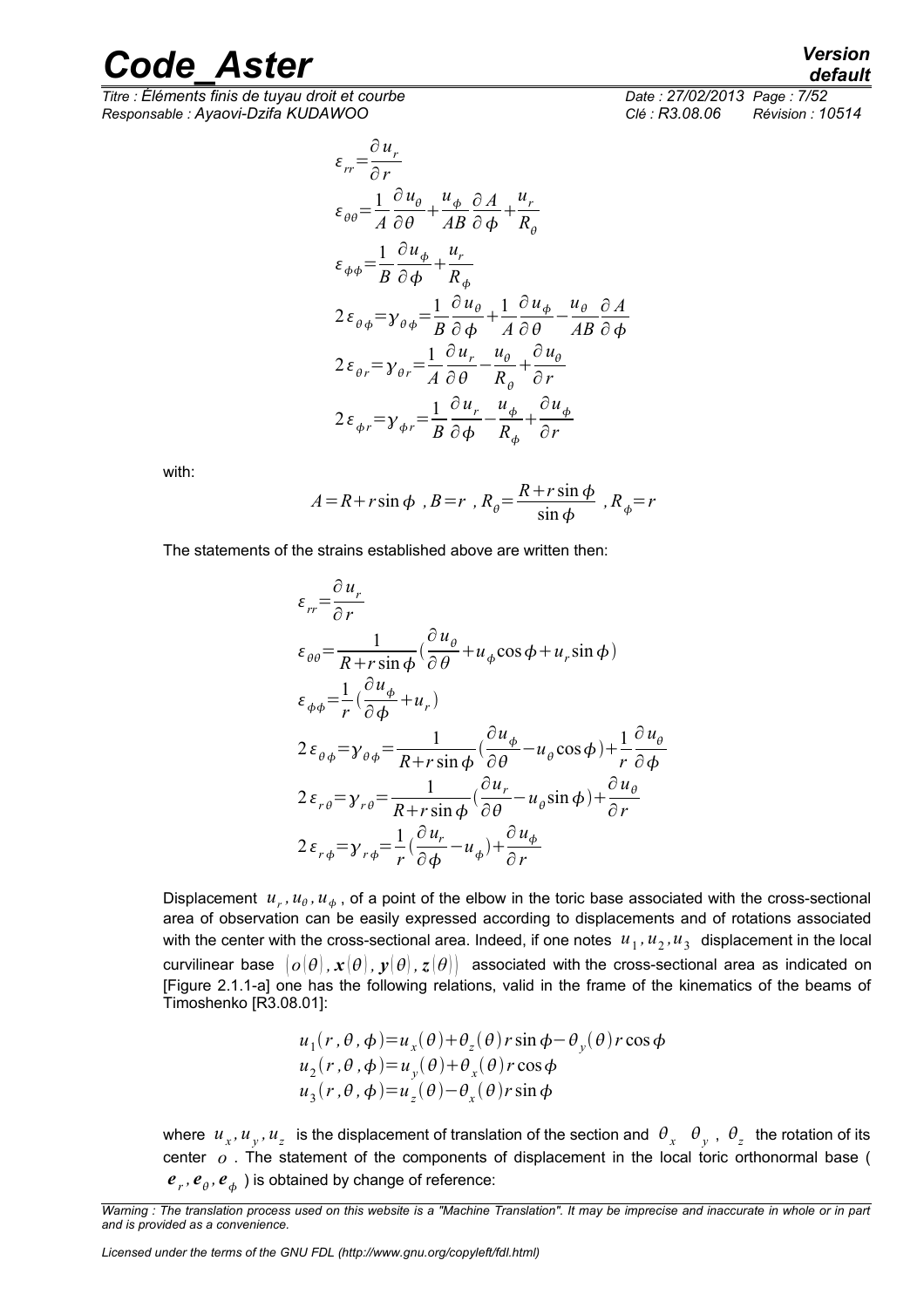*Titre : Éléments finis de tuyau droit et courbe Date : 27/02/2013 Page : 8/52 Responsable : Ayaovi-Dzifa KUDAWOO Clé : R3.08.06 Révision : 10514*

*default*

 $u_{\theta}(r, \theta, \phi) = u_1(r, \theta, \phi) = u_x(\theta) + \theta_z(\theta) r \sin \phi - \theta_y(\theta) r \cos \phi$  $u_{\phi}(r,\theta,\phi) = u_3(r,\theta,\phi)\sin\phi - u_2(r,\theta,\phi)\cos\phi = u_z(\theta)\sin\phi - u_y(\theta)\cos\phi - \theta_x(\theta)r$  $u_r(r, \theta, \phi) = -[u_3(r, \theta, \phi) \cos \phi + u_2(r, \theta, \phi) \sin \phi] = -[u_z(\theta) \cos \phi + u_y(\theta) \sin \phi]$ 

The introduction of this field of displacement into the statement of the linearized strains enables us to obtain the statement of the three-dimensional strains associated with the kinematics of beam:

$$
\varepsilon_{rr} = 0
$$
\n
$$
\varepsilon_{\theta\theta} = \frac{1}{R + r \sin\phi} (u_{x,\theta} - u_y - r \theta_x \cos\phi + \theta_{z,\theta} r \sin\phi - \theta_{y,\theta} r \cos\phi)
$$
\n
$$
\varepsilon_{\phi\phi} = 0
$$
\n
$$
2\varepsilon_{\theta\phi} = \frac{1}{R + r \sin\phi} (-u_x \cos\phi - u_{y,\theta} \cos\phi + u_{z,\theta} \sin\phi - r \theta_{x,\theta} + \theta_y r \cos^2\phi - \theta_z r \sin\phi \cos\phi)
$$
\n
$$
+ (\theta_z \cos\phi + \theta_y \sin\phi)
$$
\n
$$
2\varepsilon_{r\theta} = \frac{1}{R + r \sin\phi} (-u_x \sin\phi - u_{y,\theta} \sin\phi - u_{z,\theta} \cos\phi + \theta_y r \sin\phi \cos\phi - \theta_z r \sin^2\phi)
$$
\n
$$
+ (\theta_z \sin\phi - \theta_y \cos\phi)
$$
\n
$$
2\varepsilon_{r\phi} = 0
$$

#### **2.1.2 Cases of the right pipe**

the statements of the strains established above also apply to the case of the right pipe, where one replaces  $\theta$  by *s* where *s* is the curvilinear abscisse along average fiber of the pipe, with :

$$
A=1
$$
,  $B=r$ ,  $1/R_{\theta}=0$ ,  $R_{\phi}=r$ .

The statements given for the elbow are written then for the right pipe:

$$
\varepsilon_{rr} = \frac{\partial u_r}{\partial r}
$$
\n
$$
\varepsilon_{xx} = \frac{\partial u_x}{\partial x}
$$
\n
$$
\varepsilon_{\phi\phi} = \frac{1}{r} \left( \frac{\partial u_\phi}{\partial \phi} + u_r \right)
$$
\n
$$
2 \varepsilon_{x\phi} = y_{x\phi} = \frac{\partial u_\phi}{\partial x} + \frac{1}{r} \frac{\partial u_x}{\partial \phi}
$$
\n
$$
2 \varepsilon_{rx} = y_{rx} = \frac{\partial u_r}{\partial x} + \frac{\partial u_x}{\partial r}
$$
\n
$$
2 \varepsilon_{r\phi} = y_{r\phi} = \frac{1}{r} \left( \frac{\partial u_r}{\partial \phi} - u_\phi \right) + \frac{\partial u_\phi}{\partial r}
$$

*Warning : The translation process used on this website is a "Machine Translation". It may be imprecise and inaccurate in whole or in part and is provided as a convenience.*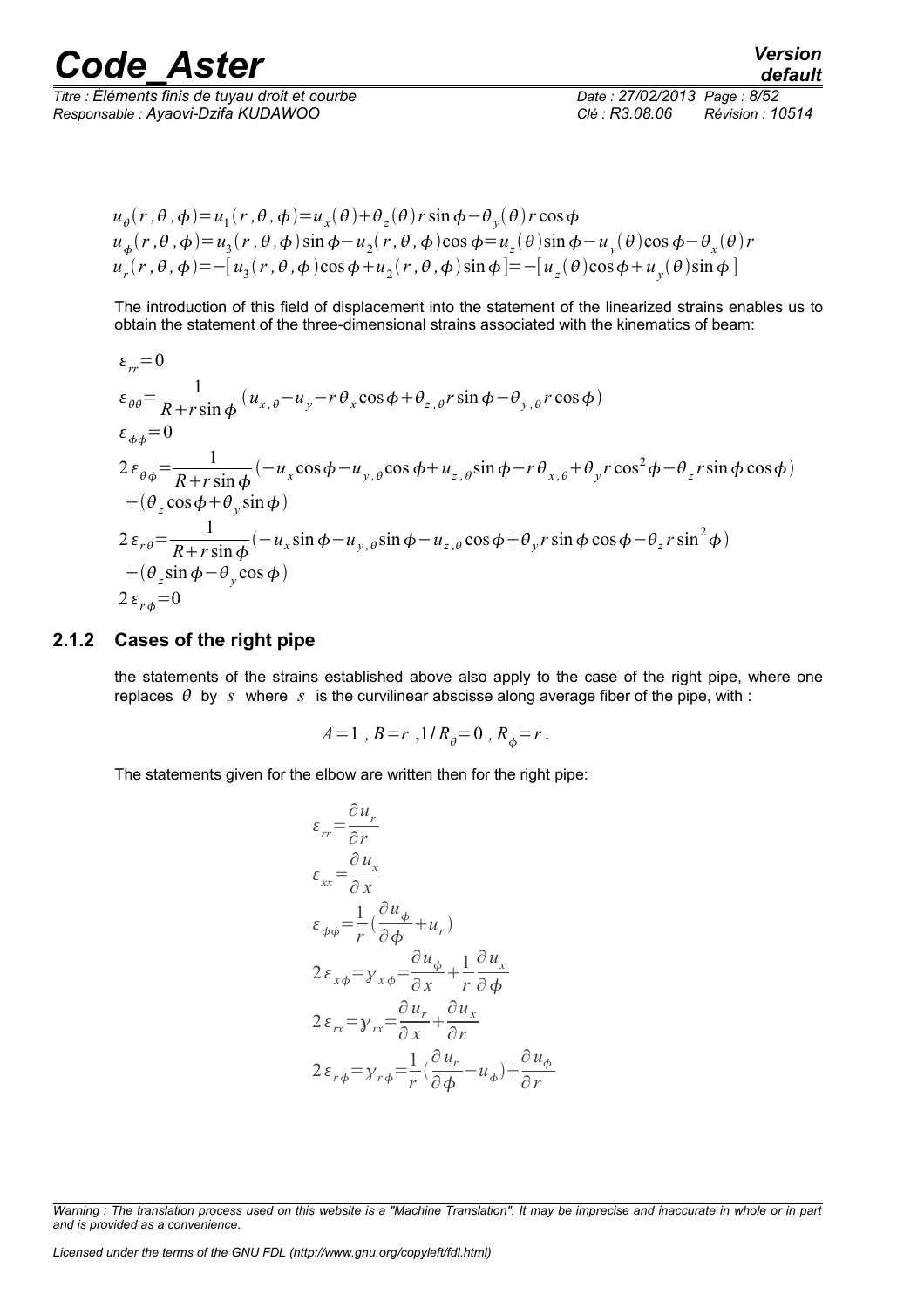

**Appear 2.1.2-a: Geometry and kinematics of a right pipe in beam theory**

Like previously, displacement,  $u_r$ ,  $u_x$ ,  $u_\phi$  of a point of the pipe in the toric base associated with the cross-sectional area of observation can be easily expressed according to displacements and of rotations associated with the center with the cross-sectional area. Indeed, if one notes  $u_1$ ,  $u_2$ ,  $u_3$ displacement in the local curvilinear base  $(0, x, y, z)$  associated with the cross-sectional area as indicated on figure Ci - below one has the following relations:

$$
u_1(r, x, \phi) = u_x(x) + \theta_z(x) r \sin \phi - \theta_y(x) r \cos \phi
$$
  
\n
$$
u_2(r, x, \phi) = u_y(x) + \theta_x(x) r \cos \phi
$$
  
\n
$$
u_3(r, x, \phi) = u_z(x) - \theta_x(x) r \sin \phi
$$

and:

$$
u_x(r, x, \phi) = u_1(r, x, \phi) = u_x(x) + \theta_z(x) r \sin \phi - \theta_y(x) r \cos \phi
$$
  
\n
$$
u_{\phi}(r, x, \phi) = u_3(r, x, \phi) \sin \phi - u_2(r, x, \phi) \cos \phi = u_z(x) \sin \phi - u_y(x) \cos \phi - \theta_x(x) r
$$
  
\n
$$
u_r(r, x, \phi) = -[u_3(r, x, \phi) \cos \phi + u_2(r, x, \phi) \sin \phi] = -[u_z(x) \cos \phi + u_y(x) \sin \phi]
$$

The introduction of this field of displacement into the statement of the strains given below enables us to obtain the statement of the strains associated with the kinematics with beam:

$$
\varepsilon_{rr} = 0
$$
\n
$$
\varepsilon_{xx} = u_{x,x} + \theta_{z,x} r \sin \phi - \theta_{y,x} r \cos \phi
$$
\n
$$
\varepsilon_{\phi\phi} = 0
$$
\n
$$
2\varepsilon_{x\phi} = -r \theta_{x,x} + (\theta_y + u_{z,x}) \sin \phi + (\theta_z - u_{y,x}) \cos \phi
$$
\n
$$
2\varepsilon_{rx} = (\theta_z - u_{y,x}) \sin \phi - (\theta_y + u_{z,x}) \cos \phi
$$
\n
$$
2\varepsilon_{r\phi} = 0
$$

#### **2.1.3 Remarks**

the fact that  $\ket{\varepsilon_{rr},\varepsilon_{\phi\phi}}$  et  $\ket{\varepsilon_{r\phi}}$  are simultaneously null watch which kinematics of beam cannot represent the strains of the cross-sectional areas to average fiber of the pipe. Indeed, the cross-

*Licensed under the terms of the GNU FDL (http://www.gnu.org/copyleft/fdl.html)*

*Warning : The translation process used on this website is a "Machine Translation". It may be imprecise and inaccurate in whole or in part and is provided as a convenience.*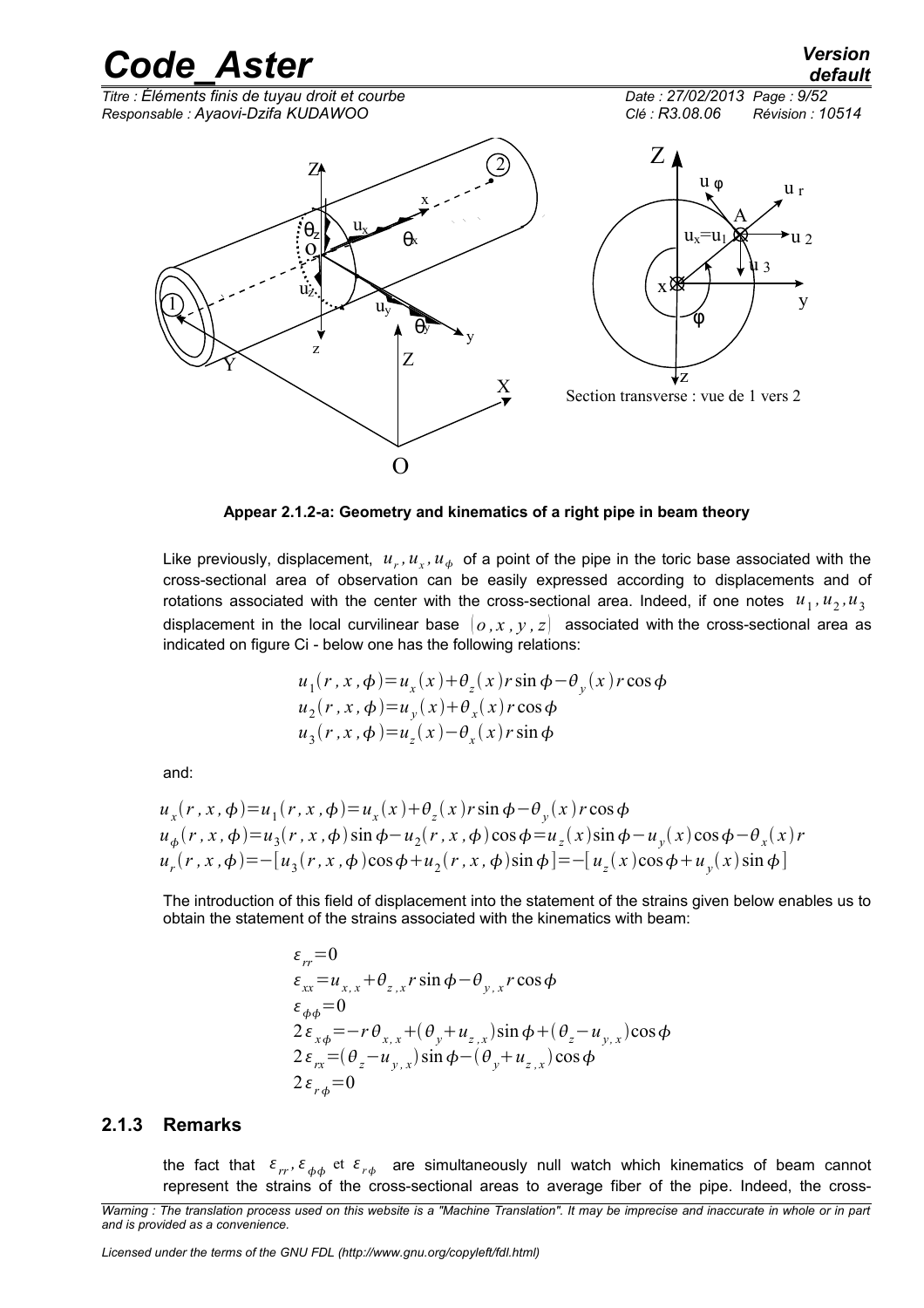*Titre : Éléments finis de tuyau droit et courbe Date : 27/02/2013 Page : 10/52 Responsable : Ayaovi-Dzifa KUDAWOO Clé : R3.08.06 Révision : 10514*

*default*

sectional areas are actuated by a rigid body motion, which prohibits to model warping, swelling and ovalization.

### **2.2 The pipe in linearized theory of shell**

#### **2.2.1 general Case**

the pipe elbow is regarded as a thin shell of revolution (portion of torus). Mean surface is obtained by rotation of angle  $\Theta$  of a circle of radius  $a$  whose center is at a distance  $R$  from the axis of revolution *Oz* . One indicates by H the thickness of the elbow. One forces this thickness to remain constant like with the section of the elbow being perfectly circular. A point on mean surface is characterized by the two angles  $\theta$ ,  $\phi$  and its position  $-h/2 \leq \zeta \leq +h/2$  compared to the mean surface, where  $\theta$  is the longitudinal angle, variable enters 0 and  $\theta$ , and  $\phi$  the angle measured on the cross-sectional area.



**Appear 2.2.1-a: Geometry and kinematics of the elbow in theory of shell**

One places oneself first of all in the frame of the linearized theory of the shells with transverse shears such as it was described for example in Washizu [bib14]. It limits our study to the frame of the small strains. Moreover, large rotations of mean surface are not taken into account. Displacements and rotations are thus defined compared to the initial geometry of the elbow. **If displacements of the points of mean surface in the three directions**  $\theta$  **axial,**  $\phi$  **orthoradiale and**  $\zeta$  **radial are noted**  $u, v$  and  $w$  those of any point of the elbow are written in the following way:

$$
u_{\theta} = u(\theta, \phi) + \zeta \beta_{\phi}(\theta, \phi)
$$
  
\n
$$
u_{\phi} = v(\theta, \phi) - \zeta \beta_{\theta}(\theta, \phi)
$$
  
\n
$$
u_{\zeta} = w(\theta, \phi)
$$

where  $\,\beta_\theta\,$  and  $\,\beta_\phi\,$  are rotations compared to the vectors  $\,e_\theta\,$  and  $\,e_\phi\,$  respectively. The strains in any point are thus given by [bib14]:

*Warning : The translation process used on this website is a "Machine Translation". It may be imprecise and inaccurate in whole or in part and is provided as a convenience.*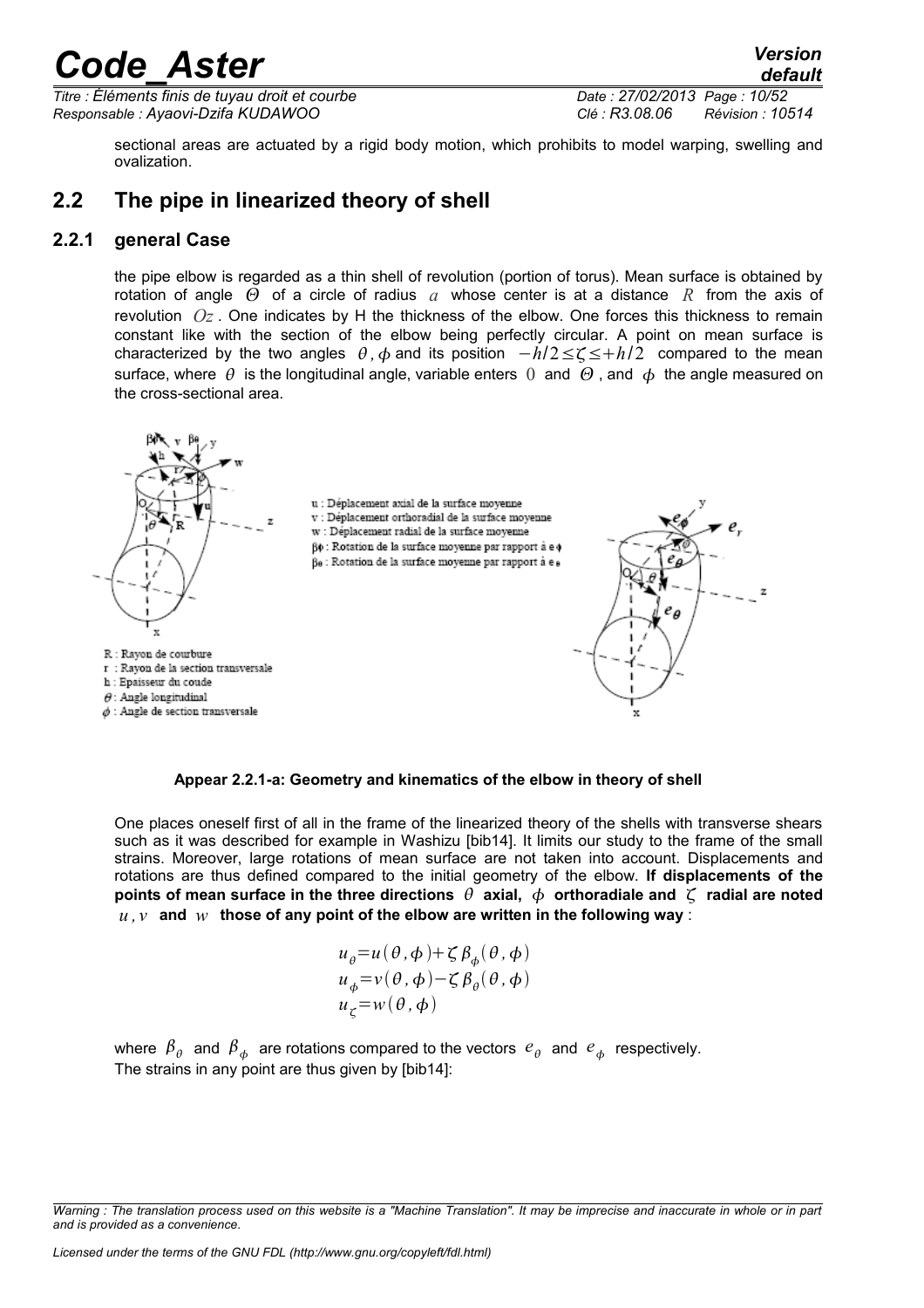*Titre : Éléments finis de tuyau droit et courbe Date : 27/02/2013 Page : 11/52 Responsable : Ayaovi-Dzifa KUDAWOO Clé : R3.08.06 Révision : 10514*

$$
\varepsilon_{\theta\theta} = \frac{E_{\theta\theta} + \zeta \kappa_{\theta\theta}}{1 + \zeta/R_{\theta}}
$$
\n
$$
\varepsilon_{\phi\phi} = \frac{E_{\phi\phi} + \zeta \kappa_{\phi\phi}}{1 + \zeta/R_{\phi}}
$$
\n
$$
2\varepsilon_{\theta\phi} = \gamma_{\theta\phi} = \frac{2E_{\theta\phi} + 2\zeta \kappa_{\theta\phi}}{1 + \zeta/R_{\theta} \left| 1 + \zeta/R_{\phi} \right|}
$$
\n
$$
2\varepsilon_{\theta\zeta} = \gamma_{\theta\zeta} = \frac{2E_{\theta\zeta}}{\left| 1 + \zeta/R_{\theta} \right|}
$$
\n
$$
2\varepsilon_{\phi\zeta} = \gamma_{\phi\zeta} = \frac{2E_{\phi\zeta}}{\left| 1 + \zeta/R_{\phi} \right|}
$$

with:

$$
A = R + a \sin \phi, B = a, R_{\theta} = \frac{R + a \sin \phi}{\sin \phi}, R_{\phi} = a.
$$

where  $E_{\theta\theta}$ ,  $E_{\phi\phi}$  and  $E_{\theta\phi}$  are the membrane strains of mean surface,  $\kappa_{\theta\theta}$ ,  $\kappa_{\phi\phi}$ ,  $\kappa_{\theta\phi}$  the strains of bending of mean surface and the  $\,E_{\,\theta\,\zeta}$  ,  $E_{\,\phi\,\zeta}\,$  transverse distortions. The strains of mean surface are connected to displacements of mean surface by replacing the field of displacement of the preceding paragraph by that given above. One finds then:

$$
E_{\theta\theta} = \frac{1}{A} \frac{\partial u}{\partial \theta} + \frac{v}{AB} \frac{\partial A}{\partial \phi} + \frac{w}{R_{\theta}}
$$
  
\n
$$
E_{\phi\phi} = \frac{1}{B} \frac{\partial v}{\partial \phi} + \frac{w}{R_{\phi}}
$$
  
\n
$$
2 E_{\theta\phi} = \frac{1}{B} \frac{\partial u}{\partial \phi} + \frac{1}{A} \frac{\partial v}{\partial \theta} - \frac{u}{AB} \frac{\partial A}{\partial \phi}
$$
  
\n
$$
\kappa_{\theta\theta} = \frac{1}{A} \frac{\partial \beta_{\phi}}{\partial \theta} - \frac{\beta_{\theta}}{AB} \frac{\partial A}{\partial \phi}
$$
  
\n
$$
\kappa_{\phi\phi} = -\frac{1}{B} \frac{\partial \beta_{\theta}}{\partial \phi}
$$
  
\n
$$
2 \kappa_{\theta\phi} = \frac{1}{B} \frac{\partial \beta_{\phi}}{\partial \phi} - \frac{\beta_{\phi}}{AB} \frac{\partial A}{\partial \phi} - \frac{1}{A} \frac{\partial \beta_{\theta}}{\partial \theta} + \left[ \frac{1}{R_{\theta}} \frac{1}{B} \frac{\partial u}{\partial \phi} + \frac{1}{R_{\phi}} \frac{1}{A} \frac{\partial v}{\partial \theta} - \frac{u}{AB} \frac{\partial A}{\partial \phi} \right]
$$
  
\n
$$
2 E_{\theta\zeta} = \beta_{\phi} + \frac{1}{A} \frac{\partial w}{\partial \theta} - \frac{u}{R_{\theta}}
$$
  
\n
$$
2 E_{\phi\zeta} = -\beta_{\theta} + \frac{1}{B} \frac{\partial w}{\partial \phi} - \frac{v}{R_{\phi}}
$$

That is to say still:

*Warning : The translation process used on this website is a "Machine Translation". It may be imprecise and inaccurate in whole or in part and is provided as a convenience.*

*Licensed under the terms of the GNU FDL (http://www.gnu.org/copyleft/fdl.html)*

*default*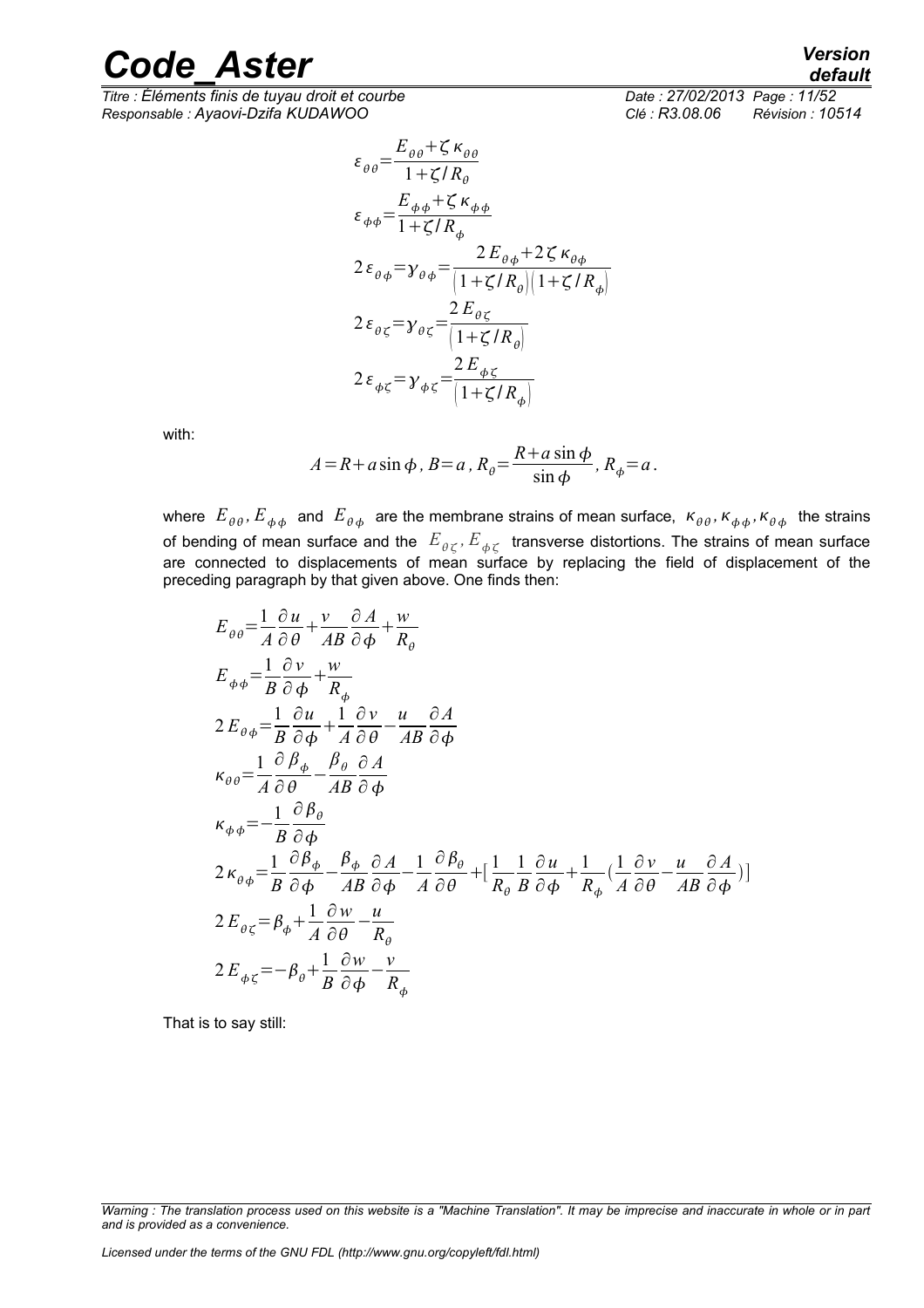$\overline{T}$ *Titre : Éléments finis de tuyau droit et courbe Responsable : Ayaovi-Dzifa KUDAWOO Clé : R3.08.06 Révision : 10514*

*default*

$$
E_{\theta\theta} = \frac{1}{R + a\sin\phi} (\frac{\partial u}{\partial \theta} + v\cos\phi + w\sin\phi)
$$
  
\n
$$
E_{\phi\phi} = \frac{1}{a} (\frac{\partial v}{\partial \phi} + w)
$$
  
\n
$$
y_{\theta\phi} = \frac{1}{R + a\sin\phi} (\frac{\partial v}{\partial \theta} - u\cos\phi) + \frac{1}{a} \frac{\partial u}{\partial \phi}
$$
  
\n
$$
\kappa_{\theta\theta} = \frac{1}{R + a\sin\phi} (\frac{\partial \beta_{\phi}}{\partial \theta} - \beta_{\theta}\cos\phi)
$$
  
\n
$$
\kappa_{\phi\phi} = -\frac{1}{a} \frac{\partial \beta_{\phi}}{\partial \phi}
$$
  
\n
$$
\kappa_{\theta\phi} = \frac{1}{a} \frac{\partial \beta_{\phi}}{\partial \phi} - \frac{1}{R + a\sin\phi} (\frac{\partial \beta_{\theta}}{\partial \theta} + \beta_{\phi}\cos\phi) + [\frac{\sin\phi}{R + a\sin\phi} \frac{1}{a} \frac{\partial u}{\partial \phi} + \frac{1}{R + a\sin\phi} \frac{1}{a} (\frac{\partial v}{\partial \theta} - u\cos\phi)]
$$
  
\n
$$
y_{\theta\zeta} = \beta_{\phi} + \frac{1}{R + a\sin\phi} (\frac{\partial w}{\partial \theta} - u\sin\phi)
$$
  
\n
$$
y_{\phi\zeta} = -\beta_{\theta} + \frac{1}{a} (\frac{\partial w}{\partial \phi} - v)
$$

In this theory there are thus five unknowns; 3 displacements  $u$ ,  $v$  and  $w$  like two rotations  $\beta_{\theta}$ ,  $\beta_{\phi}$ . If the assumption of Coils-Kirchhoff is applied (thin tube) the transverse shears are null and there are nothing any more but 3 displacements  $u, v$  and  $w$  since:

$$
\beta_{\phi} = -\frac{1}{R + a \sin \phi} (\frac{\partial w}{\partial \theta} - u \sin \phi)
$$

$$
\beta_{\theta} = \frac{1}{a} (\frac{\partial w}{\partial \phi} - v)
$$

#### **2.2.2 Case of the right pipe**

If one applies these equations to the case of the right pipe with:

$$
A=1
$$
,  $B=a$ ,  $1/R_{\theta}=0$ ,  $R_{\phi}=a$ .

One finds the more usual statement for this kind of geometry:

*Warning : The translation process used on this website is a "Machine Translation". It may be imprecise and inaccurate in whole or in part and is provided as a convenience.*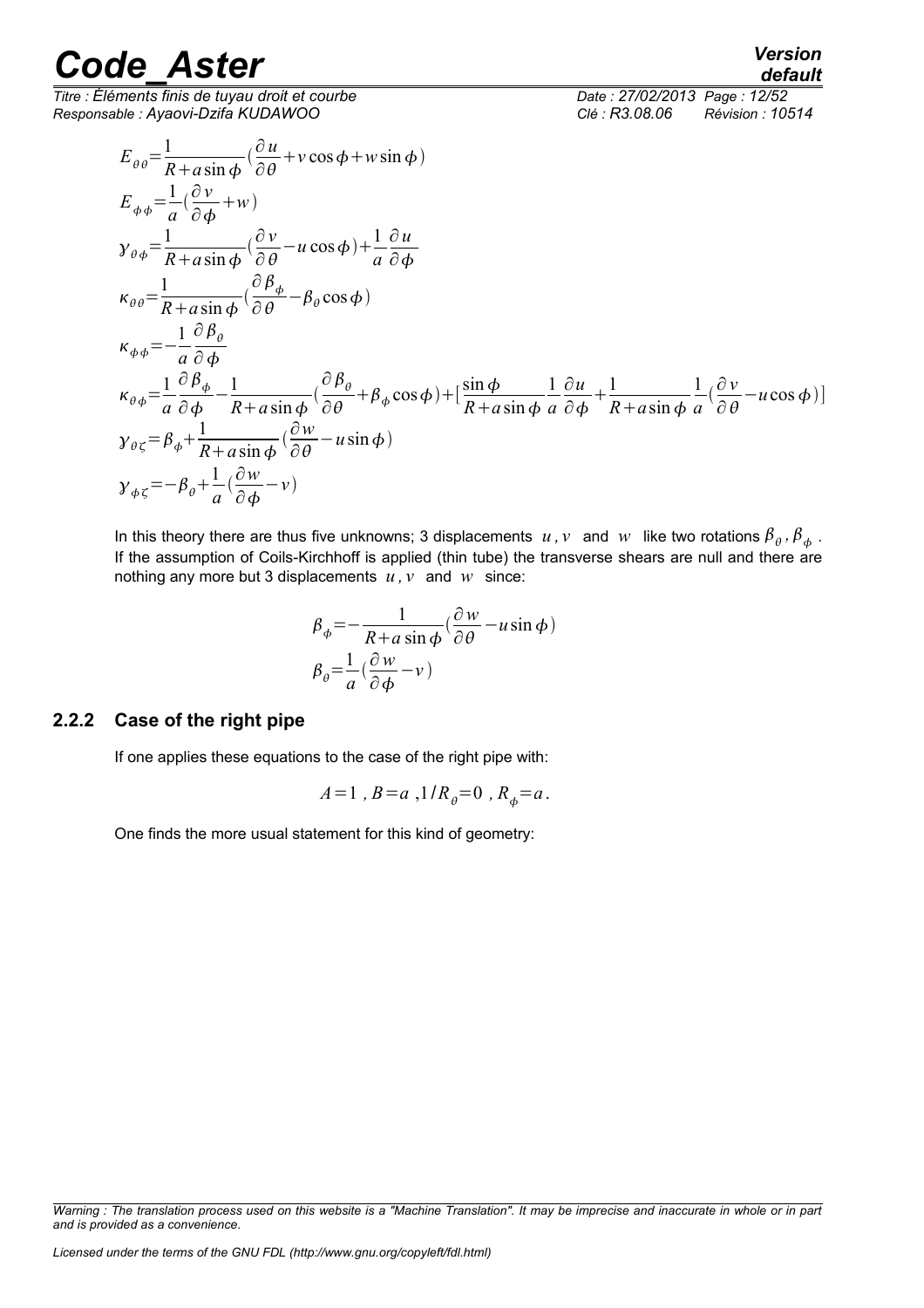*Titre : Éléments finis de tuyau droit et courbe Date : 27/02/2013 Page : 13/52 Responsable : Ayaovi-Dzifa KUDAWOO Clé : R3.08.06 Révision : 10514*

$$
E_{xx} = \frac{\partial u}{\partial x}
$$
  
\n
$$
E_{\phi\phi} = \frac{1}{a}(\frac{\partial v}{\partial \phi} + w)
$$
  
\n
$$
2E_{x\phi} = \frac{\partial v}{\partial x} + \frac{1}{a}\frac{\partial u}{\partial \phi}
$$
  
\n
$$
\kappa_{xx} = \frac{\partial \beta_{\phi}}{\partial x}
$$
  
\n
$$
\kappa_{\phi\phi} = -\frac{1}{a}\frac{\partial \beta_{x}}{\partial \phi}
$$
  
\n
$$
2\kappa_{x\phi} = \frac{1}{a}\frac{\partial \beta_{\phi}}{\partial \phi} - \frac{\partial \beta_{x}}{\partial x} + \left[\frac{1}{a}\frac{\partial v}{\partial x}\right]
$$
  
\n
$$
2E_{x\zeta} = \beta_{\phi} + \frac{\partial w}{\partial x}
$$
  
\n
$$
2E_{\phi\zeta} = -\beta_{x} + \frac{1}{a}(\frac{\partial w}{\partial \phi} - v)
$$

In this theory there are thus five unknowns; 3 displacements  $u$  ,  $v$  and  $w$  like two rotations  $\beta_x$  ,  $\beta_\phi$  . If the assumption of Coils-Kirchhoff is applied (thin tube) the transverse shears are null and there are nothing any more but 3 displacements  $u, v$  and  $w$  since:

$$
\beta_{\phi} = -\frac{\partial w}{\partial x}
$$

$$
\beta_{x} = \frac{1}{a}(\frac{\partial w}{\partial \phi} - v)
$$

#### **2.2.3 Notice**

One can 3D introduce directly the kinematics of shell into the strain field. In this case one a:

$$
\varepsilon_{\theta\theta} = E_{\theta\theta} + \zeta \kappa_{\theta\theta}
$$
\n
$$
\varepsilon_{\phi\phi} = E_{\phi\phi} + \zeta \kappa_{\phi\phi}
$$
\n
$$
2 \varepsilon_{\theta\phi} = \gamma_{\theta\phi} = 2 E_{\theta\phi} + 2 \zeta \kappa_{\theta\phi}
$$
\n
$$
2 \varepsilon_{\theta\zeta} = \gamma_{\theta\zeta} = 2 E_{\theta\zeta}
$$
\n
$$
2 \varepsilon_{\phi\zeta} = \gamma_{\phi\zeta} = 2 E_{\phi\zeta}
$$

where the statements  $E_{\theta\theta}$ ,  $E_{\phi\phi}$  and  $E_{\theta\phi}$  for the membrane strains,  $\kappa_{\theta\theta}$ ,  $\kappa_{\phi\phi}$ ,  $\kappa_{\theta\phi}$  the strains of bending and  $\,E_{\,\theta\,\zeta}$  ,  $E_{\,\phi\,\zeta}\,$  the transverse distortions are given by the following statement in the general case:

*Warning : The translation process used on this website is a "Machine Translation". It may be imprecise and inaccurate in whole or in part and is provided as a convenience.*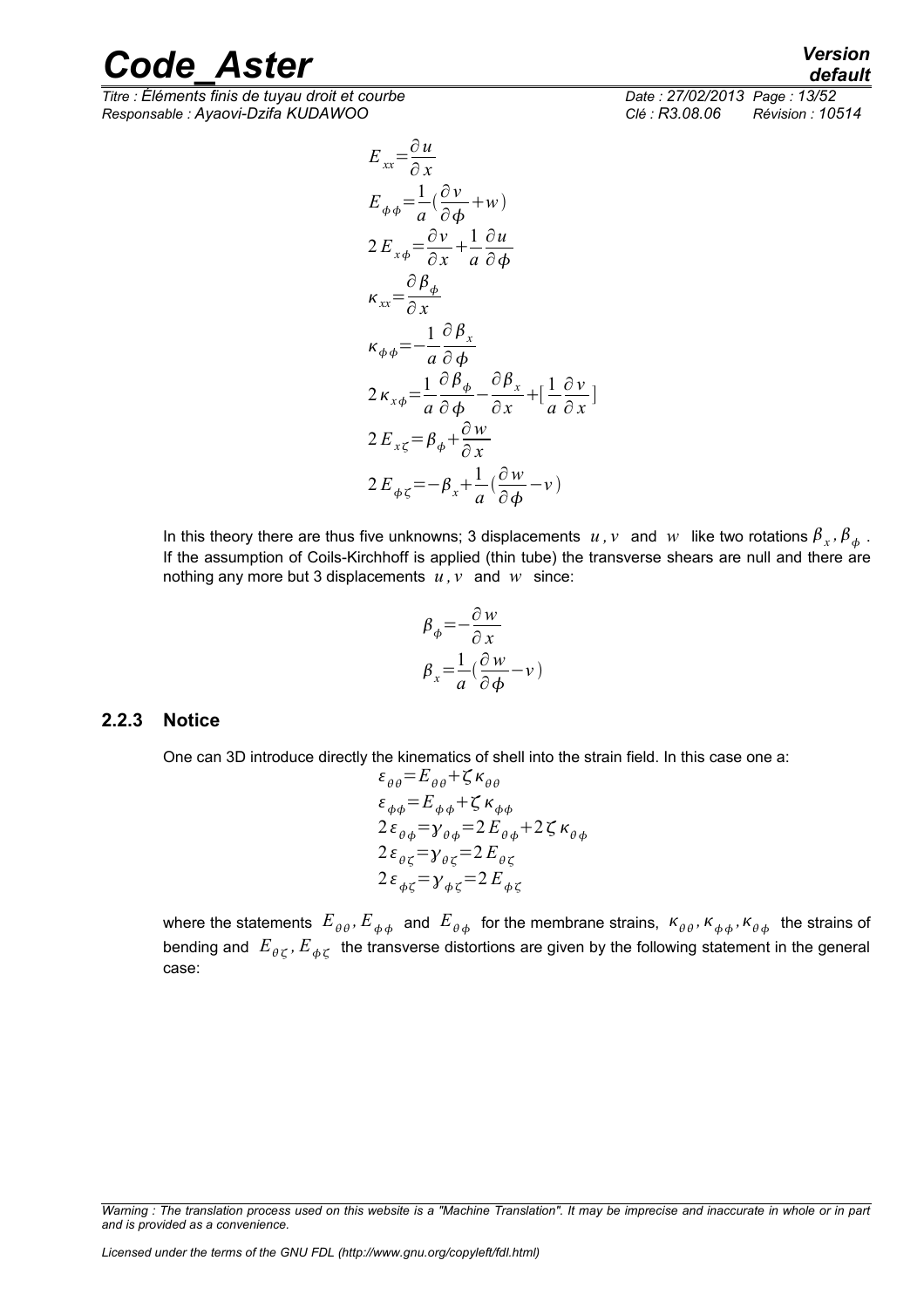*Titre : Éléments finis de tuyau droit et courbe Date : 27/02/2013 Page : 14/52 Responsable : Ayaovi-Dzifa KUDAWOO Clé : R3.08.06 Révision : 10514*

*default*

$$
E_{\theta\theta} = \frac{1}{R + r \sin \phi} (\frac{\partial u}{\partial \theta} + v \cos \phi + w \sin \phi)
$$
  
\n
$$
E_{\phi\phi} = \frac{1}{r} (\frac{\partial v}{\partial \phi} + w)
$$
  
\n
$$
2 E_{\theta\phi} = \frac{1}{r} \frac{\partial u}{\partial \phi} + \frac{1}{R + r \sin \phi} (\frac{\partial v}{\partial \theta} - u \cos \phi)
$$
  
\n
$$
\kappa_{\theta\theta} = \frac{1}{R + r \sin \phi} (\frac{\partial \beta_{\phi}}{\partial \theta} - \beta_{\theta} \cos \phi)
$$
  
\n
$$
\kappa_{\phi\phi} = -\frac{1}{r} \frac{\partial \beta_{\theta}}{\partial \phi}
$$
  
\n
$$
2 \kappa_{\theta\phi} = \frac{1}{r} \frac{\partial \beta_{\phi}}{\partial \phi} - \frac{1}{R + r \sin \phi} (\frac{\partial \beta_{\theta}}{\partial \theta} + \beta_{\phi} \cos \phi)
$$
  
\n
$$
2 E_{\theta\zeta} = \beta_{\phi} \frac{R + a \sin \phi}{R + r \sin \phi} + \frac{1}{R + r \sin \phi} (\frac{\partial w}{\partial \theta} - u \sin \phi)
$$
  
\n
$$
2 E_{\phi\zeta} = -\beta_{\theta} \frac{a}{r} + \frac{1}{r} (\frac{\partial w}{\partial \phi} - v)
$$

It is noticed that to order 1 in  $\zeta$  the two ways of proceeding give identical results. It is the definition of the strain of membrane or bending which changes. In the first case it is independent of the position in the thickness and is calculated for the average radius of the cross-sectional area of the pipe, whereas it depends on it in the case on the approach 3D. The term between hook in the statement of [§2.2.1]. represent a coupling between bending and the membrane which appears when one expresses  $R+r\sin\phi$  and *r* according to  $R+a\sin\phi$  and *a* . In the continuation of our analysis we will use this statement 3D degenerated of the kinematics of shell.

If moreover we use the assumption of Coils-Kirchhoff for the transverse shears,  $E_{\theta\zeta} = E_{\phi\zeta} = 0$  one finds well the following statements of rotations:

$$
\beta_{\phi} = -\frac{1}{R + a \sin \phi} \left( \frac{\partial w}{\partial \theta} - u \sin \phi \right)
$$

$$
\beta_{\theta} = \frac{1}{a} \left( \frac{\partial w}{\partial \phi} - v \right)
$$

and:

$$
\kappa_{\theta\theta} = \frac{1}{R + r\sin\phi} \left[ -\frac{1}{R + a\sin\phi} \left( \frac{\partial^2 w}{\partial \theta^2} - \frac{\partial u}{\partial \theta} \sin\phi \right) - \frac{\cos\phi}{a} \left( \frac{\partial w}{\partial \phi} - v \right) \right]
$$
  
\n
$$
\kappa_{\phi\phi} = -\frac{1}{ar} \left( \frac{\partial^2 w}{\partial \phi^2} - \frac{\partial v}{\partial \phi} \right)
$$
  
\n
$$
2\kappa_{\theta\phi} = \left( \frac{\partial w}{\partial \theta} - u \sin\phi \right) \left[ \frac{\cos\phi}{(R + r\sin\phi)(R + a\sin\phi)} + \frac{a\cos\phi}{r(R + a\sin\phi)^2} \right]
$$
  
\n
$$
- \frac{\partial^2 w}{\partial \theta \partial \phi} \left[ \frac{1}{a(R + r\sin\phi)} + \frac{1}{r(R + a\sin\phi)} \right]
$$
  
\n
$$
+ \frac{\partial v}{\partial \theta} \frac{1}{a(R + r\sin\phi)} + \left( \frac{\partial u}{\partial \phi} \sin\phi + u \cos\phi \right) \frac{1}{r(R + a\sin\phi)}
$$

the statements for  $\overline{E}_{\theta\theta}$ ,  $\overline{E}_{\phi\phi}$  and  $\overline{E}_{\theta\phi}$  remainder unchanged.

One can easily extend this remark to the case of the right pipe.

### **2.3 Analyzes pipes right and bent**

*Warning : The translation process used on this website is a "Machine Translation". It may be imprecise and inaccurate in whole or in part and is provided as a convenience.*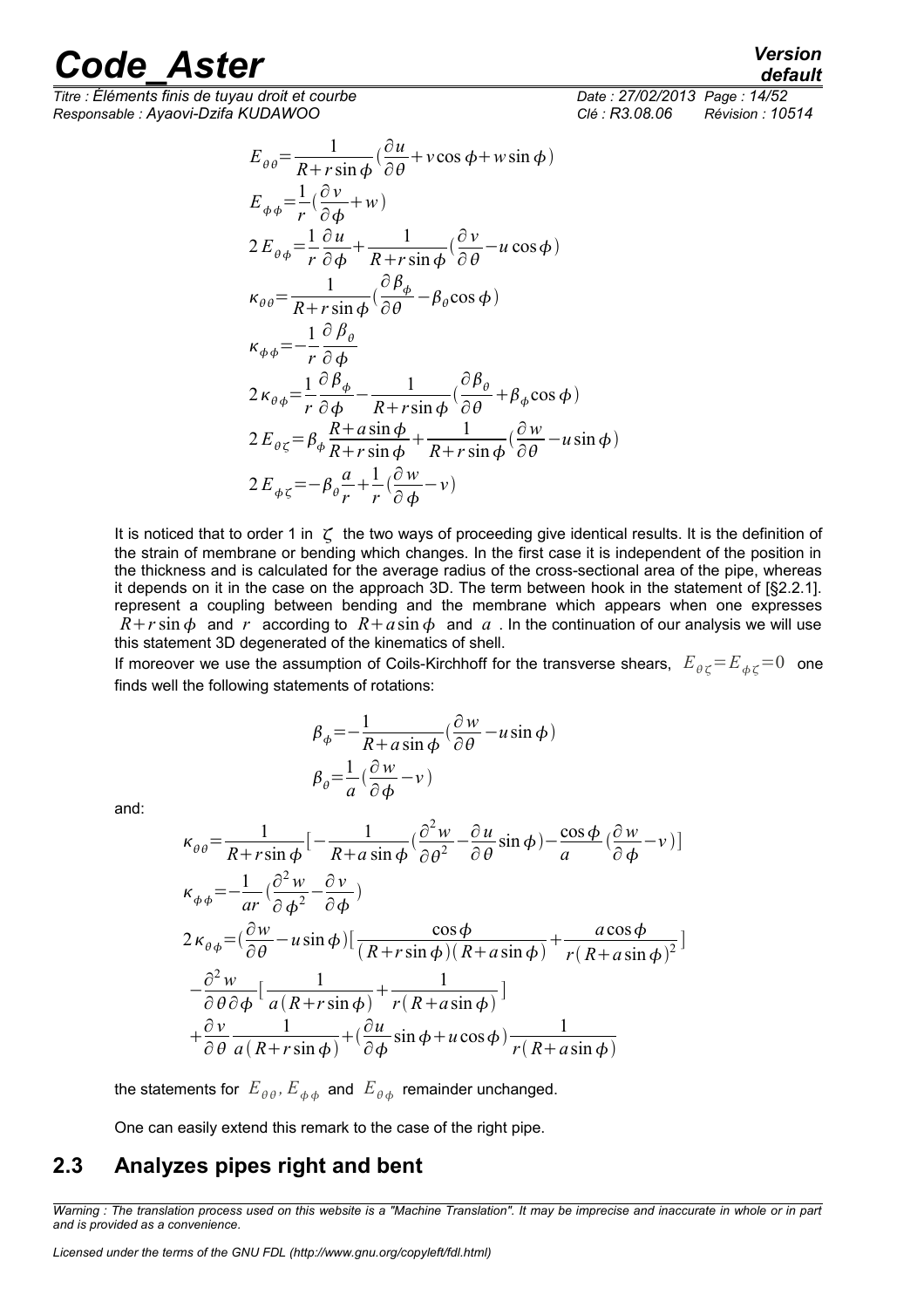*Titre : Éléments finis de tuyau droit et courbe Date : 27/02/2013 Page : 15/52 Responsable : Ayaovi-Dzifa KUDAWOO Clé : R3.08.06 Révision : 10514*

In conclusion of the two preceding analyses one can model the pipe as a beam element whose section is a thin shell. This interpretation is made in most codes ([bib2], [bib8], [bib9], [bib10], [bib12], etc…). In the absence of warping of the cross-sectional areas (i.e the cross-sectional areas remain plane) the axial displacement of beam gives the new position of the cross-sectional area and the displacements of ovalization (it is enough to then take u=0 in the mean equations of shells) make it possible to know how this one becomes deformed. The total deflection is obtained like superposition of the strains of beam and the strains of ovalization. The field of displacement which one represents on the figure below writes: .

$$
U\!=\!U^{\,p}\!+\!U^s\,\ln
$$

the first field of displacement the image of the cross-sectional area is an identical cross-sectional area obtained by translation and rotation of the first. In the second field of displacement, the cross-sectional area is deformed. Appear



flexion-torsion d'une poutre droite



#### **2.3-a: Decomposition of displacement in fields of beam and shell The modelization**

finite element must thus give an account of two different mechanical responses: that of the beam and that of the shell for ovalization, swelling and warping. These three last modelizations utilize degrees of freedom which are not nodal (decomposition in Fourier series for example). Mixed elements

### **3 shell-beam for the right and curved pipes Kinematics**

#### **3.1 One**

breaks up the field of displacement into a macroscopic part of "beam" and a local additional part of "shell". is  $V$  the useful space of the fields of three-dimensional displacements definite on an unspecified section of pipe. For

the beam part, as in [R3.03.03], one introduces the space of **T** the fields associated with a torsor (defined by two vectors): For

 $\mathbf{T} = \{ v \in V / \exists | T, \Omega \}$  tel que  $\mathbf{v} | M = T + \Omega \wedge \mathbf{GM}$ 

*Warning : The translation process used on this website is a "Machine Translation". It may be imprecise and inaccurate in whole or in part and is provided as a convenience.*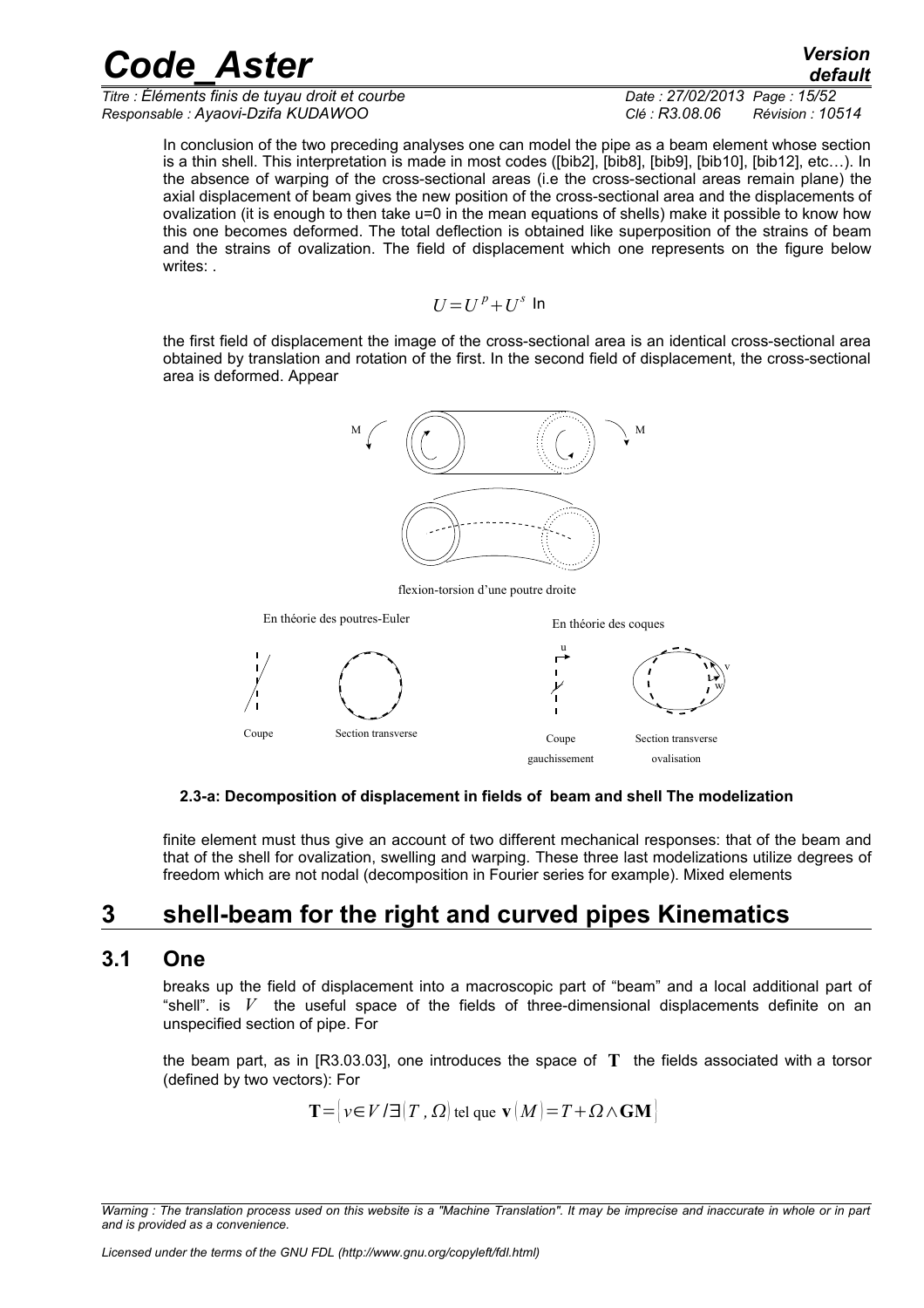*Titre : Éléments finis de tuyau droit et courbe Date : 27/02/2013 Page : 16/52 Responsable : Ayaovi-Dzifa KUDAWOO Clé : R3.08.06 Révision : 10514*

the fields of displacement of,  $\bf{T}$  is  $T$  the translation of the section (or the point),  $G \Omega$  infinitesimal rotation and the fields are *v* displacements preserving the plane section *S* and not deformed there (One uses still the assumptions of NAVIER-BERNOULLI). is

**T** a vectorial subspace of finished size equalizes to 6. It has additional orthogonal for the scalar product on: *V .*

$$
Any \mathbf{T}^{\perp} = \left\{ \mathbf{v} \in V / \int_{S} \mathbf{v} \cdot \mathbf{w} = 0 \ \forall \mathbf{w} \in \mathbf{T} \right\}
$$

field of  $\bm{u}$   $V$  breaks up then in a single way all in all of an element of and  $\bf{T}$  an element of:  $\bf{T}^{\perp}$   $\cdot$ 

$$
u = up + us up \in \mathbf{T}, us \in \mathbf{T}^{\perp} \text{ One}
$$

applies then for displacements of surface of the pipe defined in [§2.2] decomposition in following Fourier series who check the preceding principle of orthogonality with displacements of beam until order 3 in the thickness of the pipe: (uniform

$$
u(x, \phi) = \sum_{m=2}^{M} u_m^i(x) \cos m\phi
$$
  
+ 
$$
\sum_{m=2}^{M} u_m^o(x) \sin m\phi
$$
  

$$
v(x, \phi) = w_{nl}^i(x) \sin \phi + \sum_{m=2}^{M} v_{nm}^i(x) \sin m\phi
$$
  
....
$$
-w_{nl}^o(x) \cos \phi + \sum_{m=2}^{M} v_{nm}^o(x) \cos m\phi
$$
  

$$
w(x, \phi) = w_n^o(x) \text{ radial expansion} \text{ where}
$$

$$
\cdots + \sum_{m=1}^{M} w_{nm}^{i}(x) \cos m \phi
$$
  
 
$$
\cdots + \sum_{m=1}^{M} w_{nm}^{o}(x) \sin m \phi
$$

is  $x$  the curvilinear abscisse along the elbow or of the right pipe, indifferently, and  $M$  the number of modes of Fourier. Rotations and  $\beta_x(x, \phi)$   $\beta_\phi(x, \phi)$  result from  $u(x, \phi)$ ,  $v(x, \phi)$  et  $w(x, \phi)$ the relations from Coils-Kirchhoff [§2.2.1]. Note:

#### **One**

*can note that in the decomposition of*  $v(x, \phi)$  *et*  $w(x, \phi)$  *the terms in*  $\cos \phi$  *et*  $\sin \phi$  *are not completely independent because of orthogonality with displacements of beam. This makes it possible moreover to avoid rigid body motions, because if are*  $v^{i}_{nl}$  ,  $v^{o}_{nl}$  et  $w^{i}_{nl}$  ,  $w^{o}_{nl}$  independent, one can find a solution non-zero giving of the strains *null. In addition in the statement of one*  $u(x, \phi)$  notes the absence of the terms in and  $\cos \phi$  formulates  $\sin \phi$  present in the beam part. If

*one neglects the variation of metric with the thickness of the pipe the conditions of rigorous orthogonality between displacements of beam and those of the surface of the pipe are satisfied. In the contrary case, to satisfy this condition rigorously one would need a development in Fourier series of rotations and*  $\,\beta_{_X}(x\,, \phi\,) \,\,$  *starting*  $\,\beta_{\,\phi}(\,x\,, \phi\,) \,\,$  *for order 2. This is incompatible with the assumptions of Love\_Kirchhoff for these rotations. Constitutive law* 

**3.2**

*Warning : The translation process used on this website is a "Machine Translation". It may be imprecise and inaccurate in whole or in part and is provided as a convenience.*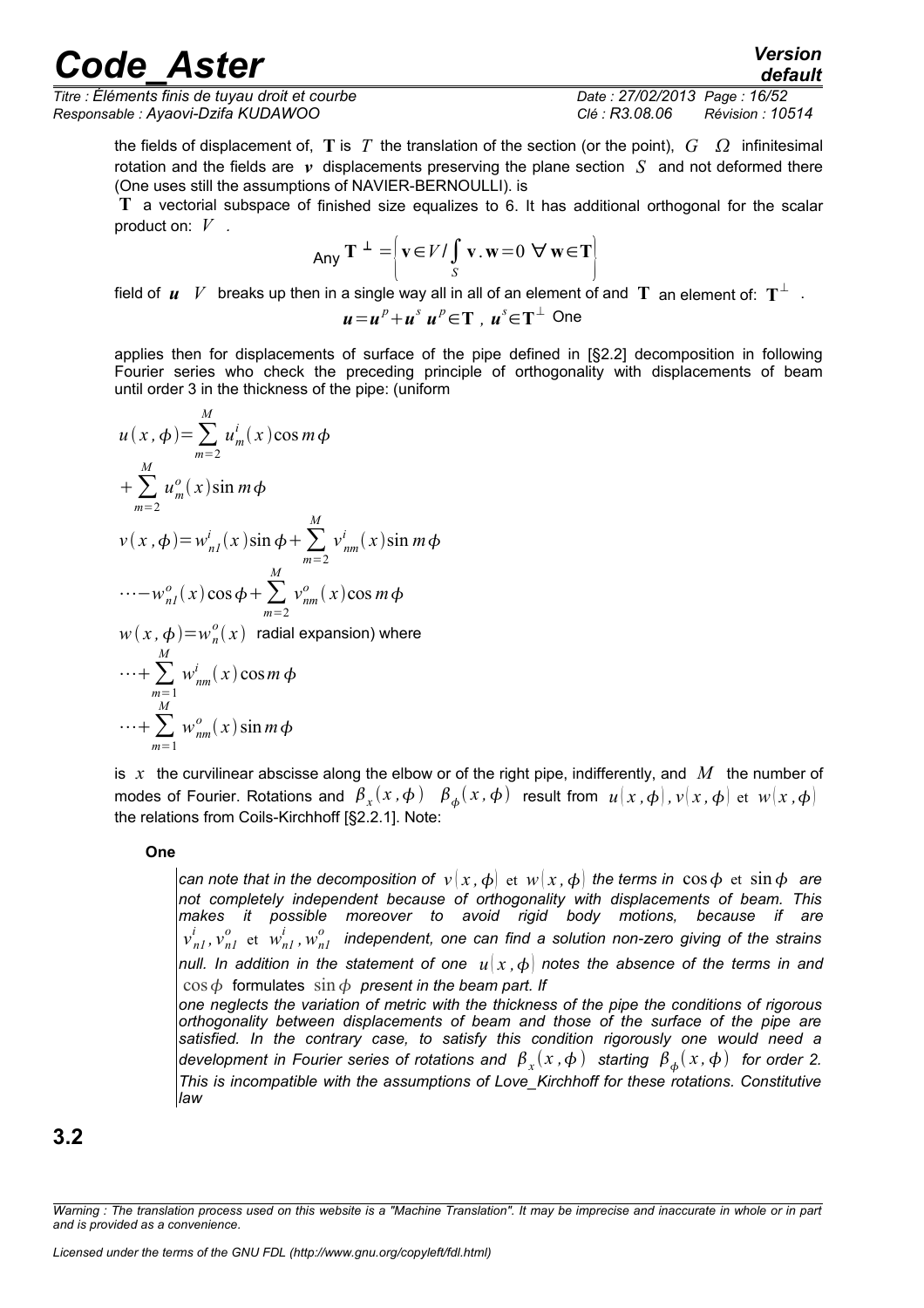*Titre : Éléments finis de tuyau droit et courbe Date : 27/02/2013 Page : 17/52 Responsable : Ayaovi-Dzifa KUDAWOO Clé : R3.08.06 Révision : 10514*

the behavior of the new element is a behavior 3D in plane stresses, because the total behavior of structure is that of a thin shell. It results from it that and  $\sigma_{\chi\chi}=0$  the constitutive law is written in a general way in the following way: In

$$
\begin{pmatrix}\n\sigma_{xx} \\
\sigma_{\phi\phi} \\
\sigma_{x\phi} \\
\sigma_{\zeta\phi} \\
\sigma_{x\zeta}\n\end{pmatrix} = C \begin{pmatrix}\n\varepsilon_{xx}^p + \varepsilon_{xx}^s \\
\varepsilon_{\phi\phi}^p + \varepsilon_{\phi\phi}^s \\
\gamma_{x\phi}^p + \gamma_{x\phi}^s \\
\gamma_{x\phi}^p + \gamma_{\zeta\phi}^s \\
\gamma_{x\phi}^p + \gamma_{\zeta\phi}^s \\
\gamma_{x\phi}^p + \gamma_{x\zeta}^s\n\end{pmatrix} = C \begin{pmatrix}\n\varepsilon_{xx} \\
\varepsilon_{\phi\phi} \\
\varepsilon_{\phi\phi} \\
\gamma_{x\phi} \\
\gamma_{x\phi} \\
\gamma_{x\zeta}\n\end{pmatrix}
$$

our case one will neglect the transverse shears for the shell part of our field of displacement. It thus results from it that.  $\stackrel{\circ}{\gamma^s_\zeta}_x = \stackrel{\circ}{\gamma^s_\zeta}_\phi = 0$  As in addition [§2.1.2] it was shown that it  $\stackrel{p}{\gamma^r_{r\phi}} = 0$  results from it that.  $\sigma_{\gamma b} = 0$  For an elastic behavior one has as follows: and

$$
\begin{pmatrix}\n\sigma_{xx} \\
\sigma_{\phi\phi} \\
\sigma_{x\phi} \\
\sigma_{x\zeta}\n\end{pmatrix} = \frac{E}{1 - v^2} \begin{pmatrix}\n1 & v & 0 & 0 \\
v & 1 & 0 & 0 \\
0 & 0 & \frac{1 - v}{2} & 0 \\
0 & 0 & 0 & \frac{1 - v}{2}\n\end{pmatrix} \begin{pmatrix}\n\varepsilon_{xx} \\
\varepsilon_{\phi\phi} \\
\gamma_{x\phi} \\
\gamma_{x\zeta}\n\end{pmatrix} . C = \frac{E}{1 - v^2} \begin{pmatrix}\n1 & v & 0 & 0 \\
v & 1 & 0 & 0 \\
0 & 0 & \frac{1 - v}{2} & 0 \\
0 & 0 & 0 & \frac{1 - v}{2}\n\end{pmatrix}
$$
Work

#### **3.3 of strain**

the general statement of the work of strain 3D for the element of elbow with the type of above mentioned behavior is worth: where

$$
W_{def} = \int_{0}^{l} \int_{0}^{2\pi} \int_{-h/2}^{h/2} (\varepsilon_{xx} \sigma_{xx} + \varepsilon_{\phi\phi} \sigma_{\phi\phi} + \gamma_{x\phi} \sigma_{x\phi} + \gamma_{x\zeta} \sigma_{x\zeta}) dV
$$

is *l* the curvilinear abscisse which applies to  $l = (R + r \sin \phi) \theta$  an elbow where is  $\theta$  the angle traversed to describe the elbow. In the case of an elbow, one has thus and  $dV = (R + r \sin \phi) d \theta r d \phi d \zeta$  for a right pipe where  $dV = dxd \phi d \zeta$ .  $\zeta$  is the position in the thickness of the elbow which varies between - h/2 and +h/2. In the continuation, in order to reduce the notations, the second statement will be employed. Elastic

#### **3.4 internal energy of the elbow In the case of**

an elastic behavior, the elastic internal energy of the elbow is expressed in the following way: This

$$
\Phi_{int} = \frac{1}{2} \int_{0}^{l} \int_{0}^{2\pi} \int_{-h/2}^{h/2} \left( \frac{E}{1 - v^2} \left( \varepsilon_{xx}^2 + \varepsilon_{\phi\phi}^2 + 2 v \varepsilon_{xx} \varepsilon_{\phi\phi} \right) + G \left( y_{x\phi}^2 + y_{x\zeta}^2 \right) \right) dV
$$

energy can be broken up into part of energy of beam, part of energy for the surface of the pipe and the *h*/2 *l*  $2\pi$ 

terms of coupling of the type.  $$\int$$ −*h* /2 ∫  $\boldsymbol{0}$ ∫  $\boldsymbol{0}$  $\epsilon_{xx}^p$ .  $\epsilon_{xx}^s dV$  Work

### **3.5 of the forces and couples external With**

decomposition of displacements stated at the top of paragraph, the work of the forces being exerted on the pipe is expressed in the following way: by

*Warning : The translation process used on this website is a "Machine Translation". It may be imprecise and inaccurate in whole or in part and is provided as a convenience.*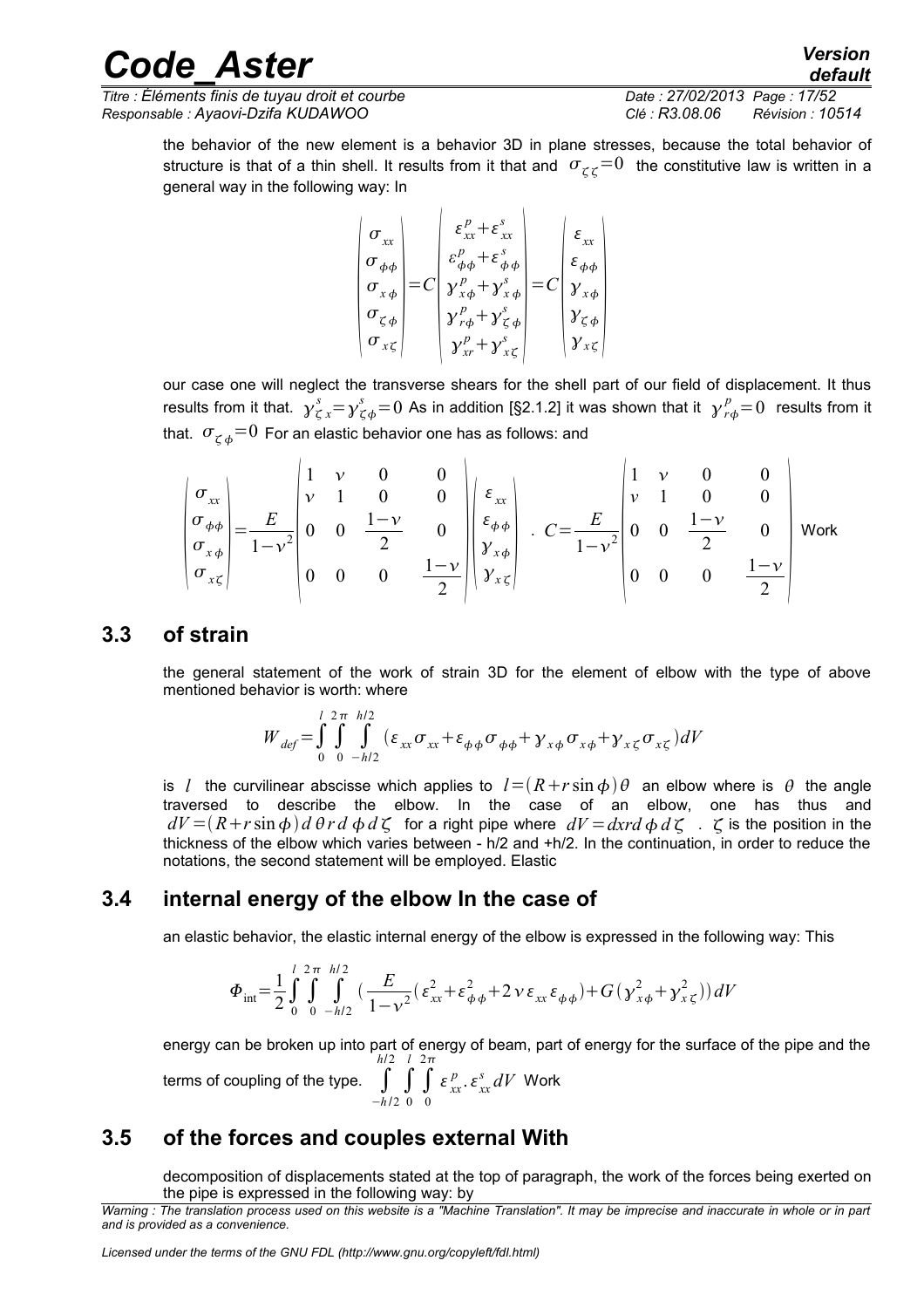*Titre : Éléments finis de tuyau droit et courbe Date : 27/02/2013 Page : 18/52 Responsable : Ayaovi-Dzifa KUDAWOO Clé : R3.08.06 Révision : 10514*

*default*

$$
W_{ext} = \int_{0}^{l} \int_{-h/2}^{+h/2} \int_{0}^{2\pi} \mathbf{F}_{v} \cdot (U^{P} + U^{S}) dV + \int_{0}^{l} \int_{0}^{2\pi} \mathbf{F}_{s} \cdot (U^{P} + U^{S}) (a \pm h/2) d \phi \, dx + \int_{-h/2}^{+h/2} \int_{0}^{2\pi} \mathbf{F}_{c} \cdot (U^{P} + U^{S}) r \, d \phi \, d \zeta =
$$
  

$$
\int_{0}^{l} \int_{-h/2}^{+h/2} \int_{0}^{2\pi} \mathbf{F}_{v} \cdot U^{P} dV + \int_{0}^{l} \int_{0}^{2\pi} \mathbf{F}_{s} \cdot U^{P} (a \pm h/2) d \phi \, dx + \int_{-h/2}^{+h/2} \int_{0}^{2\pi} \mathbf{F}_{c} \cdot U^{P} r \, d \phi \, d \zeta +
$$
  

$$
\int_{0}^{l} \int_{-h/2}^{h/2} \int_{0}^{2\pi} \mathbf{F}_{v} \cdot U^{s} dV + \int_{0}^{l} \int_{0}^{2\pi} \mathbf{F}_{s} \cdot U^{s} (a \pm h/2) d \phi \, dx + \int_{-h/2}^{h/2} \int_{0}^{2\pi} \mathbf{F}_{c} \cdot U^{s} r \, d \phi \, d \zeta = W_{ext}^{P} + W_{ext}^{s}
$$

simple linear decomposition, where are  $|F_{\nu},F_{\overline{s}},F_{\overline{c}}|$  the voluminal forces, surface and of contour being exerted on the pipe, respectively. One

determines as follows: and

$$
W_{ext}^{p} = \int_{0}^{l} \int_{-h/2}^{h/2} \int_{0}^{2\pi} \mathbf{F}_{v} \cdot \mathbf{U}^{p} dV + \int_{0}^{l} \int_{0}^{2\pi} \mathbf{F}_{s} \cdot \mathbf{U}^{p} (a \pm h/2) d \phi dx + \int_{-h/2}^{h/2} \int_{0}^{2\pi} \mathbf{F}_{c} \cdot \mathbf{U}^{p} r d \phi d \zeta
$$
  

$$
W_{ext}^{s} = \int_{0}^{l} \int_{-h/2}^{h/2} \int_{0}^{2\pi} \mathbf{F}_{v} \cdot \mathbf{U}^{s} dV + \int_{0}^{l} \int_{0}^{2\pi} \mathbf{F}_{s} \cdot \mathbf{U}^{s} (a \pm h/2) d \phi dx + \int_{-h/2}^{h/2} \int_{0}^{2\pi} \mathbf{F}_{c} \cdot \mathbf{U}^{s} r d \phi d \zeta
$$

The work of the external forces can thus be separate in two contributions distinct from the same forces, on the kinematics of beam and its additional. Principle of virtual work

#### **3.6 It**

:

is written in the following way: with  $\,\delta\,W_{ext}^{} \!=\! \delta\,W_{ext}^{p} \!+\! \delta\,W_{ext}^{s} \!=\! \delta\,W_{int}^{}$  : External

$$
\delta W_{int} = \int_{0}^{l} \int_{0}^{2\pi} \int_{-h/2}^{h/2} (\sigma_{xx} \delta \varepsilon_{xx} + \sigma_{\phi\phi} \delta \varepsilon_{\phi\phi} + \sigma_{x\phi} \delta \gamma_{x\phi} + \sigma_{x\zeta} \delta \gamma_{x\zeta}) dV
$$

#### **3.6.1 forces part and couples for the beam part**

the discretization of the principle of virtual work for the external forces gives: :

$$
\delta W_{ext}^{p} = \int_{0}^{l} (f_x \delta u_x + f_y) = \delta u_y + f_z \delta u_z + m_x \delta \theta_x + m_y \delta \theta_y + m_z \delta \theta_z) dx +
$$
  
\n
$$
[\phi_x \delta u_x + \phi_y \delta u_y + \phi_z \delta u_z + \mu_x \delta \theta_x + \mu_y \delta \theta_y + \mu_z \delta \theta_z]_{0,l}
$$

 $f_{x}$ ,  $f_{y}$ ,  $f_{z}$  linear forces acting according to,  $x$  and  $y$  passing  $z$  by the center of gravity of the cross-sectional areas: where

 $f_i = \int$ −*h*/2 *h*/2 ∫ 0  $2\,\pi$  $\int$ *F*<sub>*v*</sub>.  $e_i$ <sup>*r*</sup>  $d \phi$   $d \zeta$  +  $\int$ 0  $2\,\pi$  $\mathbf{F}_s \cdot \mathbf{e}_i (a \pm h/2) d \phi$  are  $\mathbf{e}_x, \mathbf{e}_y, \mathbf{e}_z$  the vectors of the local curvilinear base. :

 $m_x$ ,  $m_y$ ,  $m_z$  linear couples acting around the axes,  $x$  and  $y$  :  $z$  where

 $m_i = \int$ −*h*/2 *h*/2 ∫ 0  $2\,\pi$  $(r \times F_v)$ .  $e_i r d \phi d \zeta + \int$ 0  $2\,\pi$  $(r \times F_v)$ .  $e_i(a \pm h/2) d \phi$  are  $e_x$ ,  $e_y$ ,  $e_z$  the vectors of the local curvilinear base. :

*Warning : The translation process used on this website is a "Machine Translation". It may be imprecise and inaccurate in whole or in part and is provided as a convenience.*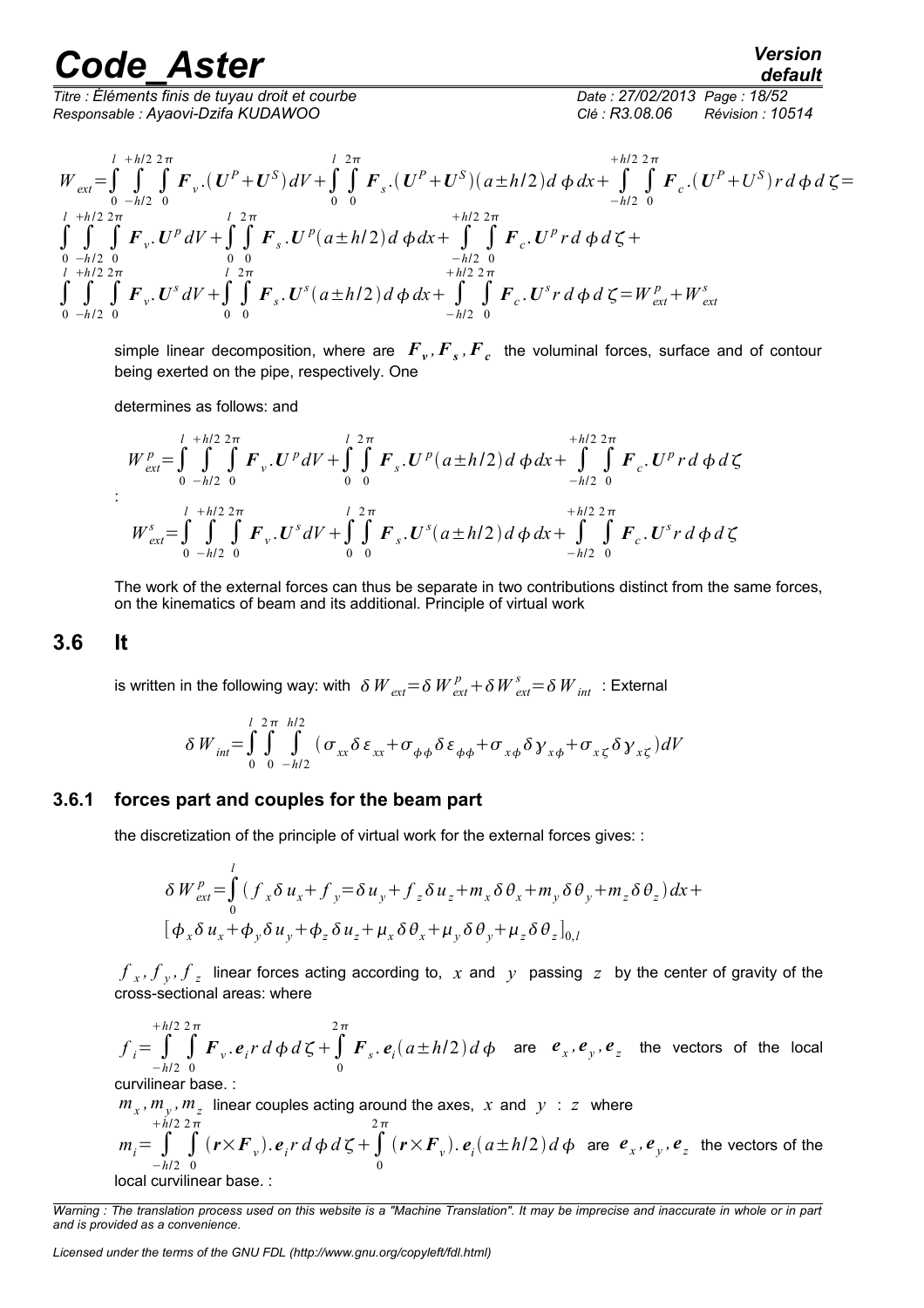*Titre : Éléments finis de tuyau droit et courbe Date : 27/02/2013 Page : 19/52 Responsable : Ayaovi-Dzifa KUDAWOO Clé : R3.08.06 Révision : 10514*

*default*

 $\phi_x$ ,  $\phi_y$ ,  $\phi_z$  concentrated forces acting according to, x and y passing z by the center of gravity of the cross-sectional areas: where

$$
\phi_i = \int_{-h/2}^{+h/2} \int_{0}^{2\pi} \mathbf{F}_c \cdot \mathbf{e}_i r \, d \phi \, d \zeta
$$
 are  $\mathbf{e}_x$ ,  $\mathbf{e}_y$ ,  $\mathbf{e}_z$  the vectors of the local curvilinear base. :

$$
\mu_x
$$
,  $\mu_y$ ,  $\mu_z$  moments concentrated around the axes, x and y : z where  
\n $\mu/2$  2 $\pi$ 

 $\mu_i = \int$ −*h*/2 ∫ 0  $(r\times F_{c})$ .  $e_{i}$ *r d*  $\phi$  *d*  $\zeta$  are  $e_{x}$  *,*  $e_{y}$  *,*  $e_{z}$  the vectors of the local curvilinear base. External

#### **3.6.2 forces part and couples for the shell part It**

is supposed that the external forces applied to the elbow are independent of the thickness of the elbow where

$$
\delta W_{ext}^{s} = \int_{0}^{l} \int_{0}^{2\pi} (F_{x} \delta u + F_{\phi} \delta v + F_{r} \delta w + M_{x} \delta \beta_{x} + M_{\phi} \delta \beta_{\phi}) d\theta d\phi
$$
  
+ 
$$
\int_{0}^{2\pi} [\Phi_{x} \delta u + \Phi_{\phi} \delta v + \Phi_{r} \delta w + M_{\theta} \delta \beta_{\theta} + M_{\phi} \delta \beta_{\phi}]_{0,l} d\phi
$$

: :

 $F_{\,\,_{x}},F_{\,\,\phi},F_{\,\,r}\,$  surface forces acting according to,  $\,\,x\,$  and  $\,\,\phi\,$  :  $\,r\,$  where  $F_i = \int$ −*h*/2 *h*/2  $\bm{F}_v$ ,  $\bm{e}_i r d\bm{\zeta} + \bm{F}_s$ ,  $\bm{e}_i (a \pm h/2)$  are  $\bm{e}_x$ ,  $\bm{e}_\phi$ ,  $\bm{e}_r$  the vectors of the local toric base. :

$$
M_x, M_\phi
$$
 surface couples acting around and  $x : \phi$  where  
\n $+h/2$   
\n $M = \int (\phi \times \mathbf{F}) \cdot \phi \, d\phi \, d\phi / \phi \, d\phi / \phi$ 

 $(\mathbf{F_r} \times \mathbf{F_v}) \cdot \mathbf{e_i}$ rd $\zeta + (\pm h/2 \mathbf{e_r} \times \mathbf{F_s}) \cdot \mathbf{e_i}$  $(a \pm h/2)$ / 2  $M_i = \int (\mathbf{\mathfrak{G}}_r \times \mathbf{F}_v) \cdot \mathbf{e}_i r d \zeta + (\pm h/2 \mathbf{e}_r \times \mathbf{F}_s) \cdot \mathbf{e}_i (a \pm h)$ *h*  $\mathbf{e}_i = \int_{k/2}^{+h/2} (\mathbf{\mathfrak{E}}_\mathbf{r} \times \mathbf{F}_\mathbf{v}) \cdot \mathbf{e}_i r d \mathcal{L} + (\pm h/2 \mathbf{e}_\mathbf{r} \times \mathbf{F}_\mathbf{s}) \cdot \mathbf{e}_i (a \pm h)$ −  $(\mathbf{F}_r \times \mathbf{F}_v) \cdot \mathbf{e}_i r d \mathcal{L} + (\pm h/2\mathbf{e}_r \times \mathbf{F}_s) \cdot \mathbf{e}_i (a \pm h/2)$  are  $e_x, e_\phi, e_r$  the vectors of

the local toric base. :

$$
\Phi_x, \Phi_\phi, \Phi_r
$$
 linear forces acting according to, x and  $\phi : r$  where  
\n
$$
\Phi_i = \int_{-h/2}^{h/2} \mathbf{F}_c \cdot \mathbf{e}_i r \, d \zeta
$$
 are  $\mathbf{e}_x, \mathbf{e}_\phi, \mathbf{e}_r$  the vectors of the local toric base.  
\n
$$
M_x, M_\phi
$$
 linear couples acting around and  $x : \phi$  where  
\n
$$
M_i = \int_{-h/2}^{h/2} (\zeta \mathbf{e}_r \times \mathbf{F}_c) \cdot \mathbf{e}_i r \, d \zeta
$$
 are  $\mathbf{e}_x, \mathbf{e}_\phi, \mathbf{e}_r$  the vectors of the local toric base. Note:

**When** 

*the external forces applied are independent of work external on the kinematics of shell is null except that of the compressive forces corresponding to the forces according to. e <sup>r</sup> It is also noticed that the statements of the moments linear and concentrated compared to are r null. One finds although exerted moment ago perpendicular to the plane of the shell. Generalized*

#### **3.7 forces If**

is *S* the area of the cross-sectional area of *S* the pipe, one poses: :

*<sup>N</sup>*=∫ *S*  $\sigma_{xx} dS$  normal force at the center of gravity of the cross-sectional area. and the

*Warning : The translation process used on this website is a "Machine Translation". It may be imprecise and inaccurate in whole or in part and is provided as a convenience.*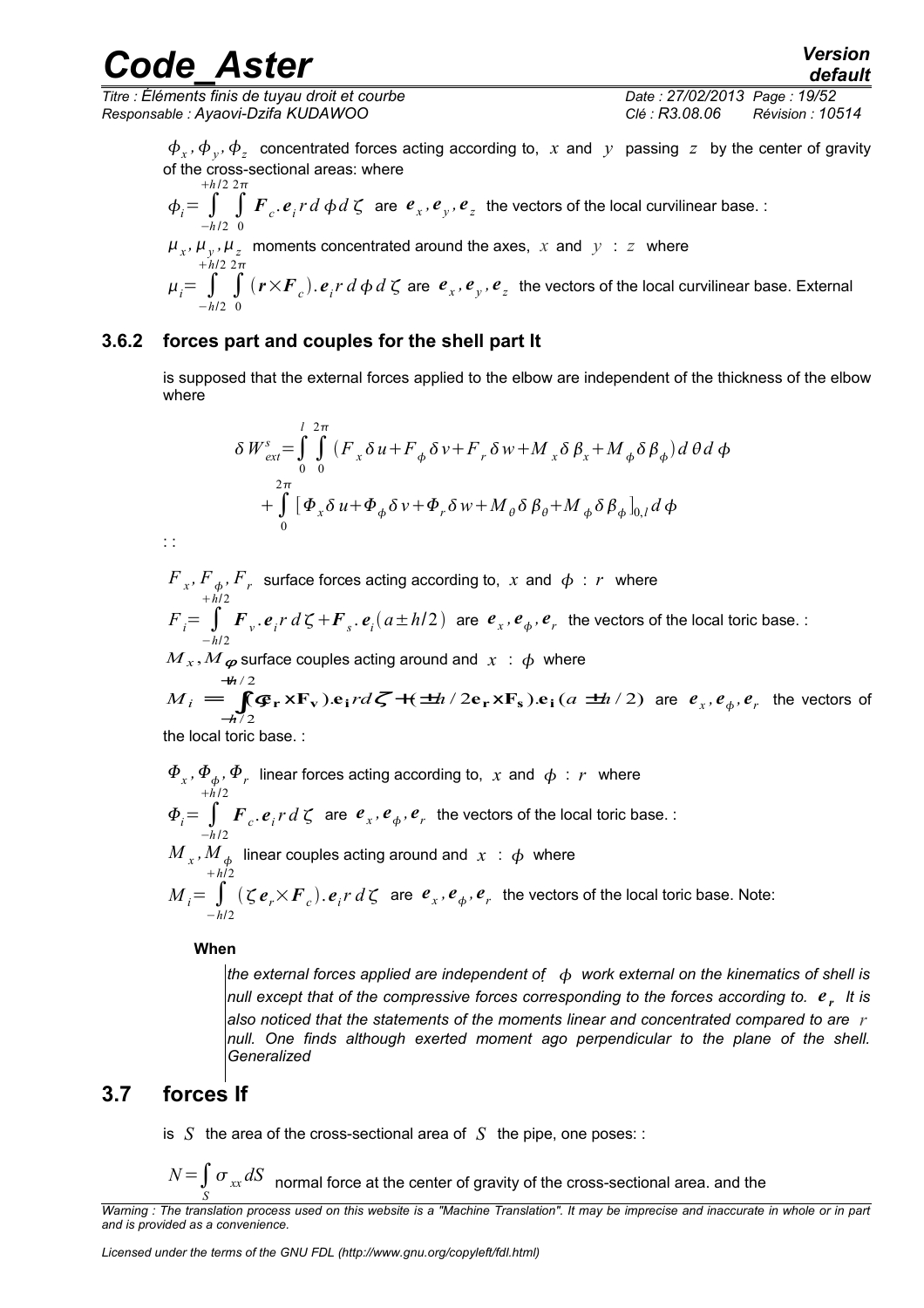*Titre : Éléments finis de tuyau droit et courbe Date : 27/02/2013 Page : 20/52 Responsable : Ayaovi-Dzifa KUDAWOO Clé : R3.08.06 Révision : 10514*

*default*

 $T_y = \int_S$  $\sigma_{xy} dS = -\int_S$  $(\sin \phi \sigma_{x\zeta} + \cos \phi \sigma_{x\phi}) dS$  $T_z = \int_S$  $\sigma_{xz} dS = \int_S$  $\int \sin \phi \, \sigma_{x\phi}$  -  $\cos \phi \, \sigma_{x\zeta}$ ) *dS* shears according to and *y* . *z* :  $M_{x} = \int_{S}$  $(y \sigma_{xz} - z \sigma_{xy}) dS = -\int_S$  $\sigma_{x\phi}\,dS$  twisting moment around.  $x$  :  $M_y = \int_S$  $z \sigma_{xx} dS = -\int_S$  $r\cos\phi\,\sigma_{xx}dS$  bending moment around.  $y$  :  $M_z = -\int_S$  $y \sigma_{xx} dS = \int_S$  $r\sin\phi\,\sigma_{_{\rm{xx}}}dS$  bending moment around.  $\,$  Numerical

*Warning : The translation process used on this website is a "Machine Translation". It may be imprecise and inaccurate in whole or in part and is provided as a convenience.*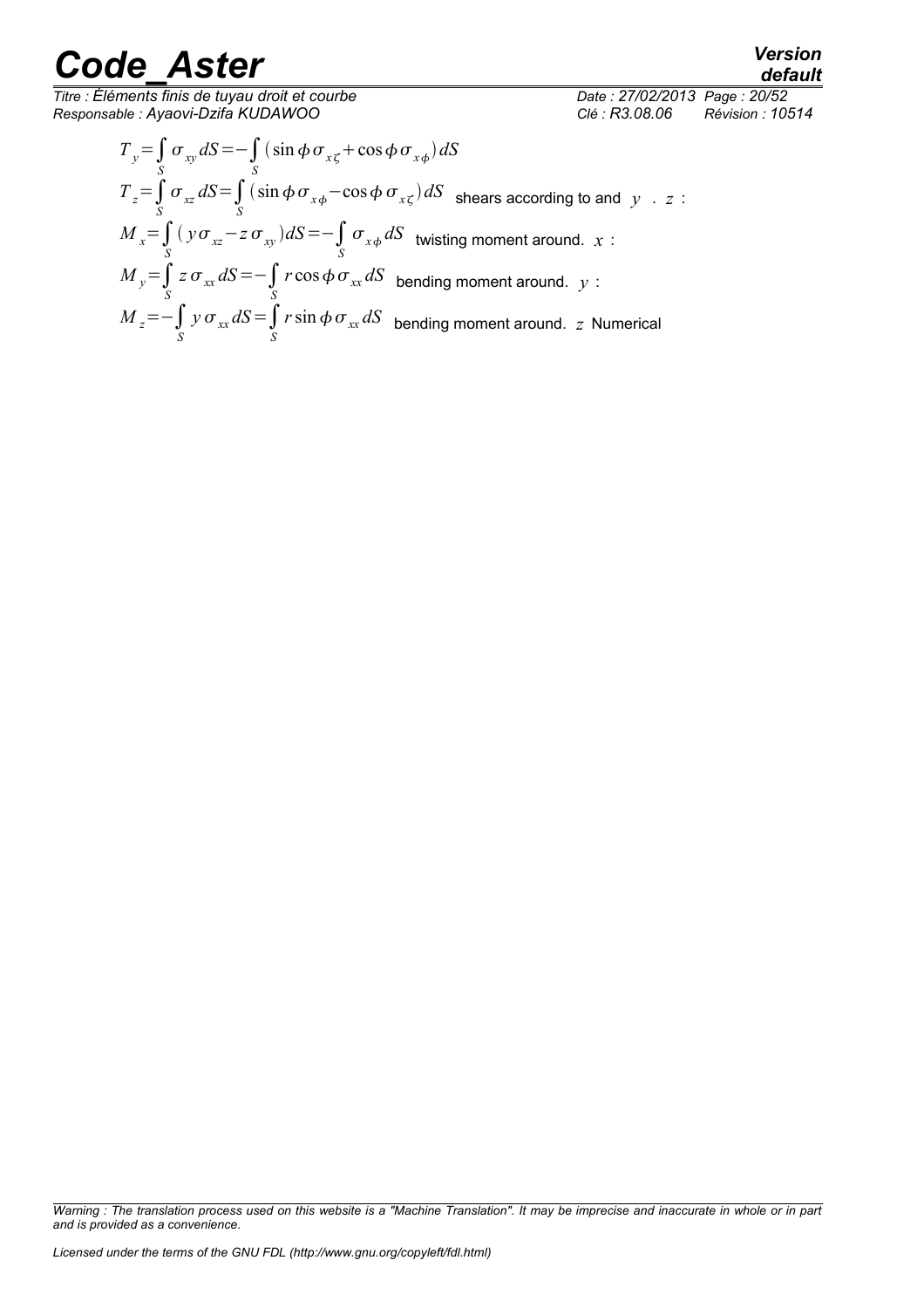*Titre : Éléments finis de tuyau droit et courbe Date : 27/02/2013 Page : 21/52 Responsable : Ayaovi-Dzifa KUDAWOO Clé : R3.08.06 Révision : 10514*

### **4 discretization of the variational formulations Discretization**

#### **4.1 of the fields of displacement and strain for the beam part In**

a point of average fiber, the field of displacement of beam is in the local curvilinear reference defined in

[§2.1]: This 
$$
\mathbf{U}^p = \begin{pmatrix} u_x \\ u_y \\ u_z \\ \theta_x \\ \theta_y \\ \theta_z \end{pmatrix}
$$

field can be discretized in the following way: and

*ux*

$$
\boldsymbol{u} = \sum_{k=1}^N H_k(\boldsymbol{\theta}) \big[ u_x^k \boldsymbol{x}_k + u_y^k \boldsymbol{y}_k + u_z^k \boldsymbol{z}_k \big]
$$
 It should be noted 
$$
\boldsymbol{\theta} = \sum_{k=1}^N \overline{H_k}(\boldsymbol{\theta}) \big[ \boldsymbol{\theta}_x^k \boldsymbol{x}_k + \boldsymbol{\theta}_y^k \boldsymbol{y}_k + \boldsymbol{\theta}_z^k \boldsymbol{z}_k \big]
$$

that the nodal values are given in the local coordinate systems attached to the nodes and that and  $\boldsymbol{\mu}$ must  $\theta$  be expressed in the local coordinate system associated with the current point. Curved beam

#### **4.1.1 One**

obtains then: and

$$
\begin{pmatrix} u_x \\ u_y \\ u_z \end{pmatrix} = \sum_{k=1}^N H_k(\theta) \begin{pmatrix} u_x^k(x_k, x) + u_y^k(y_k, x) \\ u_x^k(x_k, y) + u_y^k(y_k, y) \\ u_z^k z_k \end{pmatrix} \text{ According to } \begin{pmatrix} \theta_x \\ \theta_y \\ \theta_z \end{pmatrix} = \sum_{k=1}^N H_k(\theta) \begin{pmatrix} \theta_x^k(x_k, x) + \theta_y^k(y_k, x) \\ \theta_x^k(x_k, y) + \theta_y^k(y_k, y) \\ \theta_z^k z_k \end{pmatrix}
$$

the kinematics of beam presented higher to [§2.1]: Knowing

$$
\varepsilon_{rr} = 0
$$
\n
$$
\varepsilon_{\theta\theta} = \frac{1}{R + r \sin\phi} (u_{x,\theta} - u_y - r\theta_x \cos\phi + \theta_{z,\theta} r \sin\phi - \theta_{y,\theta} r \cos\phi)
$$
\n
$$
\varepsilon_{\phi\phi} = 0
$$
\n
$$
2 \varepsilon_{\theta\phi} = \frac{1}{R + r \sin\phi} (-u_x \cos\phi - u_{y,\theta} \cos\phi + u_{z,\theta} \sin\phi - r\theta_{x,\theta} + \theta_y r \cos^2\phi - \theta_z r \sin\phi \cos\phi)
$$
\n
$$
+ (\theta_z \cos\phi + \theta_y \sin\phi)
$$
\n
$$
2 \varepsilon_{r\theta} = \frac{1}{R + r \sin\phi} (-u_x \sin\phi - u_{y,\theta} \sin\phi - u_{z,\theta} \cos\phi + \theta_y r \sin\phi \cos\phi - \theta_z r \sin^2\phi)
$$
\n
$$
+ (\theta_z \sin\phi - \theta_y \cos\phi)
$$
\n
$$
2 \varepsilon_{r\phi} = 0
$$

that and  $\mathbf{x}_{\theta} = -\mathbf{y}$  with  $\mathbf{y}_{\theta} = \mathbf{x}$  moreover.  $x$  .  $x_k = y$  .  $y_k = cos(\theta - \theta_k) = C_k$  et  $y$  .  $x_k = -x$  .  $y_k = sin(\theta - \theta_k) = S_k$  That

*Warning : The translation process used on this website is a "Machine Translation". It may be imprecise and inaccurate in whole or in part and is provided as a convenience.*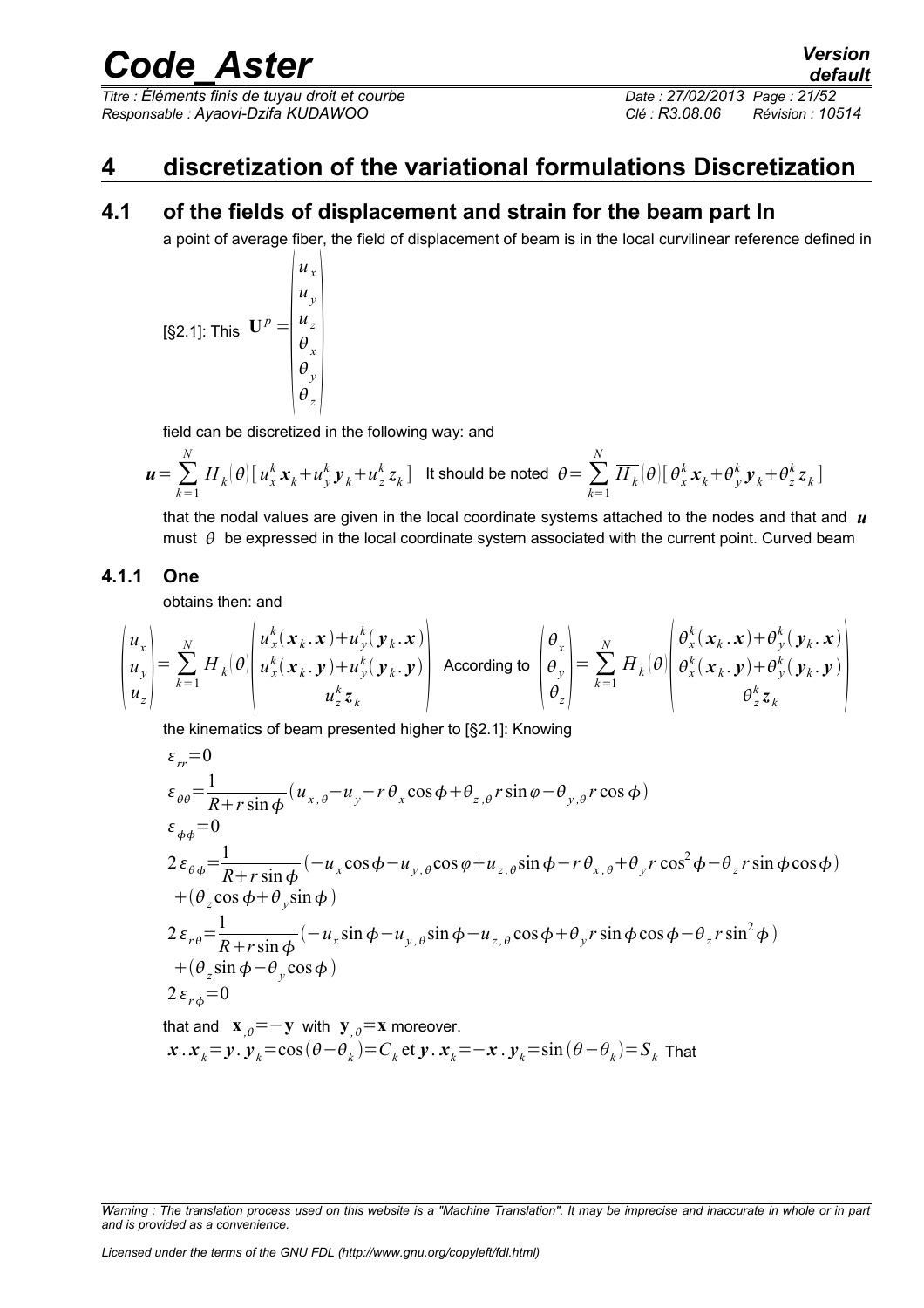*Titre : Éléments finis de tuyau droit et courbe Date : 27/02/2013 Page : 22/52 Responsable : Ayaovi-Dzifa KUDAWOO Clé : R3.08.06 Révision : 10514*

implies strain for the field: Maybe

$$
\varepsilon_{\theta\theta} = \frac{1}{R + r \sin \phi} \sum_{k=1}^{N} \left[ H'_{k}(u_{x}^{k} \cos(\theta - \theta_{k}) - u_{y}^{k} \sin(\theta - \theta_{k})) + H_{k}(-u_{x}^{k} \sin(\theta - \theta_{k}) - u_{y}^{k} \cos(\theta - \theta_{k})) \right] \n- H_{k}(u_{x}^{k} \sin(\theta - \theta_{k}) + u_{y}^{k} \cos(\theta - \theta_{k})) - r \overline{H}_{k} \cos \phi(\theta_{x}^{k} \cos(\theta - \theta_{k}) - \theta_{y}^{k} \sin(\theta - \theta_{k})) \n- r \overline{H}'_{k} \cos \phi(\theta_{x}^{k} \sin(\theta - \theta_{k}) + \theta_{y}^{k} \cos(\theta - \theta_{k})) - r \overline{H}_{k} \cos \phi(\theta_{x}^{k} \cos(\theta - \theta_{k}) - \theta_{y}^{k} \cos(\theta - \theta_{k})) \n+ r \overline{H}'_{k} \sin \phi \theta_{z}^{k} \right] \n\varepsilon_{\phi\phi} = 0 \n\mathcal{Y}_{\theta\phi} = \sum_{k=1}^{N} \frac{1}{R + r \sin \phi} \left[ -H_{k} \cos \phi(u_{x}^{k} \cos(\theta - \theta_{k}) - u_{y}^{k} \sin(\theta - \theta_{k})) \right] \n- H'_{k} \cos \phi(u_{x}^{k} \sin(\theta - \theta_{k}) + u_{y}^{k} \cos(\theta - \theta_{k})) - H_{k} \cos \phi(u_{x}^{k} \cos(\theta - \theta_{k}) - u_{y}^{k} \sin(\theta - \theta_{k})) \n+ H'_{k} u_{z}^{k} \sin \phi - r \overline{H}'_{k} (\theta_{x}^{k} \cos(\theta - \theta_{k}) - \theta_{y}^{k} \sin(\theta - \theta_{k})) - r \overline{H}_{k} (-\theta_{x}^{k} \sin(\theta - \theta_{k}) - \theta_{y}^{k} \cos(\theta - \theta_{k})) \n+ r \overline{H}_{k} \cos^{2} \phi(\theta_{x}^{k} \sin(\theta - \theta_{k}) + \theta_{y}^{k} \cos(\theta - \theta_{k})) - r \overline{H}_{k} (\theta_{z}^{k} \sin \phi \cos \phi) \n+ \over
$$

in matric form: where

$$
\begin{pmatrix}\n\boldsymbol{\varepsilon}_{\theta\theta}^{P} \\
\boldsymbol{y}_{\theta\phi}^{P} \\
\boldsymbol{y}_{\theta\zeta}^{P}\n\end{pmatrix} = \sum_{k=1}^{N} \boldsymbol{B}_{k}^{P} \boldsymbol{U}_{k}^{P} \text{ is } \boldsymbol{\mathrm{U}}_{k}^{P} = \begin{pmatrix}\n\boldsymbol{u}_{x}^{k} \\
\boldsymbol{u}_{y}^{k} \\
\boldsymbol{u}_{z}^{k} \\
\boldsymbol{\theta}_{x}^{k} \\
\boldsymbol{\theta}_{y}^{k} \\
\boldsymbol{\theta}_{z}^{k}\n\end{pmatrix} \text{ the field of displacement to the node and } k
$$

$$
\mathbf{B}_{k}^{P} = \begin{pmatrix}\nH_{k}^{'}C_{k} & -H_{k}^{'}S_{k} & -r \overline{H}_{k}^{'}S_{k} \cos\phi & -r \overline{H}_{k}^{'}C_{k} \cos\phi \\
\frac{-2H_{k}S_{k}}{R+r \sin\phi} & \frac{-2H_{k}C_{k}}{R+r \sin\phi} & 0 & -r \overline{H_{k}^{'}C_{k}} & \frac{-r \overline{H_{k}}^{'}C_{k} \cos\phi}{R+r \sin\phi} & \frac{r \overline{H_{k}^{'} \sin\phi}}{R+r \sin\phi} \\
0 & 0 & 0 & 0 & 0 & 0 \\
\frac{-H_{k}^{'}S_{k} \cos\phi}{R+r \sin\phi} & \frac{-H_{k}^{'}C_{k} \cos\phi}{R+r \sin\phi} & \frac{-H_{k}^{'}C_{k} \cos\phi}{R+r \sin\phi} & \frac{-H_{k}^{'}C_{k} \cos\phi}{R+r \sin\phi} & \frac{-H_{k}^{'}C_{k} \cos\phi}{R+r \sin\phi} \\
\frac{-2H_{k}C_{k} \cos\phi}{R+r \sin\phi} & \frac{H_{k}^{'}\sin\phi}{R+r \sin\phi} & \frac{H_{k}^{'}\sin\phi}{R+r \sin\phi} & \frac{-r \overline{H_{k}^{'}C_{k}}(R \sin\phi + 2r)}{R+r \sin\phi} & \frac{H_{k}^{'}\sin\phi}{R+r \sin\phi} \\
\frac{-H_{k}^{'}S_{k} \sin\phi}{R+r \sin\phi} & \frac{-H_{k}^{'}C_{k} \sin\phi}{R+r \sin\phi} & \frac{-H_{k}^{'}C_{k} \cos\phi}{R+r \sin\phi} & \frac{-r \overline{H_{k}^{'}C_{k}}}{R+r \sin\phi} & \frac{-r \overline{H_{k}^{'}C_{k}}}{R+r \sin\phi} \\
\frac{-2H_{k}C_{k} \sin\phi}{R+r \sin\phi} & \frac{-2H_{k}C_{k} \sin\phi}{R+r \sin\phi} & \frac{-r \overline{H_{k}^{'}C_{k}} \cos\phi}{R+r \sin\phi} & \frac{-r \overline{H_{k}^{'}C_{k}} \cos\phi}{R+r \sin\phi} & \frac{-r \overline{H_{k}^{'}C_{k}} \cos\phi}{R+r \sin\phi} & \frac{r
$$

*Warning : The translation process used on this website is a "Machine Translation". It may be imprecise and inaccurate in whole or in part and is provided as a convenience.*

*Licensed under the terms of the GNU FDL (http://www.gnu.org/copyleft/fdl.html)*

*default*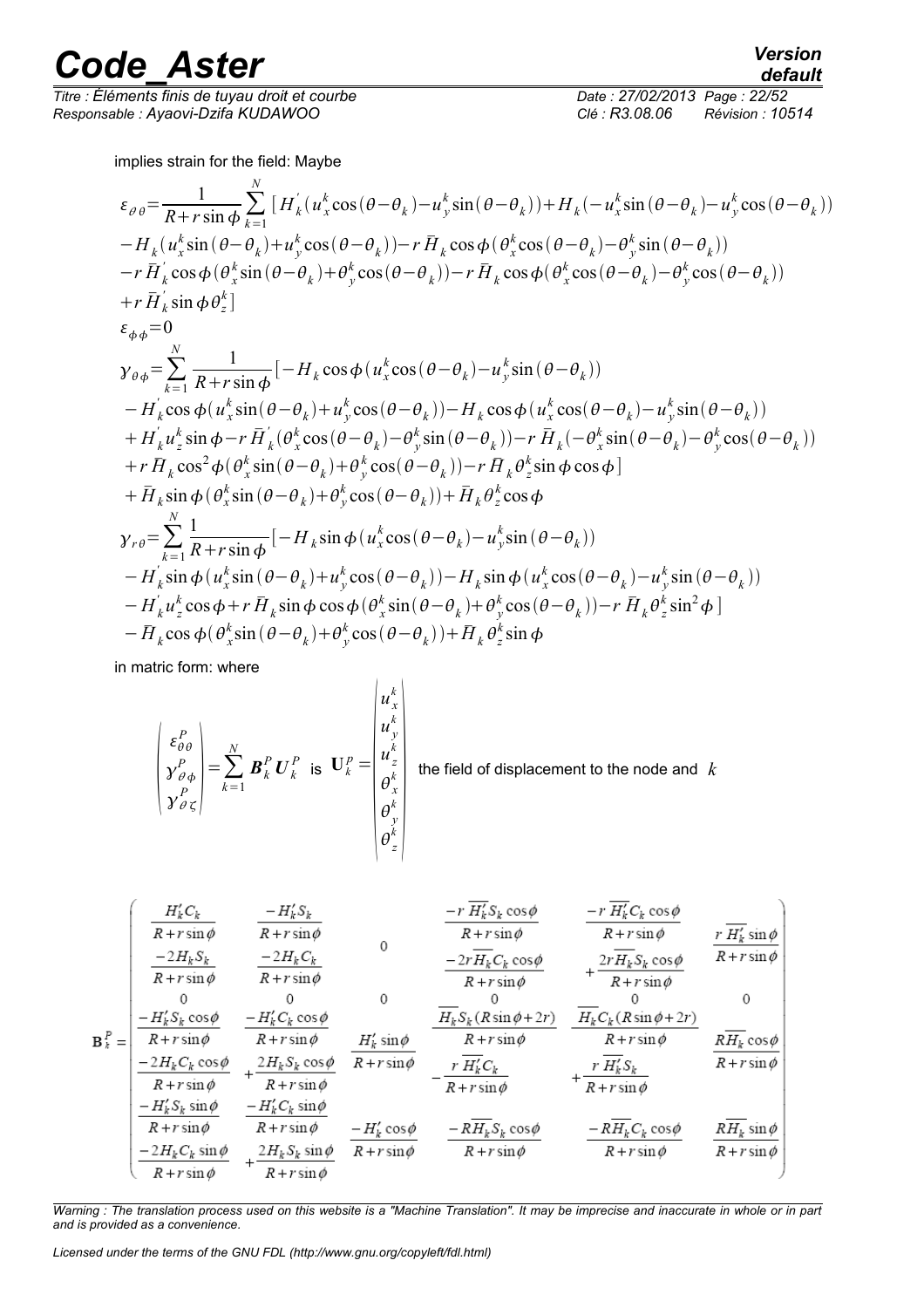$\overline{T}$ itre : Éléments finis de tuyau droit et courbe *Responsable : Ayaovi-Dzifa KUDAWOO Clé : R3.08.06 Révision : 10514*

the transition matrix of the strains at the field of displacement is written as follows: Straight beam  $\boldsymbol{B}^P = \begin{bmatrix} \boldsymbol{B}_1^P \cdots \boldsymbol{B}_N^P \end{bmatrix}$ 

#### **4.1.2 and**

$$
\begin{pmatrix} u_x \\ u_y \\ u_z \end{pmatrix} = \sum_{k=1}^N H_k(x) \begin{pmatrix} u_x^k \\ u_y^k \\ u_z^k \end{pmatrix}
$$
 According to 
$$
\begin{pmatrix} \theta_x \\ \theta_y \\ \theta_z \end{pmatrix} = \sum_{k=1}^N \overline{H}_k(x) \begin{pmatrix} \theta_x^k \\ \theta_y^k \\ \theta_z^k \end{pmatrix}
$$

the kinematics of beam presented higher [§2.1]: that

$$
\varepsilon_{rr} = 0
$$
\n
$$
\varepsilon_{xx} = u_{x,x} + \theta_{z,x} r \sin \phi - \theta_{y,x} r \cos \phi
$$
\n
$$
\varepsilon_{\phi\phi} = 0
$$
\n
$$
2\varepsilon_{x\phi} = -r \theta_{x,x} + (\theta_y + u_{z,x}) \sin \phi + (\theta_z - u_{y,x}) \cos \phi
$$
\n
$$
2\varepsilon_{rx} = (\theta_z - u_{y,x}) \sin \phi - (\theta_y + u_{z,x}) \cos \phi
$$
\n
$$
2\varepsilon_{r\phi} = 0
$$

implies strain for the field: Maybe

$$
\varepsilon_{xx} = \sum_{k=1}^{N} \left( H_{k}^{'} u_{x}^{k} - \overline{H}_{k}^{'} r \cos(\phi) \theta_{y}^{k} + \overline{H}_{k}^{'} r \sin(\phi) \theta_{z}^{k} \right)
$$
  
\n
$$
\varepsilon_{\phi\phi} = 0
$$
  
\n
$$
\gamma_{x\phi} = \sum_{k=1}^{N} \left( -H_{k}^{'} \cos(\phi) u_{y}^{k} + H_{k}^{'} \sin(\phi) u_{z}^{k} - \overline{H}_{k}^{'} r \theta_{x}^{k} + \overline{H}_{k} \sin(\phi) \theta_{y}^{k} + \overline{H}_{k} \cos(\phi) \theta_{z}^{k} \right)
$$
  
\n
$$
\gamma_{rx} = \sum_{k=1}^{N} \left( -H_{k}^{'} \sin(\phi) u_{y}^{k} - H_{k}^{'} \cos(\phi) u_{z}^{k} - \overline{H}_{k} \cos(\phi)_{y}^{k} + \overline{H}_{k} \sin(\phi) \theta_{z}^{k} \right)
$$

in matric form: where

:

$$
\begin{pmatrix}\n\varepsilon_x^P \\
\varepsilon_y^P \\
\gamma_{x\phi}^P \\
\gamma_{x\zeta}^P\n\end{pmatrix} = \sum_{k=1}^N \boldsymbol{B}_k^P \boldsymbol{U}_k^P \text{ is } \boldsymbol{U}_k^P = \begin{pmatrix}\nu_x^k \\
u_y^k \\
u_z^k \\
\theta_x^k \\
\theta_y^k \\
\theta_z^k\n\end{pmatrix} \text{ the fie}
$$

the field of displacement to the node and *k*

*Warning : The translation process used on this website is a "Machine Translation". It may be imprecise and inaccurate in whole or in part and is provided as a convenience.*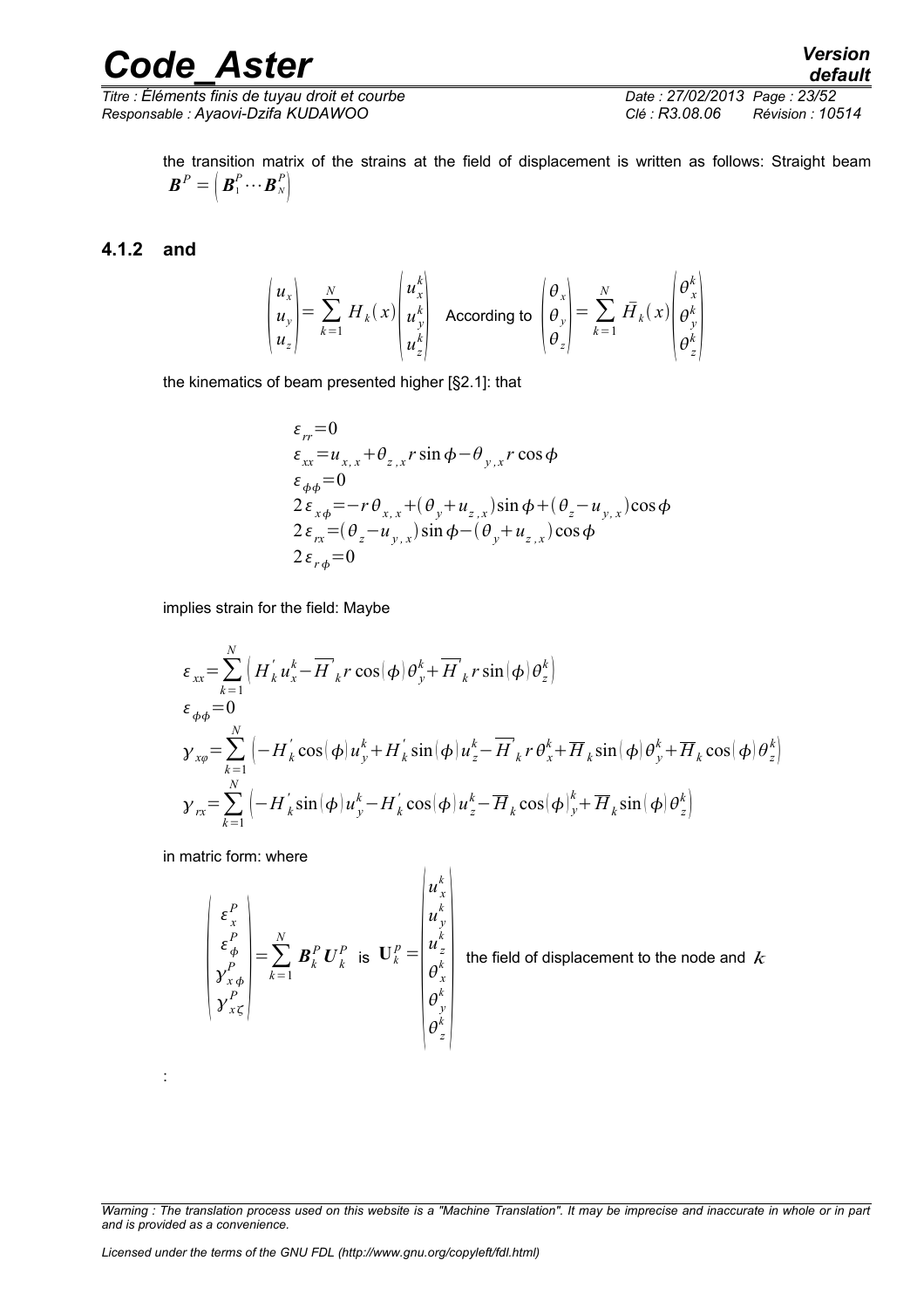*default*<br>Date : 27/02/2013 Page : 24/52

 $\overline{T}$ itre : Éléments finis de tuyau droit et courbe *Responsable : Ayaovi-Dzifa KUDAWOO Clé : R3.08.06 Révision : 10514*

$$
\mathbf{B}_{k}^{P} = \begin{pmatrix} H_{k}^{'} & 0 & 0 & 0 & -r \cos(\phi) \overline{H}_{k}^{'} & r \sin(\phi) \overline{H}_{k}^{'} \\ 0 & 0 & 0 & 0 & 0 & 0 \\ 0 & -\cos(\phi) H_{k}^{'} & \sin(\phi) H_{k}^{'} & -r \overline{H}_{k}^{'} & \sin(\phi) \overline{H}_{k} & \cos(\phi) \overline{H}_{k}^{'} \\ 0 & -\sin(\phi) H_{k}^{'} & -\cos(\phi) H_{k}^{'} & 0 & -\cos(\phi) \overline{H}_{k} & \sin(\phi) \overline{H}_{k}^{'} \end{pmatrix}
$$

The transition matrix of the strains at the field of displacement is written as follows: Discretization  $\boldsymbol{B}^P = \begin{pmatrix} \boldsymbol{B}_1^P \cdots \boldsymbol{B}_N^P \end{pmatrix}$ 

### **4.2 of the fields of displacement and strain for the additional part One**

discretizes the field of displacement for the surface of the pipe in the form: with  $\,\, \bm{U}^s = \sum_{k=1}$ *N*  $H_k(x|\boldsymbol{U}^s_k):$ and

$$
\mathbf{U}^{s} = \begin{bmatrix} u_{m}^{i} \\ v_{m}^{i} \\ w_{m}^{i} \\ u_{m}^{o} \\ w_{m}^{o} \\ w_{1}^{i} \\ w_{2}^{i} \\ w_{0}^{i} \\ w_{1}^{o} \\ w_{0}^{o} \\ w_{1}^{o} \\ w_{0}^{o} \\ w_{0}^{o} \\ w_{k}^{o} \\ w_{k}^{o} \\ w_{k}^{o} \\ w_{k}^{o} \\ w_{k}^{o} \\ w_{k}^{o} \\ w_{k}^{o} \\ w_{k}^{o} \\ w_{k}^{o} \\ w_{k}^{o} \\ w_{k}^{o} \\ w_{k}^{o} \\ w_{k}^{o} \\ w_{k}^{o} \\ w_{k}^{o} \\ w_{k}^{o} \\ w_{k}^{o} \\ w_{k}^{o} \\ w_{k}^{o} \\ w_{k}^{o} \\ w_{k}^{o} \\ w_{k}^{o} \\ w_{k}^{o} \\ w_{k}^{o} \\ w_{k}^{o} \\ w_{k}^{o} \\ w_{k}^{o} \\ w_{k}^{o} \\ w_{k}^{o} \\ w_{k}^{o} \\ w_{k}^{o} \\ w_{k}^{o} \\ w_{k}^{o} \\ w_{k}^{o} \\ w_{k}^{o} \\ w_{k}^{o} \\ w_{k}^{o} \\ w_{k}^{o} \\ w_{k}^{o} \\ w_{k}^{o} \\ w_{k}^{o} \\ w_{k}^{o} \\ w_{k}^{o} \\ w_{k}^{o} \\ w_{k}^{o} \\ w_{k}^{o} \\ w_{k}^{o} \\ w_{k}^{o} \\ w_{k}^{o} \\ w_{k}^{o} \\ w_{k}^{o} \\ w_{k}^{o} \\ w_{k}^{o} \\ w_{k}^{o} \\ w_{k}^{o} \\ w_{k}^{o} \\ w_{k}^{o} \\ w_{k}^{o} \\ w_{k}^{o} \\ w_{k}^{o} \\ w_{k}^{o} \\ w_{k}^{o} \\ w_{k}^{o} \\ w_{k}^{o} \\ w_{k}^{o} \\ w_{k}^{o} \\ w_{k}^{o} \\ w_{k}^{o} \\ w_{k}^{o} \\ w_{k}^{o} \\ w_{k}^{o} \\ w_{k}^{o} \\ w_{k}^{o} \\ w_{k}^{o} \\ w_{k}^{o} \\ w_{k}^{o} \\ w_{k}^{o} \\ w_{k}^{o} \\ w_{k}^{o} \\ w_{k}^{o} \\
$$

has as follows: if

|                                             | $\left\{u(x,\phi)\right\}$ $\left(\cos(m\phi)\right)$ 0 |                 |                 | $\sin(m\phi)$ 0 |                 |  |                                                   |  |
|---------------------------------------------|---------------------------------------------------------|-----------------|-----------------|-----------------|-----------------|--|---------------------------------------------------|--|
| $ v(x,\phi) = 0 $                           |                                                         | $\sin(m\phi)$ 0 |                 |                 | $\cos(m\phi)$ 0 |  | $\frac{1}{2}$ sin( $\phi$ ) $-\cos(\phi)$ 0 $U^s$ |  |
| $\left  w(x,\phi) \right  \left  0 \right $ |                                                         |                 | $\cos(m\phi)$ 0 |                 |                 |  | $sin(m\phi)$ : $cos(\phi)$ $sin(\phi)$ 1          |  |

 $m=2, M$ 

*Warning : The translation process used on this website is a "Machine Translation". It may be imprecise and inaccurate in whole or in part and is provided as a convenience.*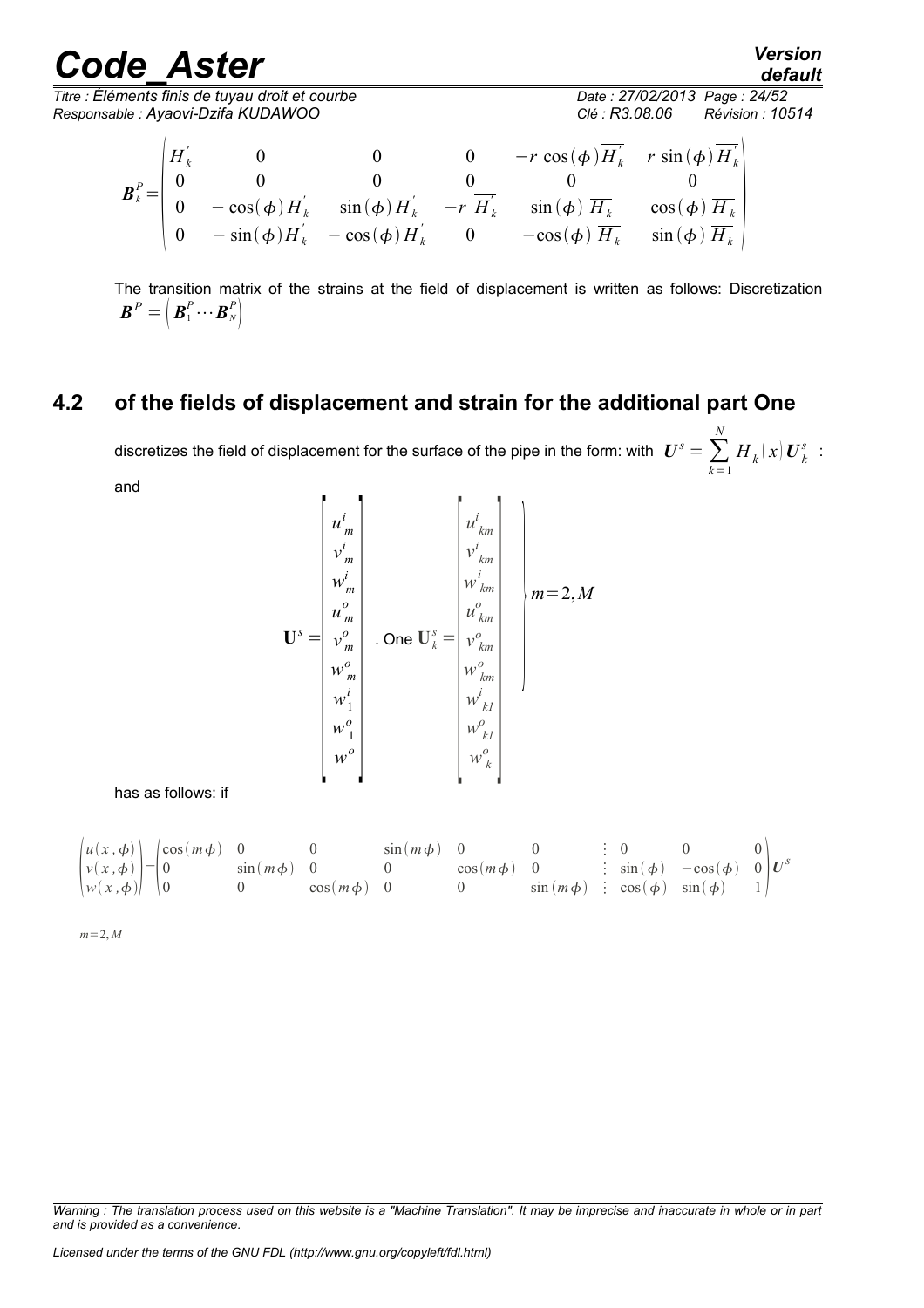*Titre : Éléments finis de tuyau droit et courbe Date : 27/02/2013 Page : 25/52 Responsable : Ayaovi-Dzifa KUDAWOO Clé : R3.08.06* 

*default*<br>Date : 27/02/2013 Page : 25/52

the indices of  $m$   $\boldsymbol{U}_k^s$  are ordered in the following way:

$$
u_{k m = 2}^{i}
$$
\n
$$
u_{k m = 2}^{i}
$$
\n
$$
v_{k m = 2}^{i}
$$
\n
$$
u_{k m = 2}^{o}
$$
\n
$$
v_{k m = 2}^{o}
$$
\n
$$
v_{k m = 2}^{o}
$$
\n
$$
\vdots
$$
\n
$$
u_{k m = M}^{i}
$$
\n
$$
v_{k m = M}^{i}
$$
\n
$$
u_{k m = M}^{o}
$$
\n
$$
u_{k m = M}^{o}
$$
\n
$$
v_{k m = M}^{o}
$$
\n
$$
v_{k m = M}^{o}
$$
\n
$$
w_{k 1}^{o}
$$
\n
$$
w_{k 1}^{o}
$$
\n
$$
w_{k 1}^{o}
$$
\n
$$
w_{k}^{o}
$$
\n
$$
w_{k}^{o}
$$

The kinematics of shell presented higher to [§2.2] is: Bend

$$
\varepsilon_{\theta\theta} = E_{\theta} + \zeta \kappa_x
$$
  
\n
$$
\varepsilon_{\phi\phi} = E_{\phi} + \zeta \kappa_{\phi}
$$
  
\n
$$
\gamma_{\theta\phi} = 2 E_{\theta\phi} + 2 \zeta \kappa_{\theta\phi}
$$
  
\n
$$
\gamma_{\theta\zeta} = 2 E_{\theta\zeta} = 0
$$
  
\n
$$
\gamma_{\phi\zeta} = 2 E_{\phi\zeta} = 0
$$

#### **4.2.1 With**

: and

$$
E_{\theta\theta} = \frac{1}{R + r\sin\phi} \left(\frac{\partial u}{\partial \theta} + v\cos\phi + w\sin\phi\right)
$$
  
\n
$$
E_{\phi\phi} = \frac{1}{r} \left(\frac{\partial v}{\partial \phi} + w\right)
$$
  
\n
$$
2E_{\theta\phi} = \frac{1}{r} \frac{\partial u}{\partial \phi} + \frac{1}{R + r\sin\phi} \left(\frac{\partial v}{\partial \theta} - u\cos\phi\right)
$$

*Warning : The translation process used on this website is a "Machine Translation". It may be imprecise and inaccurate in whole or in part and is provided as a convenience.*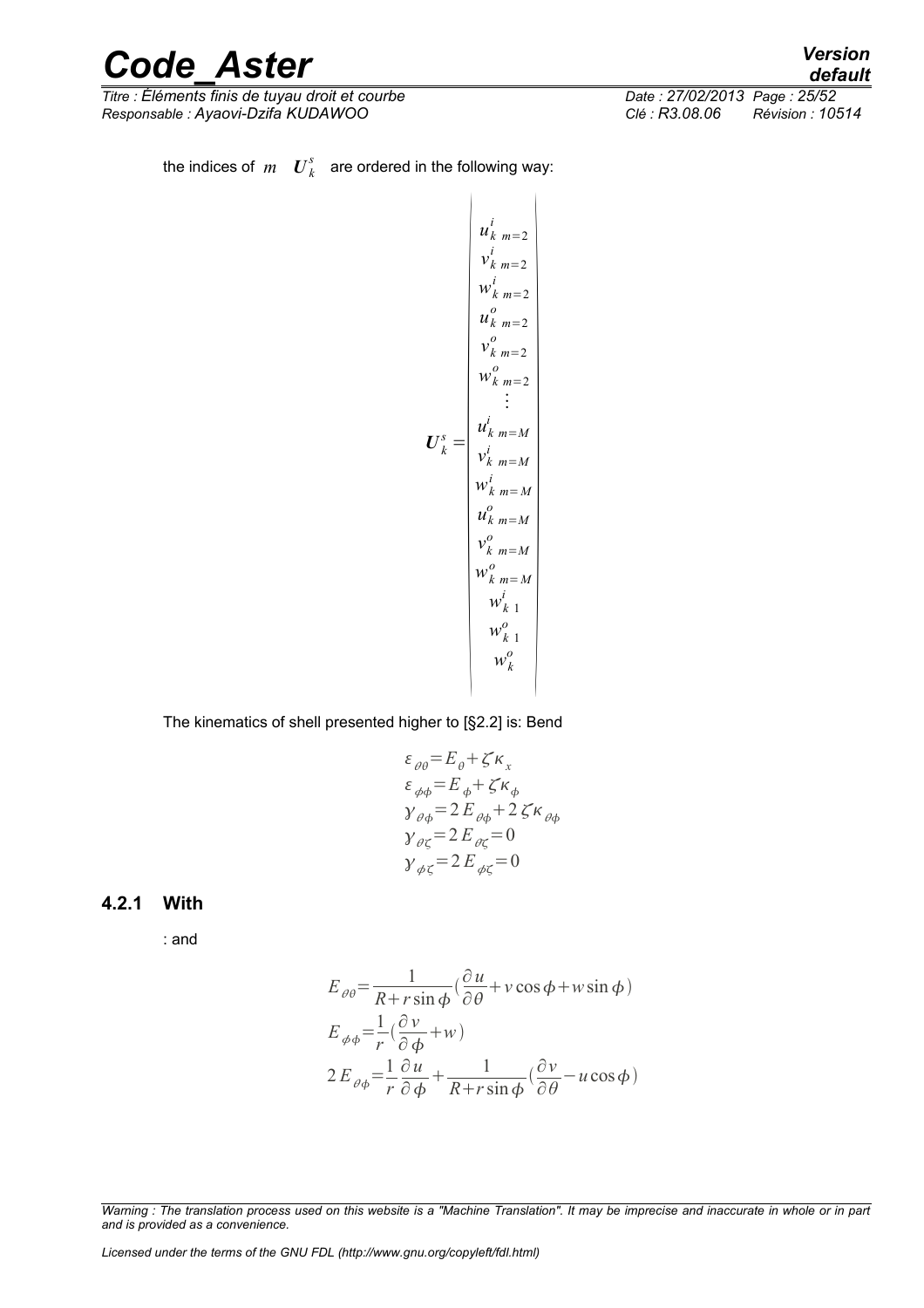*Titre : Éléments finis de tuyau droit et courbe Date : 27/02/2013 Page : 26/52 Responsable : Ayaovi-Dzifa KUDAWOO Clé : R3.08.06 Révision : 10514*

: allows

$$
\kappa_{\theta\theta} = \frac{1}{R + r\sin\phi} \left[ -\frac{1}{R + a\sin\phi} \left( \frac{\partial^2 w}{\partial \theta^2} - \frac{\partial u}{\partial \theta} \sin\phi \right) - \frac{\cos\phi}{a} \left( \frac{\partial w}{\partial \phi} - v \right) \right]
$$
  
\n
$$
\kappa_{\phi\phi} = -\frac{1}{ar} \left( \frac{\partial^2 w}{\partial \phi^2} - \frac{\partial v}{\partial \phi} \right)
$$
  
\n
$$
2\kappa_{\theta\phi} = \left( \frac{\partial w}{\partial \theta} - u \sin\phi \right) \left[ \frac{\cos\phi}{(R + r\sin\phi)(R + a\sin\phi)} + \frac{a\cos\phi}{r(R + a\sin\phi)^2} \right]
$$
  
\n
$$
-\frac{\partial^2 w}{\partial \theta \partial \phi} \left[ \frac{1}{a(R + r\sin\phi)} + \frac{1}{r(R + a\sin\phi)} \right]
$$
  
\n
$$
+\frac{\partial v}{\partial \theta} \frac{1}{a(R + r\sin\phi)} + \left( \frac{\partial u}{\partial \phi} \sin\phi + u\cos\phi \right) \frac{1}{r(R + a\sin\phi)}
$$

to break up the strain field of shell on the modes of Fourier in the following way: with

$$
\begin{pmatrix}\n\varepsilon_{xx}^s \\
\varepsilon_{\phi\phi}^s \\
y_{x\phi}^s \\
y_{x\zeta}^s\n\end{pmatrix} = \sum_{k=1}^N \boldsymbol{B}_k^s \boldsymbol{U}_k^s \text{ where}
$$
\n
$$
\boldsymbol{B}_k^s = \begin{pmatrix} \boldsymbol{B}_k^{si} & \cdots & \boldsymbol{B}_k^{si} \\ \boldsymbol{B}_k^{si} & \cdots & \boldsymbol{B}_k^{si} \\ \cdots & \cdots & \cdots & \cdots \\ \boldsymbol{B}_k^{si} & \cdots & \boldsymbol{B}_k^{so} & \cdots \\ \end{pmatrix}
$$

and

 $\overline{1}$ 

$$
\mathbf{B}_{km}^{si} = \begin{pmatrix}\nH_k' \cos m\phi & H_k' \sin m\phi & H_k' \sin m\phi \cos \phi \\
-\frac{m}{r} H_k \sin m\phi & H_k' \sin m\phi & H_k' \sin m\phi & H_k \sin m\phi \cos \phi \\
-\frac{m}{r} H_k \sin m\phi & H_k' \cos m\phi & H_k \sin m\phi & H_k \sin m\phi & H_k \sin m\phi\n\end{pmatrix}
$$
\n
$$
\mathbf{B}_{km}^{si} = \begin{pmatrix}\nH_k \cos m\phi & H_k' \sin m\phi & H_k' \sin m\phi & H_k \sin m\phi & H_k \sin m\phi & H_k \sin m\phi & H_k \sin m\phi & H_k \sin m\phi & H_k \sin m\phi & H_k \sin m\phi & H_k \sin m\phi & H_k \sin m\phi & H_k \sin m\phi & H_k \sin m\phi & H_k \sin m\phi & H_k \sin m\phi & H_k \sin m\phi & H_k \sin m\phi & H_k \sin m\phi & H_k \sin m\phi & H_k \sin m\phi & H_k \sin m\phi & H_k \sin m\phi & H_k \sin m\phi & H_k \sin m\phi & H_k \sin m\phi & H_k \sin m\phi & H_k \sin m\phi & H_k \sin m\phi & H_k \sin m\phi & H_k \sin m\phi & H_k \sin m\phi & H_k \sin m\phi & H_k \sin m\phi & H_k \sin m\phi & H_k \sin m\phi & H_k \sin m\phi & H_k \sin m\phi & H_k \sin m\phi & H_k \sin m\phi & H_k \sin m\phi & H_k \sin m\phi & H_k \sin m\phi & H_k \sin m\phi & H_k \sin m\phi & H_k \sin m\phi & H_k \sin m\phi & H_k \sin m\phi & H_k \sin m\phi & H_k \sin m\phi & H_k \sin m\phi & H_k \sin m\phi & H_k \sin m\phi & H_k \sin m\phi & H_k \sin m\phi & H_k \sin m\phi & H_k \sin m\phi & H_k \sin m\phi & H_k \sin m\phi & H_k \sin m\phi & H_k \sin m\phi & H_k \sin m\phi & H_k \sin m\phi & H_k \sin m\phi & H_k \sin m\phi & H_k \sin m\phi & H_k \sin m\phi & H_k \sin m\phi & H_k \sin m\phi & H_k \sin m\phi & H_k \sin m\phi & H_k \sin m\phi & H_k \sin m\
$$

*Warning : The translation process used on this website is a "Machine Translation". It may be imprecise and inaccurate in whole or in part and is provided as a convenience.*

### *default*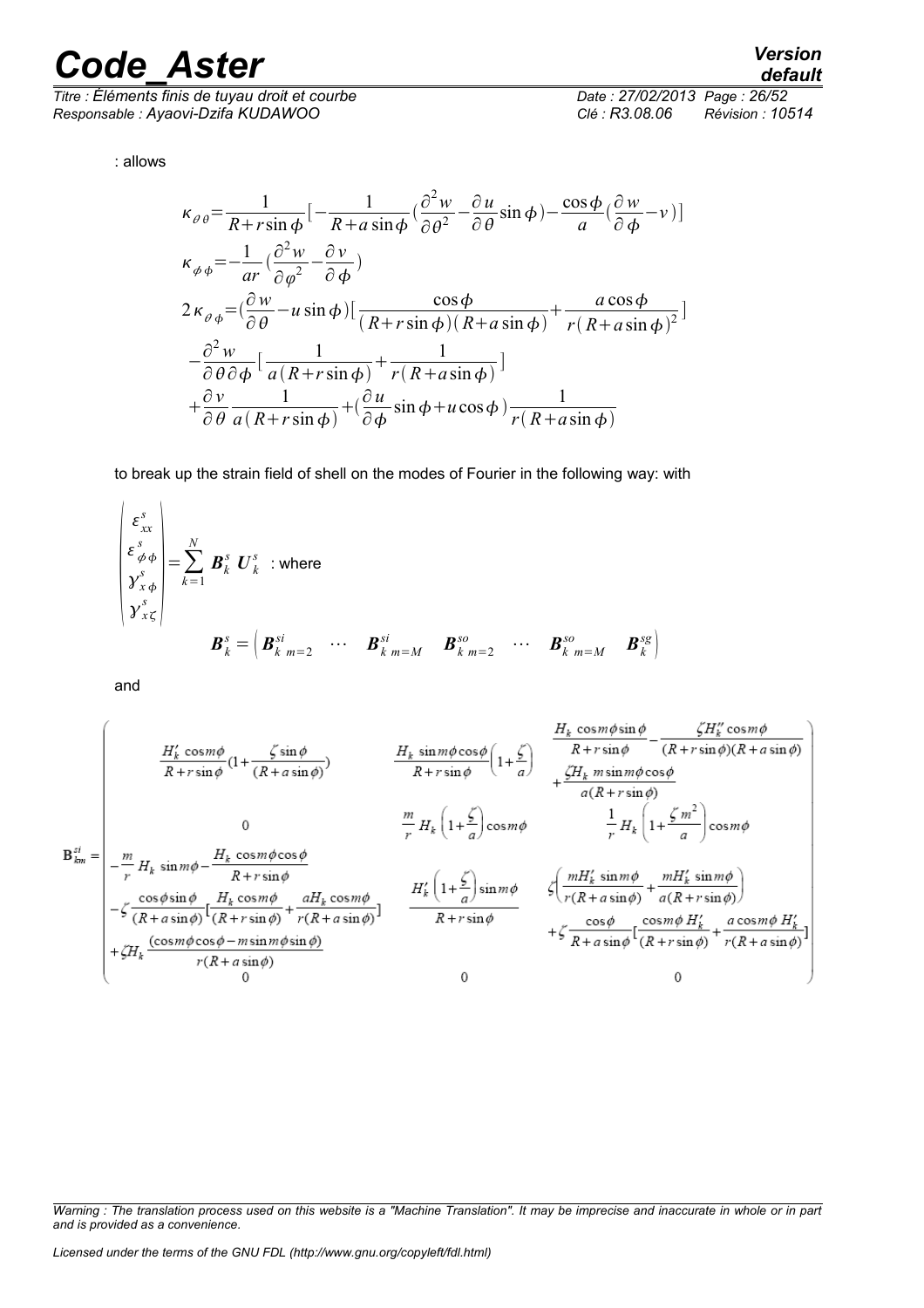*Titre : Éléments finis de tuyau droit et courbe Responsable : Ayaovi-Dzifa KUDAWOO Clé : R3.08.06 Révision : 10514*

*default*

$$
\mathbf{B}_{km}^{\infty} = \begin{pmatrix}\nH_k' \sin m\phi \\
\frac{H_k' \sin m\phi}{R + r \sin \phi} \left[1 + \frac{\zeta \sin \phi}{(R + a \sin \phi)}\right] & H_k \cos m\phi \\
\frac{H_k \cos m\phi}{R + r \sin \phi} \left(1 + \frac{\zeta}{a}\right) \cos \phi & \frac{\zeta H_k' \sin m\phi \cos \phi}{(R + r \sin \phi)} - \frac{\zeta H_k'' \sin m\phi}{(R + r \sin \phi)}\right] \\
0 & 0 & -\frac{m}{r} H_k \left(1 + \frac{\zeta}{a}\right) \sin m\phi & \frac{1}{r} H_k \left(1 + \frac{\zeta m^2}{a}\right) \sin m\phi \\
-\zeta \frac{\cos \phi \sin \phi}{R + r \sin \phi} \frac{H_k \sin m\phi \cos \phi}{R + r \sin \phi} & H_k' \left(1 + \frac{\zeta}{a}\right) \cos m\phi & - \left(\frac{\zeta m H_k' \cos m\phi}{r(R + a \sin \phi)} + \frac{\zeta m H_k' \cos m\phi}{a(R + r \sin \phi)}\right) \\
+ \zeta H_k \frac{(m \cos m\phi \sin \phi + \sin m\phi \cos \phi)}{r(R + a \sin \phi)} & \frac{H_k' \left(1 + \frac{\zeta}{a}\right) \cos m\phi}{R + r \sin \phi} & + \zeta \frac{\cos \phi}{R + a \sin \phi} \left[ \frac{H_k' \sin m\phi}{R + r \sin \phi} + \frac{aH_k' \sin m\phi}{r(R + a \sin \phi)} \right] \\
+ \zeta H_k \frac{(m \cos m\phi \sin \phi + \sin m\phi \cos \phi)}{r(R + a \sin \phi)} & 0 & 0\n\end{pmatrix}
$$



#### **4.2.2 Pipe With**

:

$$
E_{xx} = \frac{\partial u}{\partial x}
$$
  
\n
$$
E_{\varphi\varphi} = \frac{1}{r} \left( \frac{\partial v}{\partial \varphi} + w \right)
$$
  
\n
$$
2 E_{x\varphi} = \frac{\partial v}{\partial x} + \frac{1}{r} \frac{\partial u}{\partial \varphi}
$$
  
\n
$$
\kappa_{xx} = \frac{\partial \beta_{\varphi}}{\partial x}
$$
  
\n
$$
\kappa_{\varphi\varphi} = -\frac{1}{a} \frac{\partial \beta_{x}}{\partial \varphi}
$$
  
\n
$$
2 \kappa_{x\varphi} = \frac{1}{r} \frac{\partial \beta_{\varphi}}{\partial \varphi} - \frac{\partial \beta_{x}}{\partial x}
$$
  
\n
$$
\beta_{\varphi} = -\frac{\partial w}{\partial x}
$$
  
\n
$$
\beta_{x} = \frac{1}{a} \left( \frac{\partial w}{\partial \varphi} - v \right)
$$

*Warning : The translation process used on this website is a "Machine Translation". It may be imprecise and inaccurate in whole or in part and is provided as a convenience.*

*Licensed under the terms of the GNU FDL (http://www.gnu.org/copyleft/fdl.html)*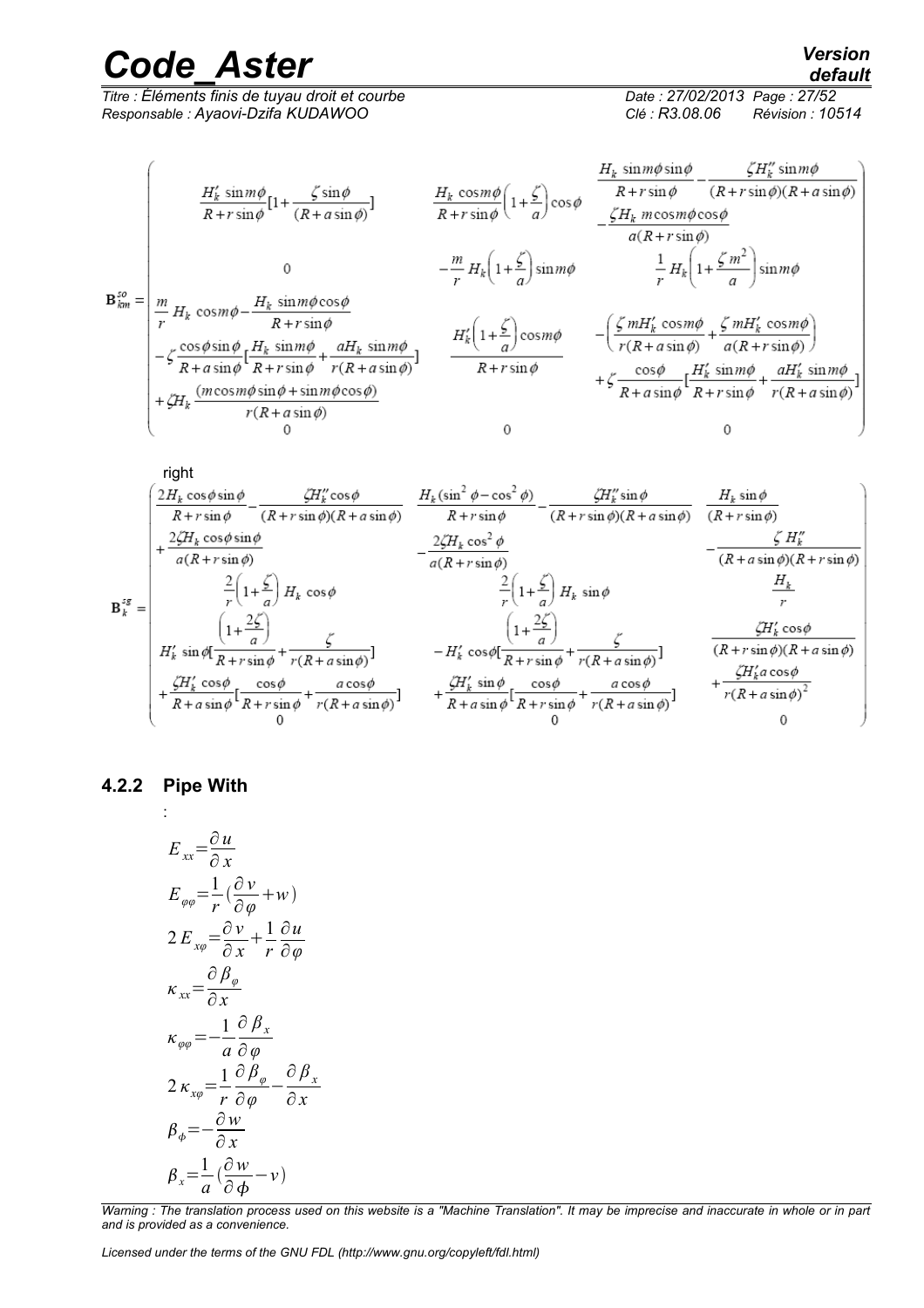*Titre : Éléments finis de tuyau droit et courbe Date : 27/02/2013 Page : 28/52 Responsable : Ayaovi-Dzifa KUDAWOO Clé : R3.08.06 Révision : 10514*

the strain field of shell breaks up on the modes of Fourier in the following way: That is to say

$$
\varepsilon_{xx} = \frac{\partial}{\partial x} \sum_{n=1}^{N} \sum_{m=2}^{M} H_{n}(x) \left( \cos m\varphi u_{nm}^{i} + \sin m\varphi u_{nm}^{\circ} \right)
$$
  
\n
$$
- \zeta \frac{\partial^{2}}{\partial x^{2}} \sum_{n=1}^{N} H_{n}(x) \left[ w_{n}^{o} + \sum_{m=1}^{M} \left( \cos m\varphi w_{nm}^{i} + \sin m\varphi w_{nm}^{\circ} \right) \right]
$$
  
\n
$$
\varepsilon_{\varphi\varphi} = \frac{1}{r} \frac{\partial}{\partial \varphi} \sum_{n=1}^{N} H_{n}(x) \left[ \sin \varphi w_{nI}^{i} - \cos \varphi w_{nI}^{o} + \sum_{m=2}^{M} \left( \sin m\varphi v_{nm}^{i} + \cos m\varphi v_{nm}^{\circ} \right) \right]
$$
  
\n
$$
+ \frac{1}{r} \sum_{n=1}^{N} H_{n}(x) \left[ w_{n}^{o} + \sum_{m=1}^{M} \left( \cos m\varphi w_{nm}^{i} + \sin m\varphi w_{nm}^{\circ} \right) \right]
$$
  
\n
$$
+ \frac{\zeta}{a r} \frac{\partial}{\partial \varphi} \sum_{n=1}^{N} H_{n}(x) \left[ \sin \varphi w_{nI}^{i} - \cos \varphi w_{nI}^{o} + \sum_{m=2}^{M} \left( \sin m\varphi v_{nm}^{i} + \cos m\varphi v_{nm}^{\circ} \right) \right]
$$
  
\n
$$
- \frac{\zeta}{a r} \frac{\partial^{2}}{\partial \varphi^{2}} \sum_{n=1}^{N} H_{n}(x) \left[ \sin \varphi w_{nI}^{i} - \cos \varphi w_{nI}^{o} + \sum_{m=2}^{M} \left( \sin m\varphi v_{nm}^{i} + \cos m\varphi v_{nm}^{\circ} \right) \right]
$$
  
\n
$$
\gamma_{x\varphi} = \frac{\partial}{\partial x} \sum_{n=1}^{N} H_{n}(x) \left[ \sin \varphi w_{nI}^{i} - \cos \varphi w_{nI}^{o} + \sum_{m=2}^{M} \left( \sin m\varphi v_{nm
$$

*Warning : The translation process used on this website is a "Machine Translation". It may be imprecise and inaccurate in whole or in part and is provided as a convenience.*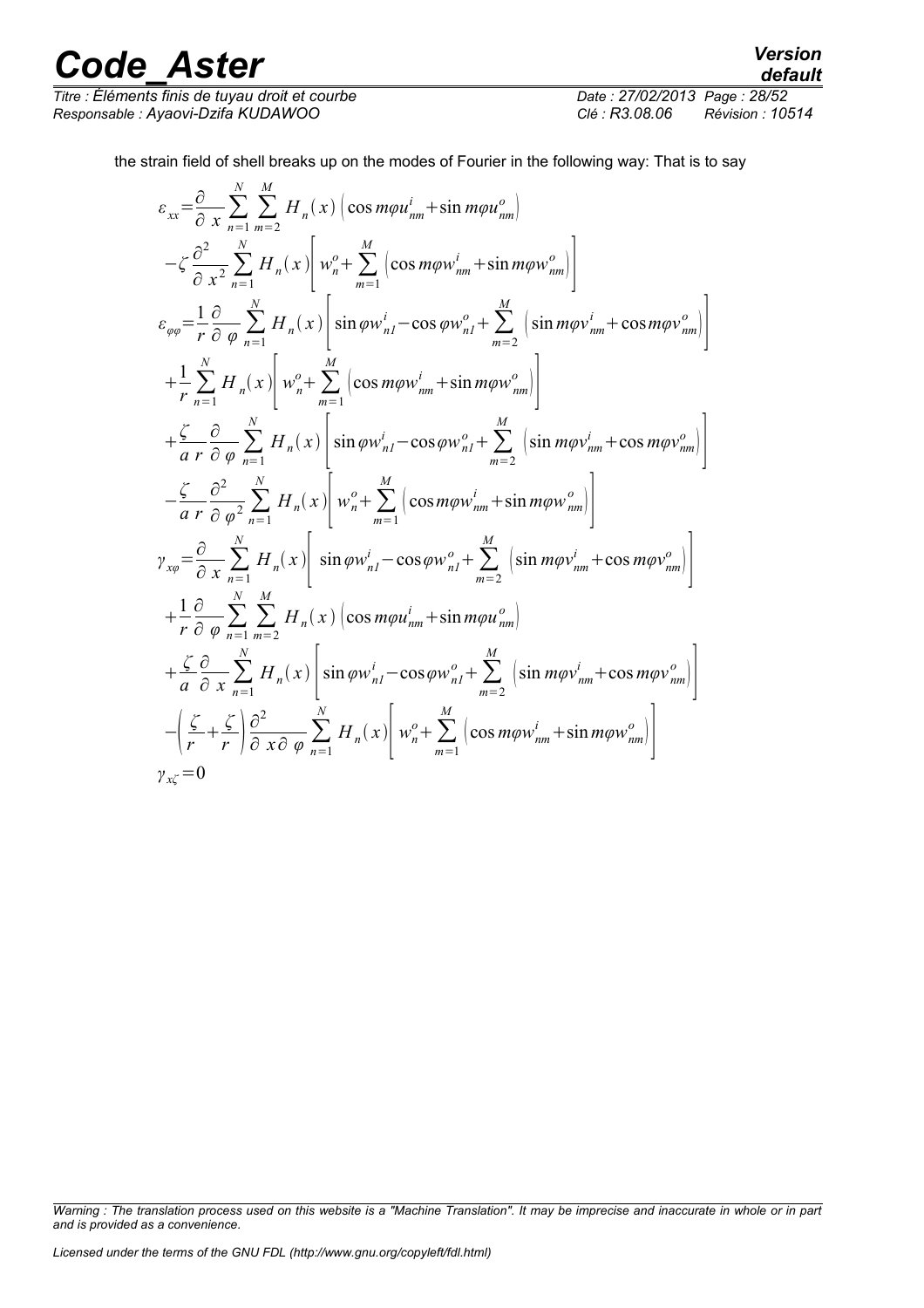*Titre : Éléments finis de tuyau droit et courbe Date : 27/02/2013 Page : 29/52 Responsable : Ayaovi-Dzifa KUDAWOO Clé : R3.08.06 Révision : 10514*

 $\frac{1}{2}$ 

still: This

$$
\varepsilon_{xx} = \sum_{n=1}^{N} \sum_{m=2}^{M} H'_{n}(x) \Big( \cos m \phi u_{nm}^{i} + \sin m \phi u_{nm}^{o} \Big) \n- \zeta \sum_{n=1}^{N} H'_{n}(x) \Bigg[ w_{n}^{o} + \sum_{m=1}^{M} \Big( \cos m \phi w_{nm}^{i} + \sin m \phi w_{nm}^{o} \Big) \n\varepsilon_{\phi\phi} = \frac{1}{r} \sum_{n=1}^{N} H_{n}(x) \Bigg[ \cos \phi w_{n}^{i} + \sin \phi w_{n}^{o} + \sum_{m=2}^{M} \Big( m \cos m \phi v_{nm}^{i} - m \sin m \phi v_{nm}^{o} \n+ \frac{1}{r} \sum_{n=1}^{N} H_{n}(x) \Bigg[ w_{n}^{o} + \sum_{m=1}^{M} \Big( \cos m \phi w_{nm}^{i} + \sin m \theta w_{nm}^{o} \Big) \n+ \frac{\zeta}{ar} \sum_{n=1}^{N} H_{n}(x) \Bigg[ \cos \phi w_{n}^{i} + \sin \phi w_{n}^{o} + \sum_{m=2}^{M} \Big( m \cos m \phi v_{nm}^{i} - m \sin m \phi v_{nm}^{o} \Big) \n+ \frac{\zeta}{ar} \sum_{n=1}^{N} H_{n}(x) \Bigg[ \sum_{m=1}^{M} \Big( m^{2} \cos m \phi w_{nm}^{i} + m^{2} \sin m \phi w_{nm}^{o} \Big) \n\mathbf{y}_{x\phi} = \sum_{n=1}^{N} H'_{n}(x) \Bigg[ \sin \phi w_{n}^{i} - \cos f w_{n}^{o} \sum_{m=2}^{M} \Big( \sin m \phi v_{nm}^{i} + \cos m \phi v_{nm}^{o} \Big) \n+ \frac{1}{r} \sum_{n=1}^{N} \sum_{m=2}^{M} H_{n}(x) \Big( -m \sin m \phi u_{nm}^{i} + m \cos m \phi u_{nm}^{o} \Big) \n+ \frac{\zeta}{a} \sum_{n=1}^{N} H'_{n}(x) \Bigg[ \sin \phi w_{n}^{i} - \cos \phi w_{n}^{o} \sum_{m=2}^{M} \Big( \sin m \phi v
$$

gives in matric form: with

$$
\begin{pmatrix} e_{xx}^s \\ e_{jj}^s \\ g_{xf}^s \\ g_{xz}^s \end{pmatrix} = \sum_{k=1}^N B_k^s U_k^s \text{ : where } B_k^s = \begin{pmatrix} B_{k,m=2}^{si} & \cdots & B_{k,m=M}^{si} & B_{k,m=2}^{so} & \cdots & B_{k,m=M}^{so} & B_k^{sg} \end{pmatrix}
$$
  
\n: ,

$$
B_{km}^{si} = \begin{pmatrix} H_{k}^{'} \cos(m\varphi) & 0 & -\zeta H_{k}^{''} \cos(m\varphi) \\ 0 & \frac{m}{r} H_{k} \cos(m\varphi) \left(1 + \frac{\zeta}{a}\right) & \frac{1}{r} H_{k} \cos(m\varphi) \left(1 + \frac{\zeta}{a}\right) \\ -\frac{m}{r} H_{k} \sin(m\varphi) & H_{k}^{'} \sin(m\varphi) \left(1 + \frac{\zeta}{a}\right) & \left(\frac{\zeta}{r} + \frac{\zeta}{a}\right) m H_{k}^{'} \sin(m\varphi) \\ 0 & 0 & 0 \end{pmatrix} \text{ and}
$$

*Warning : The translation process used on this website is a "Machine Translation". It may be imprecise and inaccurate in whole or in part and is provided as a convenience.*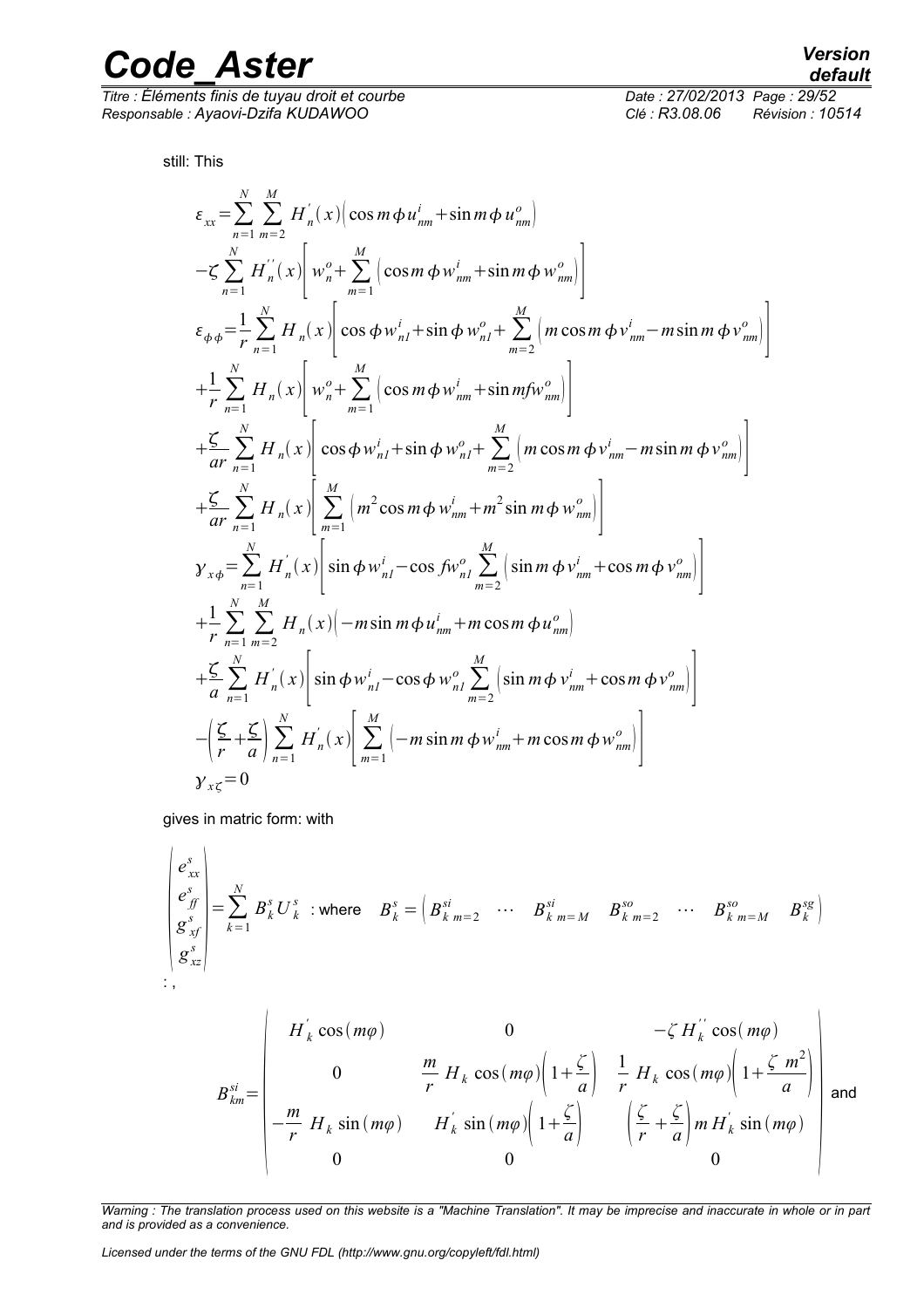*Titre : Éléments finis de tuyau droit et courbe Date : 27/02/2014*<br>Responsable : Avaovi-Dzifa KUDAWOO *Responsable : Ayaovi-Dzifa KUDAWOO Clé : R3.08.06 Révision : 10514*

*default*

$$
B_{km}^{so} = \begin{pmatrix} H_k' \sin(m\varphi) & 0 & -\zeta H_k'' \sin(m\varphi) \\ 0 & -\frac{m}{r} H_k \sin(m\varphi) \left(1 + \frac{\zeta}{a}\right) & \frac{1}{r} H_k \sin(m\varphi) \left(1 + \frac{\zeta}{a}\right) \\ \frac{m}{r} H_k \cos(m\varphi) & H_k' \cos(m\varphi) \left(1 + \frac{\zeta}{a}\right) & -\left(\frac{\zeta}{r} + \frac{\zeta}{a}\right) m H_k' \cos(m\varphi) \\ 0 & 0 & 0 \end{pmatrix}
$$

Discretization

$$
B_k^{sg} = \begin{pmatrix} -\zeta H_k^{''} \cos(\varphi) & -\zeta H_k^{''} \sin(\varphi) & -\zeta H_k^{''} \\ \frac{2}{r} \left(1 + \frac{\zeta}{a}\right) H_k \cos(\varphi) & \frac{2}{r} \left(1 + \frac{\zeta}{a}\right) H_k \sin(\varphi) & \frac{H_k}{r} \\ \left(1 + \frac{2 \zeta}{a} + \frac{\zeta}{r}\right) H_k^{'} \sin(\varphi) & -\left(1 + \frac{2 \zeta}{a} + \frac{\zeta}{r}\right) H_k^{'} \cos(\varphi) & 0 \\ 0 & 0 & 0 \end{pmatrix}
$$

### **4.3 of the strain field total with**

$$
\begin{aligned}\n\begin{bmatrix}\n\varepsilon_{xx} \\
\varepsilon_{\varphi\varphi} \\
\varphi_{\varphi\varphi} \\
\varphi_{x\zeta}\n\end{bmatrix} &= \begin{bmatrix}\n\varepsilon_{xx}^P \\
\varepsilon_{\varphi\varphi}^P \\
\varphi_{\varphi\varphi}^P \\
\varphi_{x\zeta}^P\n\end{bmatrix} + \begin{bmatrix}\n\varepsilon_{xx}^S \\
\varepsilon_{\varphi\varphi}^S \\
\varphi_{\varphi\varphi}^S \\
\varphi_{x\zeta}^S\n\end{bmatrix} &= \sum_{k=1}^N B_k^P U_k^P + \sum_{k=1}^N B_k^S U_k^S = \sum_{k=1}^N B_k U_k = BU \text{ and} \\
\varphi_{x\zeta}^P \\
\varphi_{x\zeta}^S\n\end{aligned}
$$
\n
$$
B = \left(B_k^P B_k^S\right)_{k=1,N} \text{ Stiffness matrix } U = \begin{pmatrix} U_k^P \\ U_k^S \\ U_k^S \end{pmatrix}_{k=1,N}
$$

#### **4.4**

the variational formulation of the work of strain is: that is to say

$$
\delta W_{def} = \int_{0}^{l} \int_{0}^{2\pi} \int_{-h/2}^{h/2} \left| \left( \delta \varepsilon_{xx} \quad \delta \varepsilon_{\varphi\varphi} \quad \delta \gamma_{x\varphi} \quad \delta \gamma_{x\zeta} \right) \begin{pmatrix} \sigma_{xx} \\ \sigma_{\varphi\varphi} \\ \sigma_{x\varphi} \\ \sigma_{x\zeta} \end{pmatrix} \right| r d \varphi dx d \zeta
$$

still:

$$
\delta W_{def} = \int_{0}^{1} \int_{0}^{2\pi} \int_{-h/2}^{h/2} \left( \varepsilon_{xx} \varepsilon_{\varphi\varphi} \gamma_{x\varphi} \gamma_{x\zeta} \right) C \begin{pmatrix} \delta \varepsilon_{xx} \\ \delta \varepsilon_{\varphi\varphi} \\ \delta \gamma_{x\varphi} \\ \delta \gamma_{x\zeta} \end{pmatrix} r d \varphi dx d \zeta
$$

*Warning : The translation process used on this website is a "Machine Translation". It may be imprecise and inaccurate in whole or in part and is provided as a convenience.*

*Licensed under the terms of the GNU FDL (http://www.gnu.org/copyleft/fdl.html)*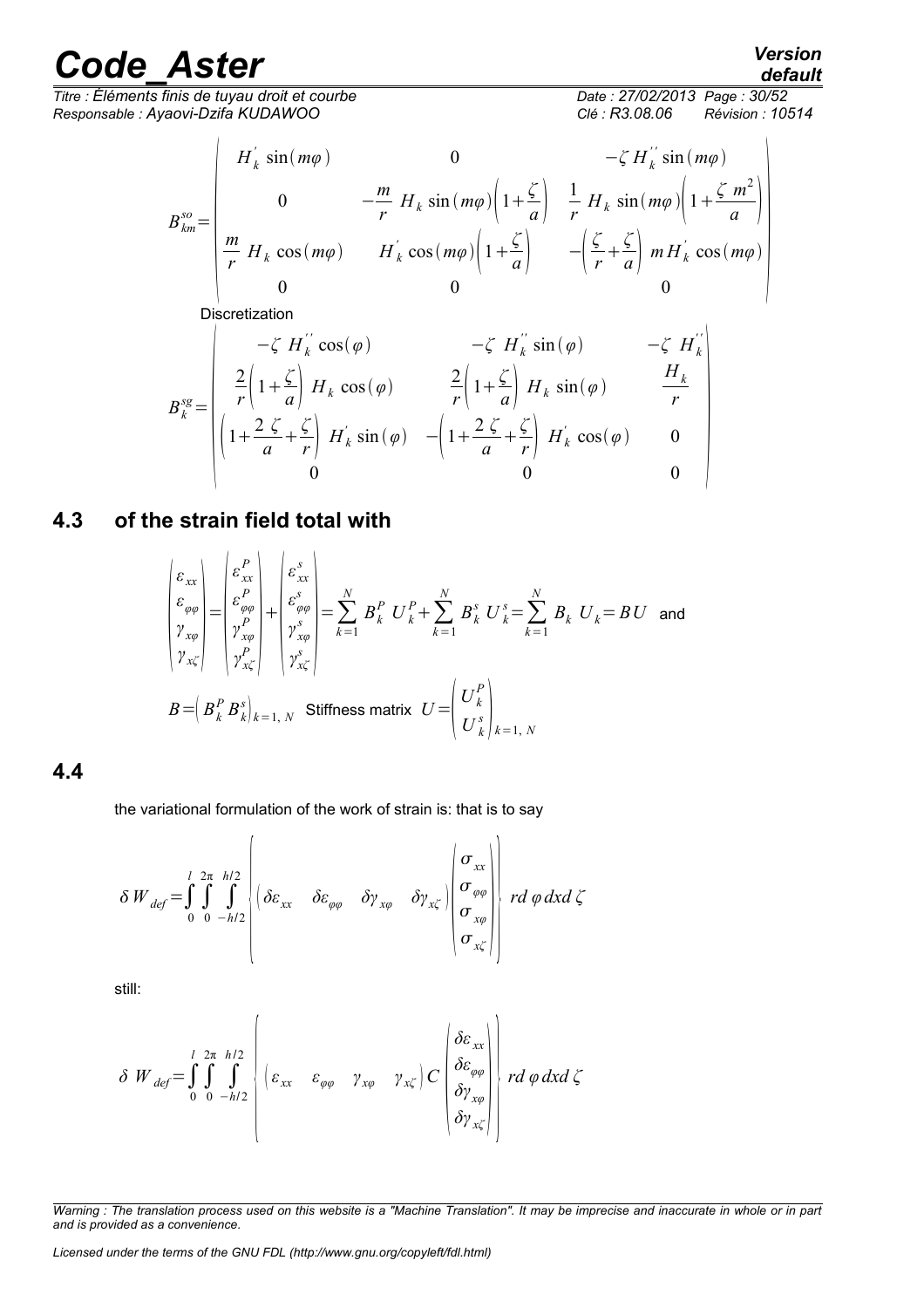$\overline{T}$ itre : Éléments finis de tuyau droit et courbe *Responsable : Ayaovi-Dzifa KUDAWOO Clé : R3.08.06 Révision : 10514*

*default*

$$
dW_{def} = \int_{0}^{l} \int_{0}^{2\pi} \int_{-h/2}^{h/2} \left\{ \left( \sum_{k=1}^{N} B_k U_k \right)^T C \left( \sum_{k=1}^{N} B_k \delta U_k \right) \right\} r d\phi dx d\zeta
$$
  
\n
$$
= \int_{0}^{l} \int_{0}^{2\pi} \int_{-h/2}^{h/2} \left\{ \left( \sum_{k=1}^{N} U_{k} T B_{k} T \right) C \left( \sum_{k=1}^{N} B_k \delta U_k \right) \right\} r d\phi dx d\zeta
$$
  
\n
$$
= \int_{0}^{l} \int_{0}^{2\pi} \int_{-h/2}^{h/2} \left\{ U_{1} T \cdots U_{NT} \right\} B^T C B \left( \frac{\delta U_1}{\cdots} \right) \right\} r d\phi dx d\zeta
$$
  
\n
$$
= \left( U_{1} T \cdots U_{NT} \right) K \left( \frac{\delta U_1}{\delta U_N} \right)
$$

The principle of the virtual wors is written then where  $\delta U^T K U = F \delta U$  is K the stiffness matrix which is worth: Note:

$$
\mathbf{K} = \int_{0}^{l} \int_{0}^{2\pi} \int_{-h/2}^{h/2} \left[ \mathbf{B}^{T} \mathbf{C} \mathbf{B} \right] r \, d \varphi \, dx \, d \zeta
$$

 $\overline{1}$ 

**One** 

*makes no assumption on the constitutive law. This statement is thus in particular valid in the case as of nonlinear behaviors (plasticity). Mass matrix*

 $\mathbf{I}$ 

**4.5**

the terms of the mass matrix are obtained after discretization of the following variational formulation of the noncentrifugal terms of inertia: with

$$
dW_{mass}^{ac} = \int_{0}^{l} \int_{0}^{2p+h/2} \rho \ddot{u} \cdot dv \, r dx d \, f dz \quad u = \begin{vmatrix} u_1(x, \varphi, r) \\ u_2(x, \varphi, r) \\ u_3(x, \varphi, r) \\ u(x, \varphi, r) \\ v(x, \varphi, r) \\ w(x, \varphi, r) \end{vmatrix}
$$

The notations used are those of [§2.1]: and  $u_1$ ,  $u_2$  are  $u_3$  displacements of beam in a point of the section and  $u, v$  are  $w$  displacements of average fiber of this section in this same point.

*Warning : The translation process used on this website is a "Machine Translation". It may be imprecise and inaccurate in whole or in part and is provided as a convenience.*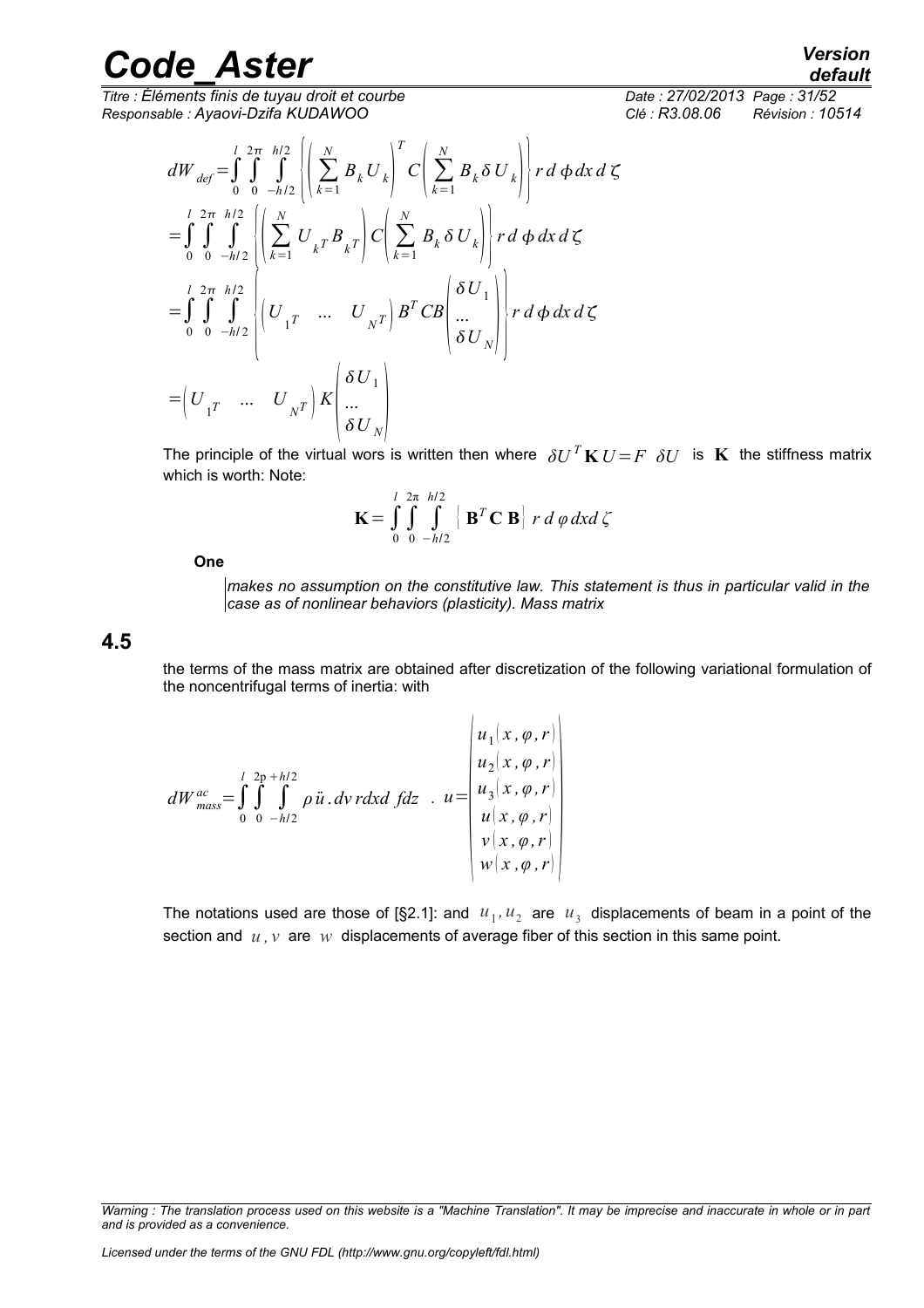*Titre : Éléments finis de tuyau droit et courbe Date : 27/02/2013 Page : 32/52 Responsable : Ayaovi-Dzifa KUDAWOO Clé : R3.08.06* 

The discretization gives then: where

**<sup>u</sup>**=∑ *k*=1 *N H <sup>k</sup>* **N***<sup>k</sup> ux k u y k uz k θ x k θ y k θ z k ukm i v km i wkm i ukm o v km o wkm o wk1 i wk1 o wk <sup>o</sup>* } *m*=2, *M*

the matrixes have  $\left. N_{\textit{k}}\right.$  as a statement:

|            |                                                                 |  |          | $\begin{vmatrix} \mathbf{x}_k \cdot \mathbf{x} & \mathbf{y}_k \cdot \mathbf{x} & 0 & -r \cos \phi(\mathbf{x}_k \cdot \mathbf{y}) & -r \cos \phi(\mathbf{y}_k \cdot \mathbf{y}) & r \sin \phi & 0 \end{vmatrix}$ |  |                |               |              |               | $\cdots$      |               |               |              |                |  |
|------------|-----------------------------------------------------------------|--|----------|-----------------------------------------------------------------------------------------------------------------------------------------------------------------------------------------------------------------|--|----------------|---------------|--------------|---------------|---------------|---------------|---------------|--------------|----------------|--|
|            | $\mathbf{X}_k \cdot \mathbf{V} = \mathbf{V}_k \cdot \mathbf{V}$ |  |          | 0 $r \cos \phi(\mathbf{x}_k \cdot \mathbf{x})$ $r \cos \phi(\mathbf{y}_k \cdot \mathbf{x})$                                                                                                                     |  |                |               |              |               | $\cdots$      |               |               |              |                |  |
| $N_{\nu}=$ |                                                                 |  |          | $1 - r \sin \phi(\mathbf{x}_k \cdot \mathbf{x}) - r \sin \phi(\mathbf{y}_k \cdot \mathbf{y})$                                                                                                                   |  | $\overline{0}$ |               |              |               | $\cdots$      |               |               |              |                |  |
|            |                                                                 |  | $\cdots$ |                                                                                                                                                                                                                 |  |                | $\cos(m\phi)$ |              |               | $\sin(m\phi)$ |               |               |              |                |  |
|            |                                                                 |  | $\cdots$ |                                                                                                                                                                                                                 |  |                |               | $sin(m\phi)$ |               |               | $\cos(m\phi)$ |               | $\sin(\phi)$ | $\cos(\phi)$ 0 |  |
|            |                                                                 |  | $\cdots$ |                                                                                                                                                                                                                 |  |                | $^{(1)}$      |              | $\cos(m\phi)$ |               |               | $\sin(m\phi)$ | $\cos(\phi)$ | $sin(\phi)$    |  |

The mass matrix has then as a statement: .

$$
M = \int_{0}^{l} \int_{0}^{2\pi} \int_{-h/2}^{h/2} \rho \, N^T \, N \, r \, dx \, d\varphi \, d\zeta \text{ with}
$$

$$
N = (H_k N_k)_{k=1, N}
$$
 Note:

#### **In the case of**

the right pipe, one has and  $\left. x_{\,k} \right. . x {=} y_{\,k} \right. . y {=} 1\,$  .  $\left. x_{\,k} \right. . y {=} y_{\,k} \right. . x {=} 0\,$  Shape functions

*Warning : The translation process used on this website is a "Machine Translation". It may be imprecise and inaccurate in whole or in part and is provided as a convenience.*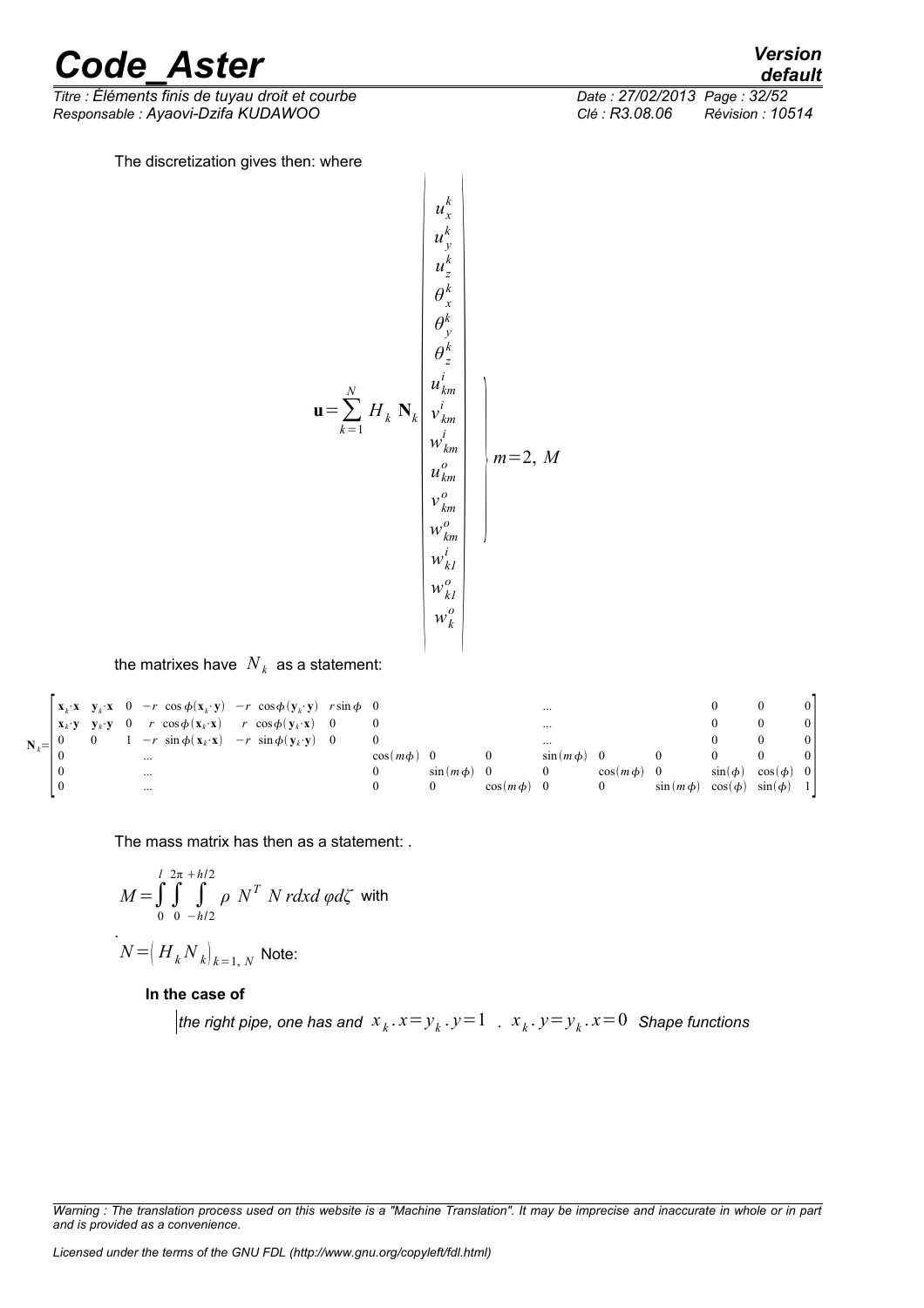*Titre : Éléments finis de tuyau droit et courbe Date : 27/02/2013 Page : 33/52 Responsable : Ayaovi-Dzifa KUDAWOO Clé : R3.08.06 Révision : 10514*

### **4.6 One**

chooses at least quadratic shape functions for the part beam (displacements and rotations) in order to avoid the phenomena of numerical blocking [bib3]. This choice implies the use of a finite element with three or four nodes. In the case of an element with 3 nodes, the shape functions are quadratic, and for an element with 4 nodes, the shape functions will be cubic. For the additional part, one chooses to take the same shape functions as for the beam part.

The quadratic shape functions (element with 3 nodes) are the following ones:

$$
H_1(x) = \left(\frac{2x}{l} - 1\right) \left(\frac{x}{l} - 1\right)
$$

$$
H_2(x) = \frac{x}{l} \left(\frac{2x}{l} - 1\right)
$$

$$
H_3(x) = -4\frac{x}{l} \left(\frac{x}{l} - 1\right)
$$

The cubic shape functions (element with 4 nodes) are the functions of Lagrange of order 3: Numerical integration

$$
\begin{split} H_1(x) = & \frac{\left(\xi - \xi_2\right)\left(\xi - \xi_3\right)\left(\xi - \xi_4\right)}{\left(\xi_1 - \xi_2\right)\left(\xi_1 - \xi_3\right)\left(\xi_1 - \xi_4\right)}\\ H_2(x) = & \frac{\left(\xi - \xi_1\right)\left(\xi - \xi_3\right)\left(\xi - \xi_4\right)}{\left(\xi_2 - \xi_1\right)\left(\xi_2 - \xi_3\right)\left(\xi_2 - \xi_4\right)}\\ H_3(x) = & \frac{\left(\xi - \xi_1\right)\left(\xi - \xi_2\right)\left(\xi - \xi_4\right)}{\left(\xi_3 - \xi_1\right)\left(\xi_3 - \xi_2\right)\left(\xi_3 - \xi_4\right)}\\ H_4(x) = & \frac{\left(\xi - \xi_1\right)\left(\xi - \xi_2\right)\left(\xi - \xi_3\right)}{\left(\xi_4 - \xi_1\right)\left(\xi_4 - \xi_2\right)\left(\xi_4 - \xi_3\right)}\\ -1 \leq \xi \leq 1 \end{split}
$$

#### **4.7**

integration is done by the method of Gauss along average fiber, the method of Simpson in the thickness and on the circumference. For the Gauss quadrature, one uses 3 points of integration for the elements with 3 nodes, as for the elements with 4 nodes (those under-are thus integrated). Integration in the thickness is an integration by layers of which the number could be built-in later on by the user. For each layer one takes 3 points of Simpson, the 2 points ends being common with the close layers. Thus for layers  $n$  one uses points  $2n+1$ . The number of sectors for integration on the circumference, could also be built-in later on by the user. Currently the numbers of layers and sectors are fixed at their maximum value: 3 layers (7 points) and 16 sectors (33 points), which gives 693 points of integration on the whole. The integration of Simpson comes down to calculating the sum of the values of the function at the points of integrations (ends and medium of each layer or sector) affected of the weights given by the table below. Cordonnées

| of the points Weights        |                                                |
|------------------------------|------------------------------------------------|
| -0,77459 66692 41483 5       | 9=0.55555 55555 55556 0                        |
| 8                            | 9=0,88888                                      |
|                              | 88888 88889 = 0,77459                          |
| $\sqrt{(3/5)}$ 66692 41483 5 | $9=0,55555$<br>55555 55556 Gauss<br>quadrature |
|                              |                                                |

#### **on average fiber Weight**

*Licensed under the terms of the GNU FDL (http://www.gnu.org/copyleft/fdl.html)*

*Warning : The translation process used on this website is a "Machine Translation". It may be imprecise and inaccurate in whole or in part and is provided as a convenience.*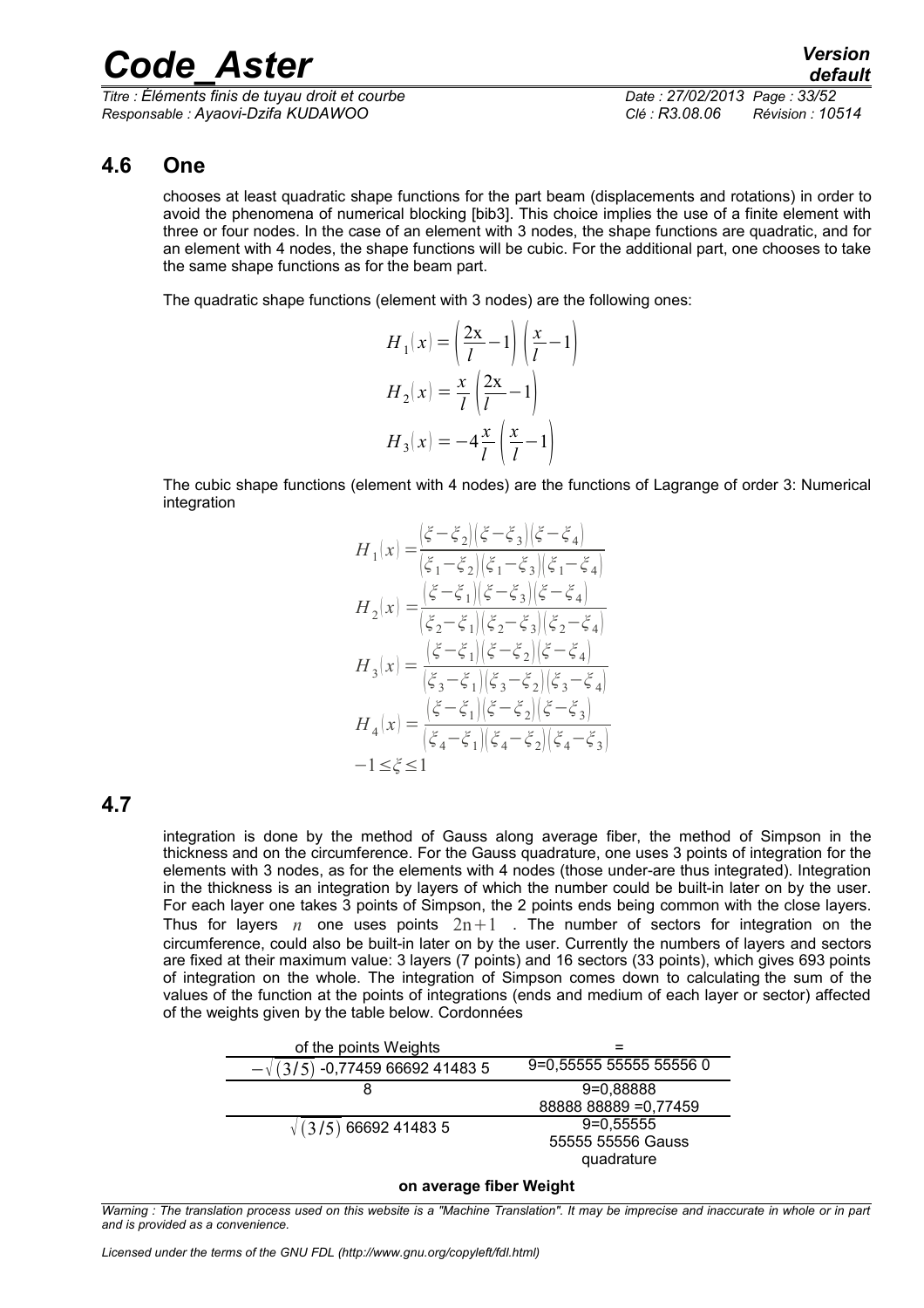$\overline{T}$ itre : Éléments finis de tuyau droit et courbe *Responsable : Ayaovi-Dzifa KUDAWOO Clé : R3.08.06 Révision : 10514*

1 3 4 3 2 3 4 3 2 3  $\frac{2}{2}$ 3 4 3 2 3 4 3 1 3

of the points of integration for the method of Simpson Thus for a function on  $f(x, \varphi, \zeta)$  a right geometry one a: being

$$
\int_{0}^{1} \int_{0}^{2\pi} \int_{0}^{h/2} f(x, \varphi, \zeta) r dx d\varphi d\zeta = \frac{1}{2} \int_{-1}^{1} \int_{0}^{2\pi} \int_{-h/2}^{h/2} \tilde{f}(\tilde{x}, \varphi, \zeta) r d\tilde{x} d\varphi d\zeta
$$
  
=  $\frac{1}{2} \frac{h}{2 N_{COU}} \frac{2\pi}{2 N_{SCT}} \sum_{k=1}^{NPG} \sum_{n=1}^{2N_{COU}+1} \sum_{m=1}^{2N_{SCCT}+1} \left[ w_k w_n w_m r_{N_{COU}} \tilde{f}(\tilde{x}_{NPG}, \varphi_{N_{SECT}}, \zeta_{N_{COU}}) \right]$ 

to them  $w_k$   $w_n$   $w_m$  respectively weights of integration over the length, the circumference and in the thickness, ordered as the two tables show it above. Discretization

#### **4.8 of work external**

the variational formulation of external energy for the beam part is written: and  
\n
$$
\delta W_{ext}^{p} = \int_{0}^{l} (f_x \delta u_x + f_y \delta u_y + f_z \delta u_z + m_x \delta \theta_x + m_y \delta \theta_y + m_z \delta \theta_z) dx +
$$
\n
$$
[\varphi_x \delta u_x + \varphi_y \delta u_y + \varphi_z \delta u_z + \mu_x \delta \theta_x + \mu_y \delta \theta_y + \mu_z \delta \theta_z]_{0,l}
$$
\nfor the additional part she is written in taking into account only the loading of pressure: By

$$
\delta W_{ext}^s = \int_0^l F_r \delta w \, dx + \left[ \Phi_r \delta w \right]_{0,l}
$$

taking account of the discretization of displacements, one can write: and

$$
\delta W_{ext}^{\mathbf{p}} = \sum_{k=1}^{N} \int_{0}^{1} (f_{x}H_{k}(x)(\mathbf{x}_{k}.\mathbf{x}\delta u_{x}^{k} + \mathbf{y}_{k}.\mathbf{x}\delta u_{y}^{k}) + f_{y}H_{k}(x)(\mathbf{x}_{k}.\mathbf{y}\delta u_{x}^{k} + \mathbf{y}_{k}.\mathbf{y}\delta u_{y}^{k}) + f_{z}H_{k}(x)\delta u_{z}^{k} +
$$
\n
$$
m_{x}\overline{H_{k}}(x)(\mathbf{x}_{k}.\mathbf{x}\delta\theta_{x}^{k} + \mathbf{y}_{k}.\mathbf{x}\delta\theta_{y}^{k}) + m_{y}\overline{H_{k}}(x)(\mathbf{x}_{k}.\mathbf{y}\delta\theta_{x}^{k} + \mathbf{y}_{k}.\mathbf{y}\delta\theta_{y}^{k}) + m_{z}\overline{H_{k}}(x)\delta\theta_{z}^{k} \delta u_{x} +
$$
\n
$$
[\phi_{x}H_{k}(x)\delta u_{x}^{k} + \phi_{y}H_{k}(x)\delta u_{y}^{k} + \phi_{z}H_{k}(x)\delta u_{z}^{k} + \mu_{x}\overline{H_{k}}(x)\delta\theta_{x}^{k} + \mu_{y}\overline{H_{k}}(x)\delta\theta_{y}^{k} + \mu_{z}\overline{H_{k}}(x)\delta\theta_{z}^{k} \delta u_{y} +
$$
\n
$$
= \sum_{k=1}^{N} \int_{0}^{1} H_{k}(x) \Big(f_{x}(\mathbf{x}_{k}.\mathbf{x}) + f_{y}(\mathbf{x}_{k}.\mathbf{y})\Big) dx + [\phi_{x}H_{k}(x)]_{0,i} \begin{bmatrix} \int_{0}^{1} H_{k}(x) \Big(f_{x}(\mathbf{y}_{k}.\mathbf{x}) + f_{y}(\mathbf{y}_{k}.\mathbf{y})\Big) dx + [\phi_{y}H_{k}(x)]_{0,i} \\ \int_{0}^{1} \int_{0}^{1} f_{z}H_{k}(x)dx + [\mu_{x}\overline{H_{k}}(x)]_{0,i} \end{bmatrix} d\mathbf{x} + [\mu_{x}\overline{H_{k}}(x)]_{0,i} \begin{bmatrix} \int_{0}^{1} H_{k}(x) \Big(g_{x}(\mathbf{y}_{k}.\mathbf{x}) +
$$

Note

$$
\delta W_{ext}^{s} = \sum_{k=1}^{N} \left( \int_{0}^{l} F_{r} H_{k}(x) dw_{k}^{o} dx + [F_{r} H_{k}(x) dw_{k}^{o}]_{0,l} \right)
$$
  
= 
$$
\sum_{k=1}^{N} \left( 0 \quad 0 \quad 0 \quad 0 \quad 0 \quad 0 \quad \int_{0}^{l} F_{r} H_{k}(x) dx + [F_{r} H_{k}(x)]_{0,l} \right) \delta U_{k}^{s}
$$
  
= 
$$
\sum_{k=1}^{N} F_{k}^{s} \delta U_{k}^{s} = F^{s} \delta U^{s}
$$

*Licensed under the terms of the GNU FDL (http://www.gnu.org/copyleft/fdl.html)*

*Warning : The translation process used on this website is a "Machine Translation". It may be imprecise and inaccurate in whole or in part and is provided as a convenience.*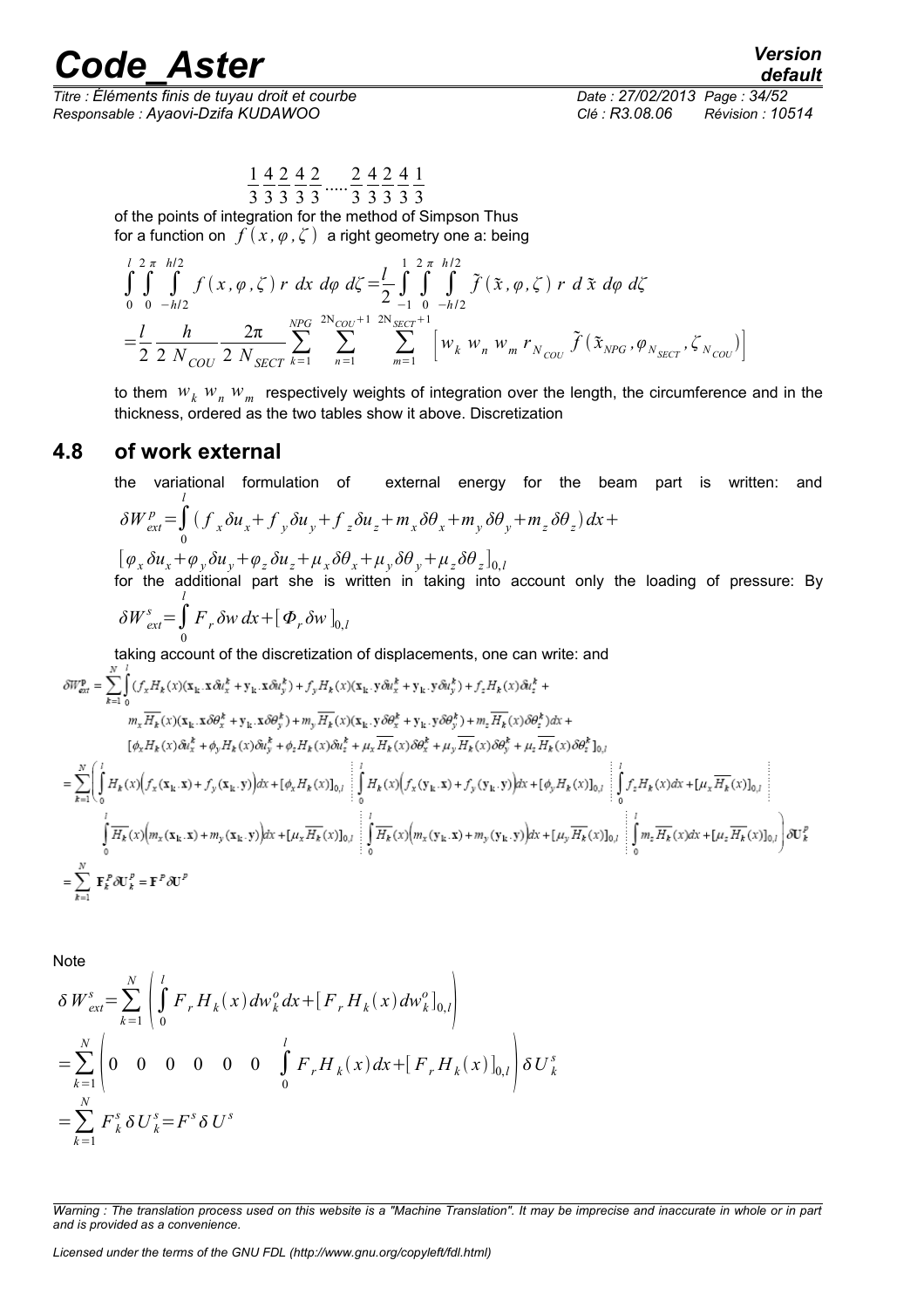*Titre : Éléments finis de tuyau droit et courbe Date : 27/02/2013 Page : 35/52 Responsable : Ayaovi-Dzifa KUDAWOO Clé : R3.08.06 Révision : 10514*

**: For** 

the extreme nodes of the elbow one has and  $\|x_{_k}.\, x\!=\!y_{_k}.\, y\!=\!1\|$  .  $\|x_{_k}.\, y\!=\!y_{_k}.\, x\!=\!0\|$  in the case *of the right pipe, one has and*  $x_k$ *.* $x = y_k$ . $y = 1$  *for*  $x_k$ *.* $y = y_k$ . $x = 0$  *all the element. Geometrical*

### **5 characteristics of the pipe section One**

has in this chapter some useful results to characterize the element pipe and which are calculated by computation option MASS\_INER of the Code\_Aster *. In* the continuation the index indicates *d* the results for the right pipe and the index for  $c$  the curved pipe. Volume

$$
V_{d} = \int_{0}^{1} \int_{0}^{2\pi} \int_{-h/2}^{h/2} r \, dx \, d\varphi \, d\zeta = 2\pi \, lah
$$
  
\n
$$
V_{c} = \int_{0}^{1} \int_{0}^{2\pi} \int_{-h/2}^{h/2} r \, dx \, d\varphi \, d\zeta = \int_{0}^{\Theta} \int_{0}^{2\pi} \int_{-h/2}^{h/2} \left[ R + (a + \zeta) \sin \varphi \right] (a + \zeta) d\theta \, d\varphi \, d\zeta = 2\pi \, R\Theta \, ah
$$
  
\nCenter of gravity

• **:** The position of this last is calculated starting from the point medium with the two extreme nodes of the pipe section, in the reference associated with the internal node with the element (cf [§2.1.1]). In this reference, the coordinates of the center of gravity are: and

$$
\begin{pmatrix} x_{Gd} \\ y_{Gd} \\ z_{Gd} \end{pmatrix} = \begin{pmatrix} 0 \\ 0 \\ 0 \end{pmatrix} \begin{pmatrix} x_{Gc} \\ y_{Gc} \\ z_{Gc} \end{pmatrix} = -R \begin{pmatrix} 0 \\ \frac{2}{\Theta} \sin \frac{\Theta}{2} (1 + \frac{1}{2R^2} [a^2 + \frac{h^2}{4}]) - \cos \frac{\Theta}{2} \\ 0 \end{pmatrix}
$$

• **inertia Stamps: It** is relatively easy to calculate the matrix of inertia at the center of curvature of the elbow in *O* the reference defined above. To have his statement the fact then is used that: where

$$
I_{xx}(G)=I_{xx}(O)-mb2
$$
  
\n
$$
I_{yy}(G)=I_{yy}(O)
$$
  
\n
$$
I_{zz}(G)=I_{zz}(O)-mb2
$$

B is the distance between the center of gravity and the center of curvature which is worth: .

$$
b = R\frac{2}{\Theta}\sin\frac{\Theta}{2}\left(1 + \frac{1}{2R^2}\left[a^2 + \frac{h^2}{4}\right]\right)
$$
 In the case of

a right pipe, the notion of center of curvature does not have a meaning. and *O* coincide *G* with the node interns element and the medium of the segment uniting the two top nodes. If

one notes *A* the area of the cross-sectional area and his *I* inertia compared to the center of the section one can write: and

$$
I_{xx}^{d}(O) = \rho II
$$
  
\n
$$
I_{xx}^{d}(O) = \rho I(I12 + Al^{2}/12)
$$
  
\n
$$
I_{yy}^{e}(O) = \rho I(I12 + Al^{2}/12)
$$
  
\n
$$
I_{yy}^{e}(O) = \rho R \Theta(\frac{I}{2} + [AR^{2} + 3\frac{I}{2}][\frac{1}{2} - \frac{\sin \Theta}{4\Theta}])
$$
  
\n
$$
I_{zz}^{d}(O) = \rho I(I12 + Al^{2}/12)
$$
  
\n
$$
I_{zz}^{e}(O) = \rho R \Theta(AR^{2} + 3\frac{I}{2})
$$
  
\n
$$
I_{zz}^{e}(O) = \rho R \Theta(AR^{2} + 3\frac{I}{2})
$$

*Warning : The translation process used on this website is a "Machine Translation". It may be imprecise and inaccurate in whole or in part and is provided as a convenience.*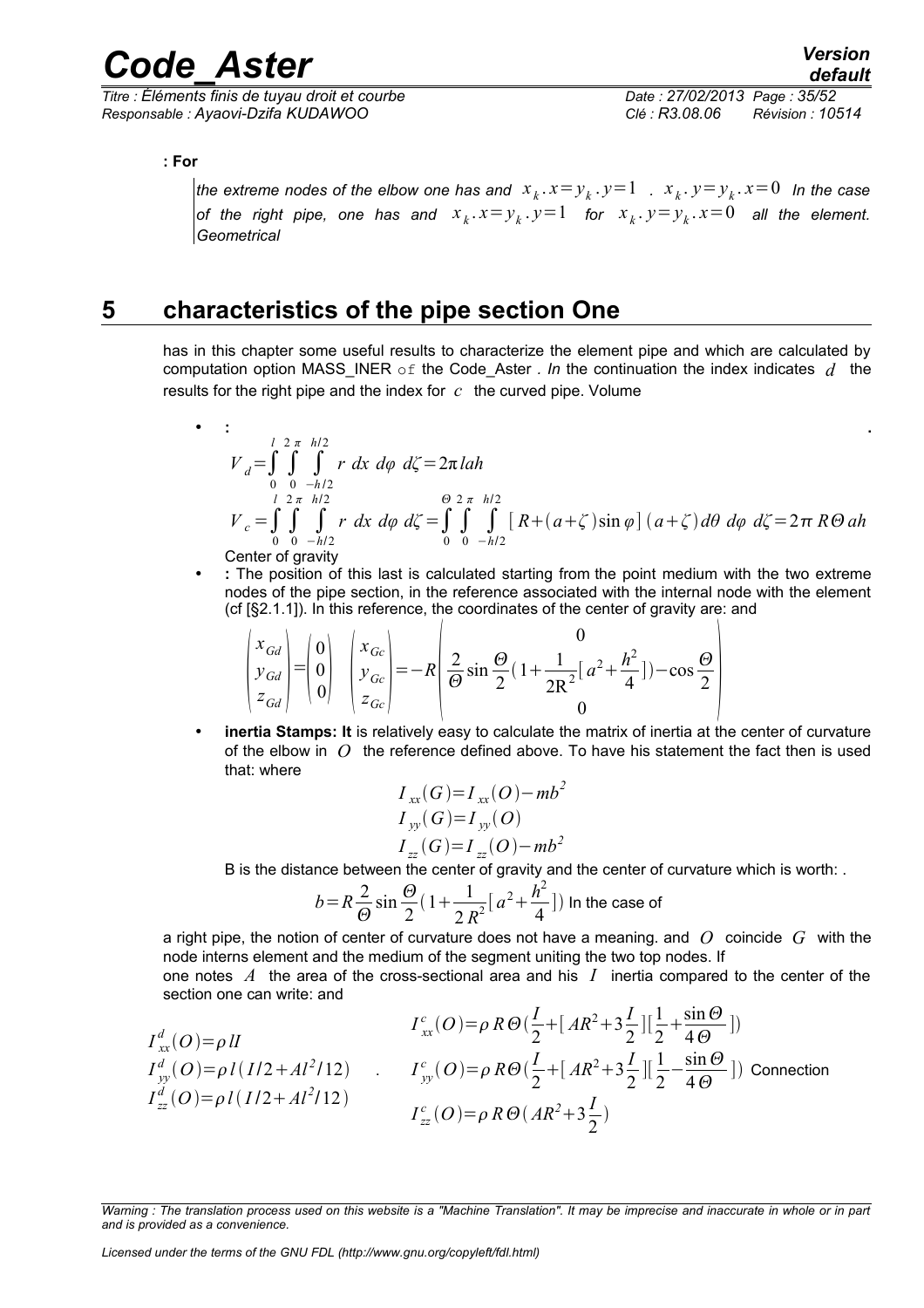*Titre : Éléments finis de tuyau droit et courbe Date : 27/02/2013 Page : 36/52 Responsable : Ayaovi-Dzifa KUDAWOO Clé : R3.08.06 Révision : 10514*

### **6 pipe-pipe In order to**

be able to represent correctly line pipework where the elbows are not coplanar, it is necessary to thus choose an origin common Des. *φ* for two elbows belonging to two perpendicular planes between them, it is necessary to be able to take into account the fact that displacements in the plane of the first elbow are equal to displacements except plane of the second in the cross-section of connection. Appear



**6-a: Representation of two noncoplanar elbows connected by a right pipe In**

[bib12], this common origin is defined by generating line continuous along the pipework as indicated above. This generator intersects each cross-sectional area in a point. The angle between definite *Z* on [Figure 2.1.1-a] and the line passing by the center of the cross-sectional area and this point are worth.  $\Omega$  Construction

### **6.1 of a particular generator For**

a cross-sectional area end of line of pipework, one defines a unit vector origin  $|z_1|$  in the plane of this section. The intersection between the direction of this vector and the mean surface of the elbow determines the trace of the generator on this section. One calls  $x_1, y_1, z_1$  the direct trihedron associated with this section where is  $x_1$  the unit vector perpendicular to the cross-sectional area builds with [Figure 2.1.1-a]. For all the other cross-sectional areas, the trihedron  $x_k$ ,  $y_k$ ,  $z_k$  is obtained either by rotation of the trihedron in the case of  $x_{k-1}, y_{k-1}, z_{k-1}$  the bent parts, or by translation of the trihedron for  $x_{k-1}$ ,  $y_{k-1}$ ,  $z_{k-1}$  the right parts of the pipework. The intersection between the cross-sectional area and the line resulting from the center of this section directed by is *z k* the trace of a generator represented below Ci -. Appear

*Warning : The translation process used on this website is a "Machine Translation". It may be imprecise and inaccurate in whole or in part and is provided as a convenience.*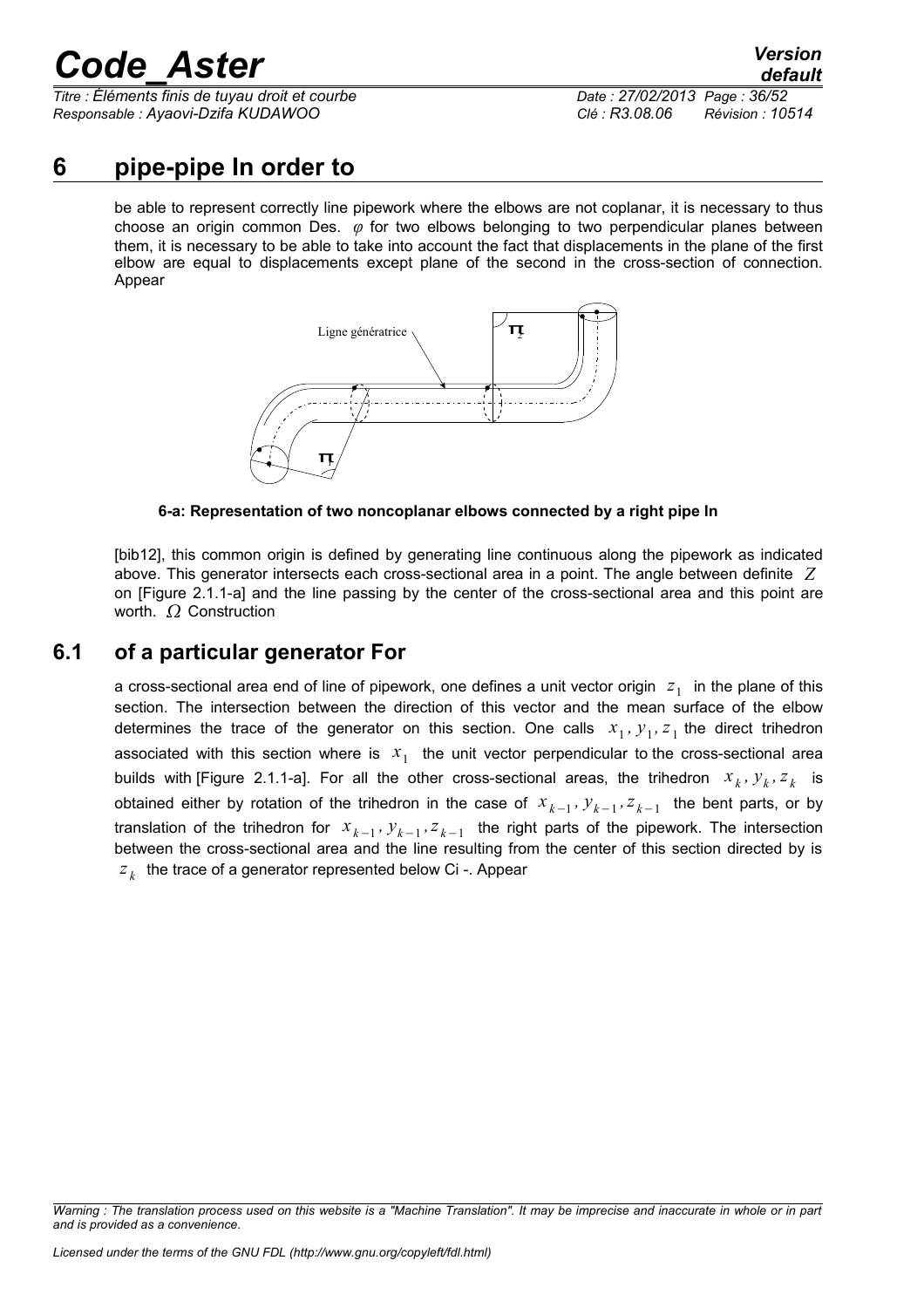*Titre : Éléments finis de tuyau droit et courbe Date : 27/02/2013 Page : 37/52 Responsable : Ayaovi-Dzifa KUDAWOO Clé : R3.08.06 Révision : 10514*



#### **6.1-a: Representation of the generator of reference**

the origin of the commune *φ* to all the elements is defined compared to the trace of this generator on the cross-sectional area. The angle between the trace of the generator and the current position on the cross-sectional area is then called. *ψ* Connection

#### **6.2 from one element to another**

the kinematics of [§3.1] is given in the plane of the elbow. This one is determined by the arc of a circle generated by the axis of the elbow. The origin of the angles is the norm with the plane chosen as with [§2.1]. To define the origin from a generator makes it possible to raise the problems of continuity of displacements of an element to another. Indeed if one applies that relative displacements of the cross-

sectional areas are of the type where  $\sum_{p=1}$ *M u p*  $\int_{p}^{i}$  cos  $p\psi + u_p^o$  $\frac{\partial}{\partial p}$  sin  $p\psi$  is  $\psi$  the angle with the trace of

the generator on the cross-sectional area, the continuity of displacements is automatically ensured of one element the other. One

notes **Z** the vector perpendicular to the plane of the elbow corresponding at the origin of the angles chosen up to now. It is noticed that the vectors and  $\mathbf{Z}$  are  $\mathbf{z}_k$  in the plane of the section.  $k$  is  $\varphi$  the angle defined compared to.  $\mathbb Z$  If one introduces  $\mathcal V$  the angle counted from the trace of the generator on the cross-sectional area (thus compared to)  $\mathbf{z}_k$  there is the following relation: where  $\,\psi\!=\!\varphi\!-\!\varOmega_k\,$ 

angle  $\,\varOmega_k^{}\!=\!(\bm{Z},\bm{z}_\bm{k}^{})\,$  enters and  $\,\overline{Z}-z_k^{}\,$  the plane of the cross-sectional area. Thus displacements *M*

are from now on type.  $\sum\limits_{p=1}$ *u p*  $\int_{p}^{i}$  cos  $p(\varphi - \Omega_k) + u_p^o$  $\frac{\partial}{\partial \rho} \sin \, p \, (\varphi \! - \! \varOmega_k)$  It should be noted that for an elbow

given the angle whatever the  $\,\varOmega_{_k}\,$  selected cross-sectional area is identical. It is during the transition from one elbow to another which the exchange value  $\left\vert \mathcal{Q}_{\mathcal{k}}\right\vert$  . Note:

When

*the pipework consists of right elements colinéaires, one chooses arbitrarily.*  $\Omega=0$ *Numerical*

*Warning : The translation process used on this website is a "Machine Translation". It may be imprecise and inaccurate in whole or in part and is provided as a convenience.*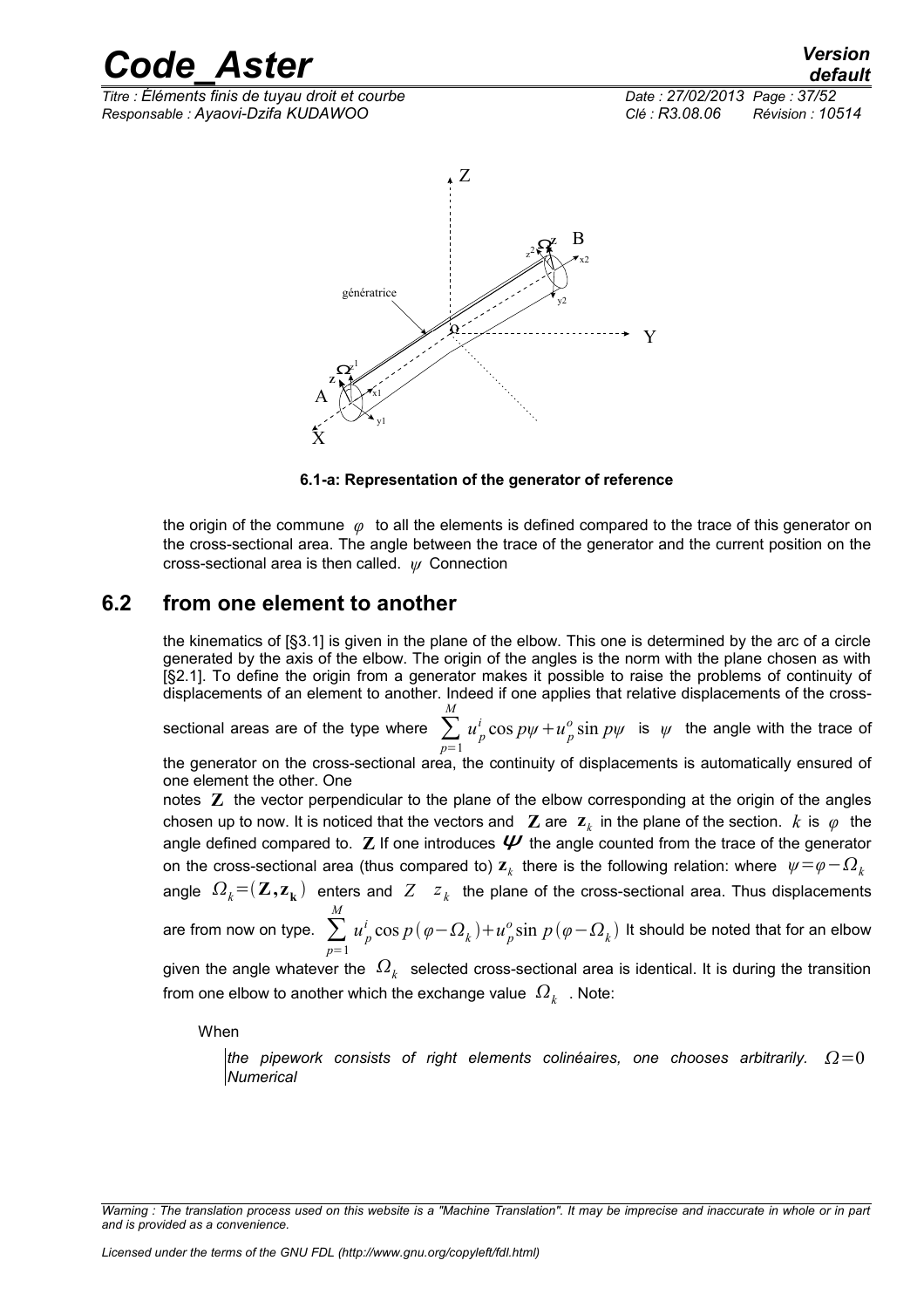*Titre : Éléments finis de tuyau droit et courbe Date : 27/02/2013 Page : 38/52 Responsable : Ayaovi-Dzifa KUDAWOO Clé : R3.08.06 Révision : 10514*

### **6.3 establishment**

line of pipework is with a grid by right or curved elements to order. The first element indicates the beginning of line of pipework. One determines for this element the associated trihedron.  $x_1$ ,  $y_1$ ,  $z_1$  If this element is right, one chooses,  $\,\varOmega_{\rm 1}{=}0$  if not one calculates as indicated in  $\,\varOmega_{\rm 1}\,$  the preceding paragraph. If the first element is right the trihedron associated with the first cross-sectional area with the second element  $x_2, y_2, z_2$  is obtained by translation of.  $x_1, y_1, z_1$  If the first element is curved, the associated trihedron  $x_2$ ,  $y_2$ ,  $z_2$  is obtained by rotation of in  $x_1$ ,  $y_1$ ,  $z_1$  the plane of the elbow. In this case if  $\,\varOmega_2^{}\text{=}0\,$  the second element is right and if  $\,\varOmega_2^{}\text{=}$  ( $z^{\,2}$ ,  $z_2^{}$ ) the second element is curved where  $z^2$  is built like  $z$  [Figure 2.1.1-a]. The continuation of construction results easily by recurrence from the preceding diagram. Connections

### **7 shell-pipe and 3D-pipe followed**

### **7.1 Approach One**

adopts here a approach similar to the cases 3D-beam [R3.03.03], and shell-beam [R3.03.06]: it is a question of characterizing connection between ending node of an element pipe and a mesh group of edge of shell elements or 3D. This makes it possible to net part of the pipework (for example an elbow) in shells or elements 3D, and the rest out of right pipes. Appear



#### **7.1-a: Connection between a mesh COQUE\_3D and right pipes [HI75-98/001] Thanks to**

the kinematics introduced into the element pipe, connections shell - pipe and 3D - pipe must make it possible to net in shell elements or 3D only the elbow, without right parts, since the damping of ovalization (and warping) is taken into account in the element pipe.

Connection results in kinematic relations between the degrees of freedom of the nodes of (which *S* represents the section of connection, modelled by edge elements of shell or 3D), and the node of *N* pipe. So that

*Warning : The translation process used on this website is a "Machine Translation". It may be imprecise and inaccurate in whole or in part and is provided as a convenience.*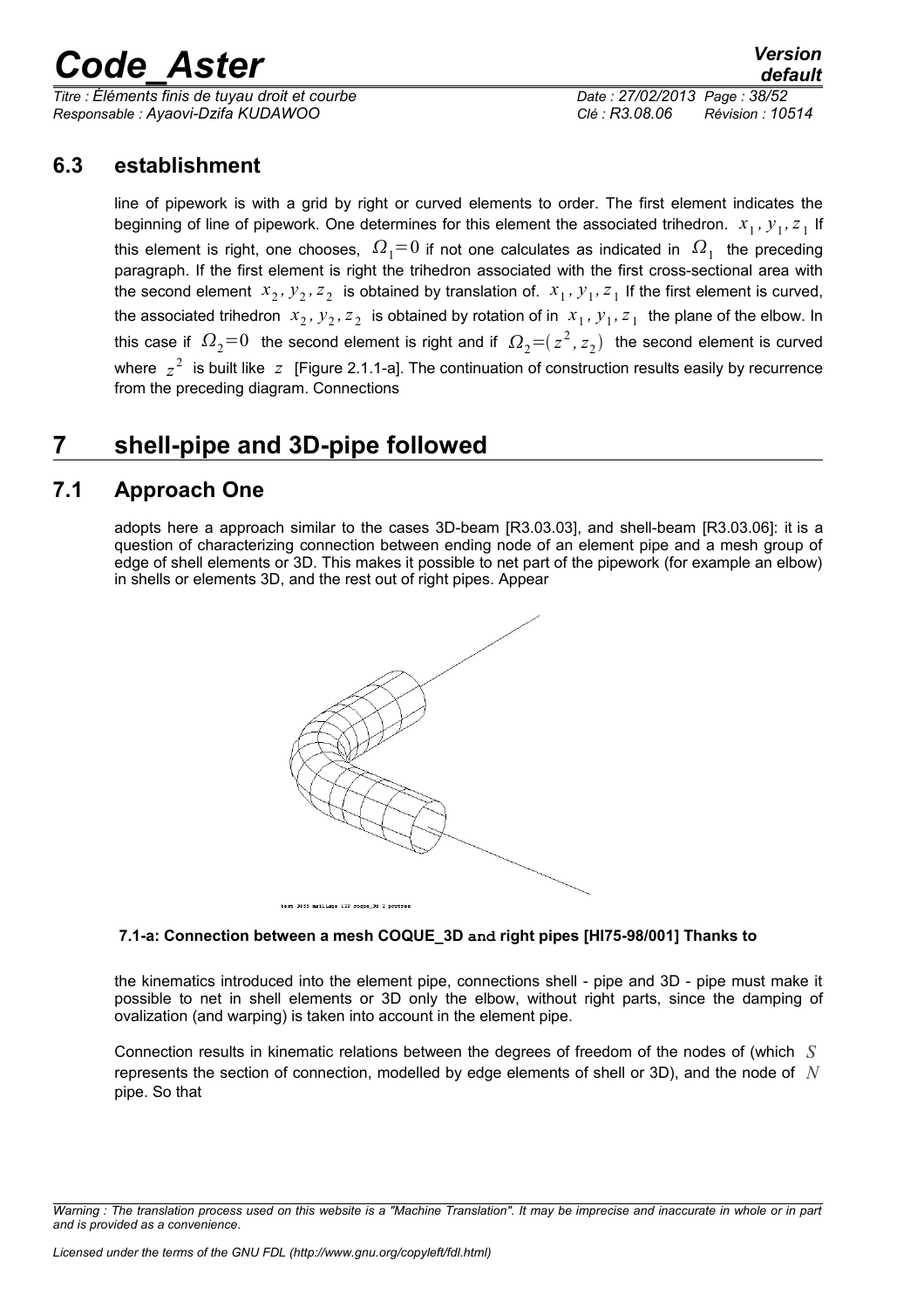| <b>Code Aster</b>                               |                              | <b>Version</b><br>default |
|-------------------------------------------------|------------------------------|---------------------------|
| Titre : Éléments finis de tuyau droit et courbe | Date: 27/02/2013 Page: 39/52 |                           |
| Responsable : Ayaovi-Dzifa KUDAWOO              | Clé : R3.08.06               | Révision : 10514          |

connection is effective, it is necessary [R3.03.03] that it checks the following properties: to be able

- [1] to transmit forces of beam to the mesh shells or 3D, and to be able to transmit all the degrees of freedom of the element pipe (or the forces duaux of those),
- [2] not to generate in the shell elements or 3D of secondary stresses,
- [3] not to support the static kinematic relations or conditions ones compared to the others, to admit
- [4] unspecified behaviors and to function in dynamics.

The linear relations will have the same form as in the case shell-beam, with additional equations specific to the degrees of freedom of the pipe. One

already introduced with [§3.1] the space of **T** the fields associated with a torsor (defined by two vectors): where

$$
T = |v \in V / \exists |T, \Omega| \text{ tel que } v \, |M| = T + \Omega \wedge \text{GM}.
$$

for the fields of displacement of,  $T$  is  $T$  the translation of the section (or the point),  $G \Omega$ infinitesimal rotation and the fields are **v** displacements preserving the plane section *S* and not deformed there (One uses still the assumptions of NAVIER-BERNOULLI). The displacement of the pipe is worth then: where

$$
u^{t} = u^{p} + u^{s} \quad u^{p} \in T \quad , \ u^{s} \in T^{\perp}
$$

$$
T^{\perp} = \left\{ v \in V / \int_{S} v \cdot w = 0 \quad \forall w \in T \right\}
$$

The approach consists in breaking up the field of displacement of shell or  $u^c$  the field of threedimensional displacement into  $u^{3d}$  three fields:

$$
u^c = u^p + u^s + u^s
$$

- a field of displacement following a kinematics of beam (torsor  $u^p$ ),
- a field of local displacement of the section according to the kinematics of pipe (Fourier series  $u^s$ ) defined in [§3.1],
- an orthogonal additional field  $u^{\varepsilon}$  with the two first within the meaning of the scalar product. Note:

#### **When**

:

#### *decomposition in Fourier series of [§3.1] is infinite one A.*  $\,u^{\varepsilon}\!=\!0\,$

to translate the equation above into linear relations, one shows that should be calculated the following integrals, for the shell (or 3D) and the pipe: average

- displacement: average  $\int_S u^c dS$
- rotation: average ∫*<sup>S</sup>* **GM**∧*u c dS*
- swelling: modes  $\int_S \frac{GM}{\parallel GM}$ ∥**GM**∥ .*u c dS*

• of Fourier:  $\int_{S} u^c \cos p\varphi dS$ ,  $\int_{S} u^c \sin p\varphi dS$   $\int_{S} u^c \wedge \frac{GM}{\|\mathbf{GM}\|}$  $\frac{GM}{\|\mathbf{GM}\|}\sin p\varphi dS$   $\int_{S} \frac{GM}{\|\mathbf{GM}\|}$  $\int_{S} u^c \cos p\varphi dS$  .  $\int_{S} \frac{GM}{\|GM\|}$ 

∥**GM**∥ cos *pφ dS*  $u^c$ sin  $p\varphi dS$  For the

 $\int_S u^c \wedge \frac{GM}{\|\mathbf{GM}\|}$ ∥**GM**∥ ∥**GM**∥ modes of Fourier one will choose the relations simplest to exploit since some are redundant (see remark of [§6.7]). Note:

*Warning : The translation process used on this website is a "Machine Translation". It may be imprecise and inaccurate in whole or in part and is provided as a convenience.*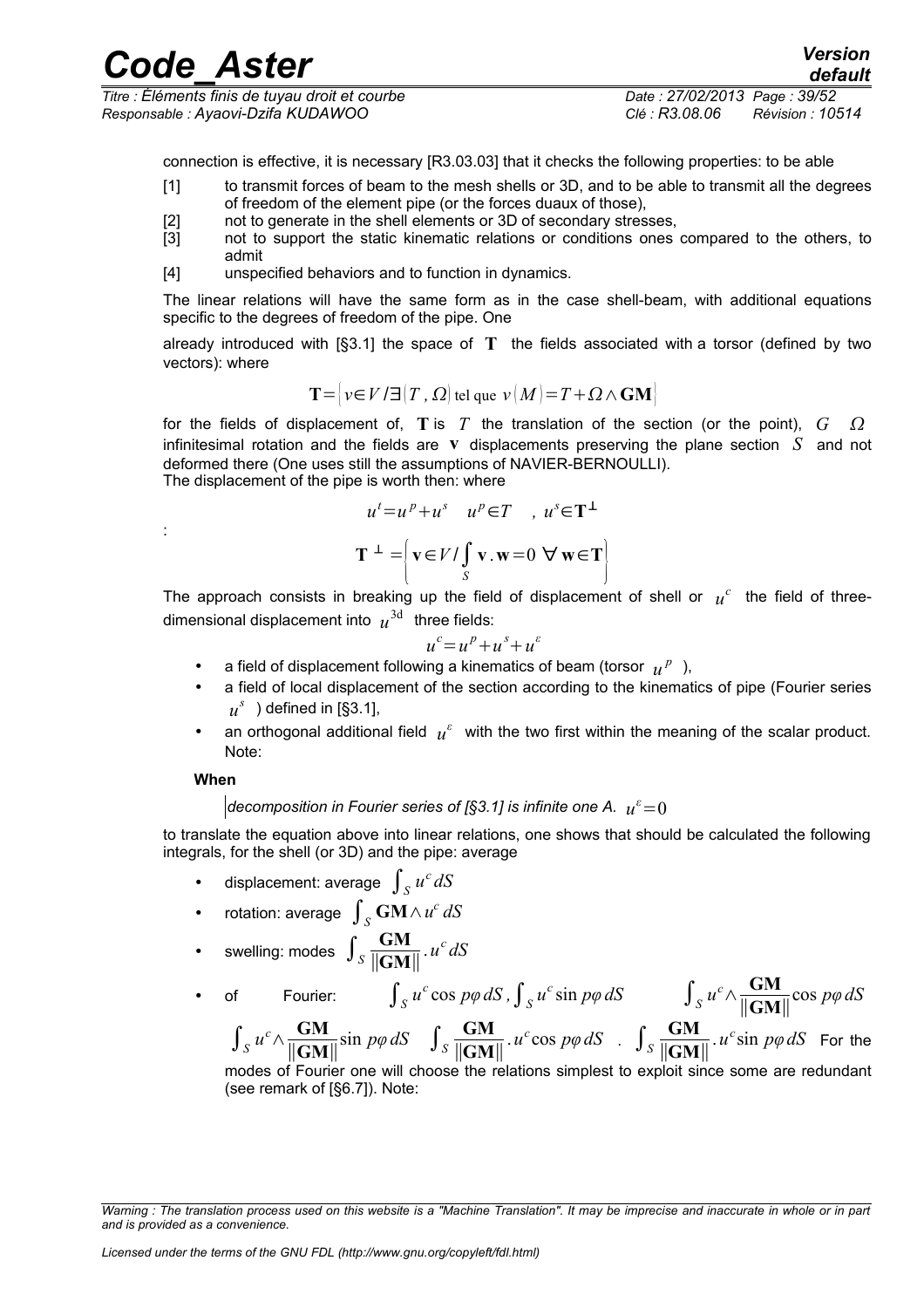*Titre : Éléments finis de tuyau droit et courbe Date : 27/02/2013 Page : 40/52 Responsable : Ayaovi-Dzifa KUDAWOO Clé : R3.08.06 Révision : 10514*

#### **One**

*easily passes from the analytical statements of the connection 3D - pipe with those of* the connection shell - pipe. It is enough to substitute for  $\;u^{3\text{d}}\;$  in  $\;u^c\;$  all the integrals *of connection suggested above. One will thus speak again of this connection only to [§7.8] treating numerical establishment. Kinematics*

### **7.2 of the pipe. In**

the curvilinear base associated  $(o, x, y, z)$  with the cross-sectional area of [§2.1] one notes displacements where  $u_1, u_2$  et  $u_3$ :

$$
u_1(r, x, \phi) = u_x(x) - \theta_y(x) r \cos \phi + \theta_z(x) r \sin \phi + u(x, \phi) + \zeta \beta_\phi(x, \phi)
$$
  
\n
$$
u_2(r, x, \phi) = u_y(x) + \theta_x(x) r \cos \phi - v(x, \phi) \cos \phi - w(x, \phi) \sin \phi + \zeta \beta_\theta(x, \phi) \cos \phi
$$
 Once  
\n
$$
u_3(r, x, \phi) = u_z(x) - \theta_x(x) r \sin \phi + v(x, \phi) \sin \phi - w(x, \phi) \cos \phi - \zeta \beta_\theta(x, \phi) \sin \phi
$$

#### discretized this statement becomes: where

 $u_1(r, x, \phi) = \sum_{k=1}^{N} H_k(x) (x_k \cdot x) u_x^k + H_k(x) (y_k \cdot x) u_y^k - \bar{H}_k(x) (x_k \cdot y) \theta_y^k r \cos \phi - \bar{H}_k(x) (y_k \cdot y) \theta_y^k r \cos \phi + \bar{H}_k(x) \theta_z^k r \sin \phi + u(x, \phi) + \zeta \beta_{\phi}(x, \phi)$  $u_2(r,x,\phi) = \sum_{k=1}^N \bar{H}_k(x)(x_k \cdot y)u_x^k + H_k(x)(y_k \cdot y)u_y^k + \bar{H}_k(x)(x_k \cdot x)\theta_x^k r\cos\phi + \bar{H}_k(x)(y_k \cdot x)\theta_y^k r\cos\phi - v(x,\phi)\cos\phi - w(x,\phi)\sin\phi + \zeta\beta_\theta(x,\phi)\cos\phi$  $u_3(r, x, \phi) = \sum_{k=1}^{N} H_k(x) u_z^k - \bar{H}_k(x) (x_k \cdot x) \theta_x^k r \sin \phi - \bar{H}_k(x) (y_k \cdot x) \theta_y^k r \sin \phi + v(x, \phi) \sin \phi - w(x, \phi) \cos \phi - \zeta \beta_\theta(x, \phi) \sin \phi$ 

 $u(x\,,\varphi)$  ,  $v(x\,,\varphi)$  ,  $w(x\,,\varphi)$  ,  $\pmb{\beta}_\theta(x\,,\varphi)$  et  $\ \pmb{\beta}_\theta(x\,,\varphi)$  are discretized as with [§3.1].

Displacement in a node of  $k$  X-coordinate end  $x_k$  of pipe is written then: For

$$
u_{1}(r, x_{k}, \phi) = u_{x}^{k} - \theta_{y}^{k} r \cos(\phi) + \theta_{z}^{k} r \sin(\phi) + \sum_{m=2}^{M} (u_{km}^{i} \cos m\phi + u_{km}^{0} \sin m\phi) + \zeta \beta_{\phi}(x_{k}, \phi)
$$
  
\n
$$
u_{2}(r, x_{k}, \phi) = u_{y}^{k} + \theta_{x}^{k} r \cos(\phi) - \cos\phi \sum_{m=2}^{M} (v_{km}^{i} \sin m\phi + v_{km}^{0} \cos m\phi) - \sin\phi \sum_{m=2}^{M} (w_{km}^{i} \cos m\phi + w_{km}^{0} \sin m\phi)
$$
  
\n
$$
-w_{kl}^{i} \sin 2\phi + w_{kl}^{0} \cos 2\phi - w_{k}^{0} \sin \phi + \zeta \beta_{\theta}(x_{k}, \phi) \cos \phi
$$
  
\n
$$
u_{3}(r, x_{k}, \phi) = u_{z}^{k} - \theta_{x}^{k} r \sin(\phi) + \sin\phi \sum_{m=2}^{M} (v_{km}^{i} \sin m\phi + v_{km}^{0} \cos m\phi) - \cos\phi \sum_{m=2}^{M} (w_{km}^{i} \cos m\phi + w_{km}^{0} \sin m\phi)
$$
  
\n
$$
-w_{kl}^{i} \cos 2\phi - w_{kl}^{0} \sin 2\phi - w_{k}^{0} \cos \phi - \zeta \beta_{\theta}(x_{k}, \phi) \sin \phi
$$

the pipe the vector angular momentum and  $\mathbf{GM}\wedge u(M)$  swelling have  $\frac{\mathbf{GM}}{11\mathbf{GM}}$ ∥**GM**∥ .  $u(M)$  as respective statements: ,

$$
\mathbf{GM} \wedge u(M) = \begin{vmatrix} -u_z(x) r \sin \varphi + u_y(x) r \cos \varphi + r^2 \theta_x(x) - r v(x, \varphi) \\ -r u_1(r, x, \varphi) \cos \varphi \\ ru_1(r, x, \varphi) \sin \varphi \end{vmatrix}
$$
 and

*Warning : The translation process used on this website is a "Machine Translation". It may be imprecise and inaccurate in whole or in part and is provided as a convenience.*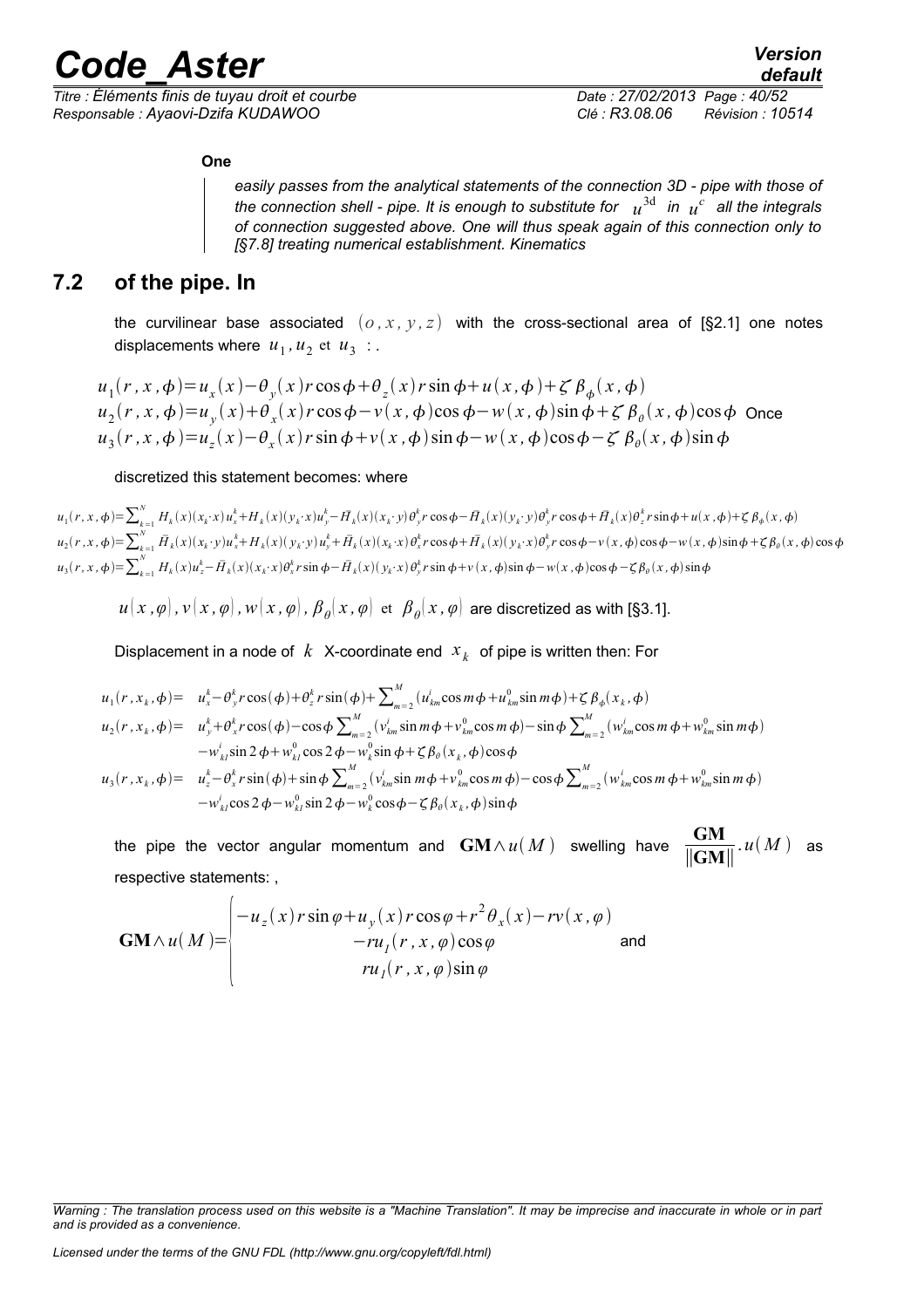*Titre : Éléments finis de tuyau droit et courbe Date : 27/02/2013 Page : 41/52 Responsable : Ayaovi-Dzifa KUDAWOO Clé : R3.08.06 Révision : 10514*

*default*

$$
\frac{GM}{\|\mathbf{GM}\|} \cdot u(M) = -u_z(x) \cos \varphi - u_y(x) \sin \varphi + w(x, \varphi)
$$
 Note:

*The first component of the field of displacement utilizes in*  $u(x, \varphi)$  *an isolated way. The same applies to the first component of the vector rotation with respect to and*  $v(x, \varphi)$  *of swelling with respect to. w x ,φ This remark will be used with [§5.6] to bind the modes of Fourier to the degrees of freedom of edges of shell. Kinematics*

### **7.3 of shell**

the kinematics of shell of Coils-Kirchhoff or of Naghdi-Mindlin is written in the thickness: constitute

$$
u^{c}(M)=u^{c}(Q)+(\theta^{c}(Q)\wedge n).y_{3}
$$

- $u^c(Q)$  the vector displacement of mean surface in,  $Q$  constitutes
- $\theta^c(Q)$  the vector rotation in  $Q$  norm according to the directions and  $t_1$  of  $t_2$  the tangent plane with. *Q* This



displacement and this rotation are calculated in the total reference. It is possible by change of reference to have their statements in the curvilinear base of  $(o, x, y, z)$  [§2.1] associated with the cross-sectional area of the junction between the shell and the pipe. For

each node, the program calculates the coefficients of the linear  $9+6(M-1)$  relations which connect:

- 6 degrees of freedom of the node of beam of  $P$  the pipe,
- degrees of freedom  $2+3\times2(M-1)$  of Fourier of the pipe,
- the degree of freedom of swelling of the pipe, with
- the degrees of freedom of all the nodes of the list of meshes of edge of shell. These

linear relations will be dualisées, like all the linear relations resulting for example from key word LIAISON DDL of AFFE CHAR MECA . They are built as for connection 3D-beam from the assembly of elementary terms. Computation

*Warning : The translation process used on this website is a "Machine Translation". It may be imprecise and inaccurate in whole or in part and is provided as a convenience.*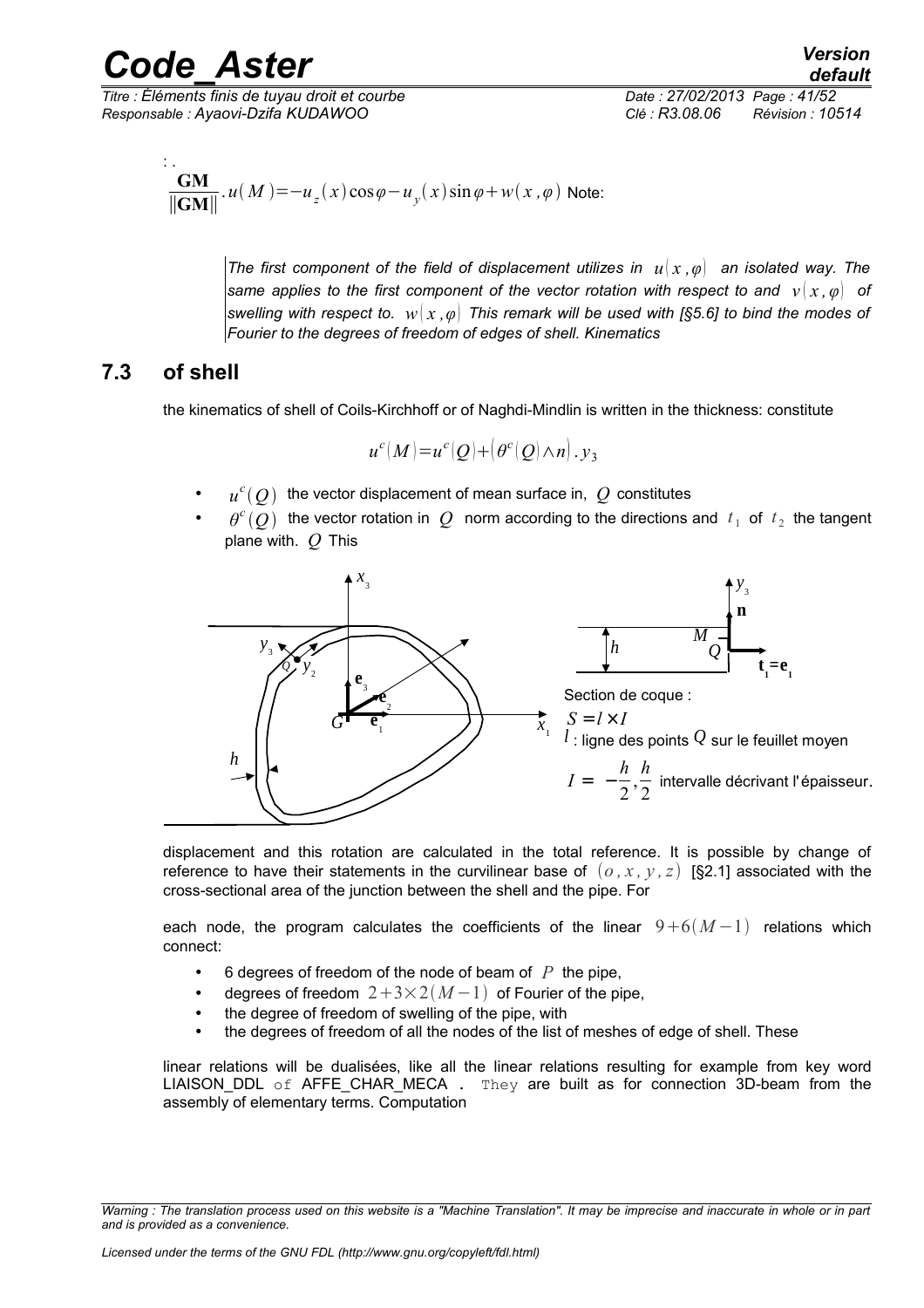*Titre : Éléments finis de tuyau droit et courbe Date : 27/02/2013 Page : 42/52 Responsable : Ayaovi-Dzifa KUDAWOO Clé : R3.08.06 Révision : 10514*

*default*

### **7.4 of average displacement on the section S It**

acts to calculate the integral, where  $\int_S u^c \,dS$  is  $\vert u^c\vert$  the displacement of shell (comprising 6 d.o.f. per node), is *S* the edge of shell.

Average displacement on the section  $S$  is written: that is to say

 $\int_S u^c(M) dS = h \int_I u^c(Q) dI + \int_I \left( \theta^c(Q) \wedge n \right) \left( \int_{-h/2}^{h/2} y_3 dy_3 \right) dl$ 

.  $\int_S u^c(M) \, dS = h \int_I u^c(Q) \, dl$  In addition one also has for the pipe part: .

$$
\int_{S} u^{c}(M) dS = \int_{S} [u^{p}(M) + u^{s}(M)] dS = \int_{S} \begin{pmatrix} u_{x}^{k} \\ u_{y}^{k} \\ u_{z}^{k} \end{pmatrix} dS = S \begin{pmatrix} u_{x}^{k} \\ u_{y}^{k} \\ u_{z}^{k} \end{pmatrix}
$$
 One

establishes thus that the average displacement of the section of the pipe to the node is *k* equal to the displacement of beam of the node. *k* One can thus linearly bind the degrees of freedom of beam of translation to the node with *k* the average of the degrees of freedom of displacement of edge of the shell. One

neglects in this statement the variation of metric in the thickness of the shell. Computation

### **7.5 of the average rotation of the section S is**

$$
\int_{S} \mathbf{GM} \wedge u^{c} (M) dS = \int_{l} \int_{-h/2}^{h/2} \left( \mathbf{GQ} + y_{3} n(Q) \right) \wedge \left( u^{c} (Q) + \theta^{c} (Q) \wedge n(Q) y_{3} \right) dI dy_{3}
$$
  
\n
$$
= h \int_{l} \mathbf{GQ} \wedge u^{c} (Q) dI + \int_{l} \mathbf{GQ} \wedge \left( \theta^{c} (Q) \wedge n(Q) \right) dI \int_{-h/2}^{h/2} y_{3} dy_{3}
$$
  
\n
$$
+ \int_{l} n(Q) \wedge u^{c} (Q) \left( \int_{-h/2}^{h/2} y_{3} dy_{3} \right) dI + \int_{l} n(Q) \wedge \left( \theta^{c} (Q) \wedge n(Q) \right) \int_{-\frac{h}{2}}^{\frac{h}{2}} y_{3}^{2} dy_{3} dI
$$
  
\n
$$
\int_{S} \mathbf{GM} \wedge u^{c} (M) dS = h \int_{l} \mathbf{GQ} \wedge u^{c} (Q) dI + \frac{h^{3}}{12} \int_{l} \theta^{c} (Q) dI
$$
 In addition

one also has for the pipe part: where

$$
\int_{S} \mathbf{GM} \wedge u^{c}(M) \cdot dS = \int_{S} \mathbf{GM} \wedge [u^{p}(M) + u^{s}(M)] \cdot dS = \int_{S} \left( \frac{r^{2} \cdot \theta_{x}^{k}}{r^{2} \cdot \cos^{2} \phi \theta_{y}^{k}} \right) = I \left( \frac{\theta_{x}^{k}}{\theta_{y}^{k}} \right)
$$

I am the tensor of inertia of the beam. One establishes thus that the average rotation of the section of the pipe to the node is *k* equal to the rotation of beam to the node. *k* One can thus linearly bind the degrees of freedom of beam of rotation to the node with *k* the degrees of freedom of rotation of edge of the shell. One

neglects in this statement the variation of metric in the thickness of the shell. Computation

*Warning : The translation process used on this website is a "Machine Translation". It may be imprecise and inaccurate in whole or in part and is provided as a convenience.*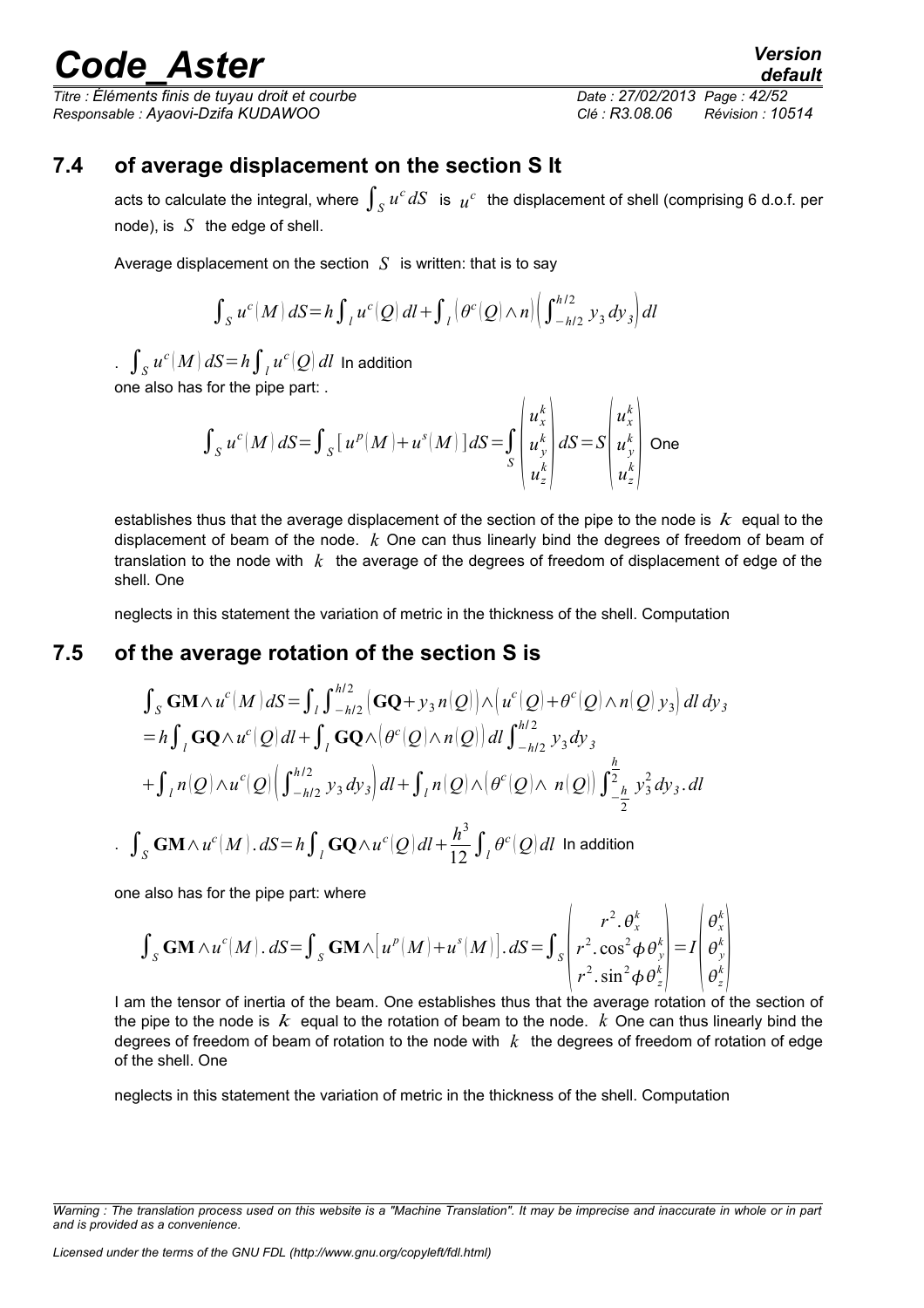*Titre : Éléments finis de tuyau droit et courbe Date : 27/02/2013 Page : 43/52 Responsable : Ayaovi-Dzifa KUDAWOO Clé : R3.08.06 Révision : 10514*

### **7.6 of the average swelling of the section S It**

acts to calculate the integral,  $\int_S u^c$ .  $n dS = \int_S u^c$ .  $\frac{GM}{\|GM}$ ∥**GM**∥  $dS$  where is  $n = \frac{GM}{dS}$ ∥**GM**∥  $=\frac{GQ}{1/GQ}$  $\frac{GQ}{\|GQ\|}$  the norm at the mean surface of shell.

Average displacement on the section *S* is written: .

$$
\int_{S} u^{c}(M) \cdot n \, dS = h \int_{I} u^{c}(Q) \cdot n \, dl + \int_{I} \left( \theta^{c}(Q) \wedge n \right) \cdot n \left( \int_{-h/2}^{h/2} y_{3} \, dy_{3} \right) dl = h \int_{I} u^{c}(Q) \cdot n \, dl
$$
 In addition

one also has for the pipe part: One

$$
\int_S \frac{\textbf{GM}}{\|\textbf{GM}\|} \cdot u^c(M) \, dS = \int_S \frac{\textbf{GM}}{\|\textbf{GM}\|} \cdot \big[ \, u^p(M) + u^s(M) \big] \, dS = \int_S w_k^o \, dS
$$

establishes thus that the average swelling of the section of the pipe to the node is *k* equal to the degree of freedom of swelling of the pipe to the node. *k* One can thus linearly bind the degree of freedom of swelling of pipe to the node with *k* the degrees of freedom of displacement of edge of the shell. One

neglects in this statement the variation of metric in the thickness of the shell. Computation

#### **7.7 of the coefficients of Fourier on the section S It**

acts to calculate the six integrals  $\int_S u^c \cos p\varphi \, dS$   $\int_S u^c \sin p\varphi \, dS$   $\int_S u^c \wedge \frac{GM}{\|GM}$ ∥**GM**∥ cos *pφdS* ,  $\int_S u^c \wedge \frac{GM}{\|\mathbf{GM}\|}$  $\frac{GM}{\|\mathbf{GM}\|}$ sin  $p\varphi dS$  and  $\int_S \frac{GM}{\|\mathbf{GM}\|}$ ∥**GM**∥  $\int u^c \cos p\varphi \, dS$ ,  $\int_S \frac{GM}{\|GM|}$ ∥**GM**∥  $u^c$ sin  $p\varphi dS$  where is  $u^c$ the displacement of shell (comprising 6 d.o.f. per node), is *S* the edge of shell. There

is the following relation for displacements on the section:  $S$  that is to say

$$
\int_{S} u^{c}(M) \cos p\varphi \, dS = h \int_{I} u^{c}(Q) \cos p\varphi \, dl + \int_{I} \left| \theta^{c}(Q) \wedge n \right| \left( \int_{-h/2}^{h/2} y_{3} dy_{3} \right) \cos p\varphi \, dl
$$

and  $\int_S u^c(M) \cos\,p\varphi\,dS\!=\!h\int_{|I} u^c(Q) \cos\,p\varphi\,dl$  .  $\int_S u^c(M) \sin\,p\varphi\,dS\!=\!h\int_{|I} u^c(Q) \sin\,p\varphi\,dl$  In addition

one also has for the pipe part: .

$$
\int_{S} u^{c}(M) \cos p\varphi \, dS = \int_{S} \left( \frac{u_{1}(r, x_{k}, \varphi)}{u_{2}(r, x_{k}, \varphi)} \right) \cos p\varphi \, dS
$$

The first component of this relation then enables us to connect linearly the coefficient of Fourier to  $u_{\mathit{kp}}^i$  the components of displacements of edge of shell in the following way: In the same way

$$
h \int_{l} u_1^c(Q) \cos p\varphi \, dl = \int_{S} u_1(r, x_k, \varphi) \cos p\varphi \, dS = \begin{vmatrix} -\int_{S} r \theta_y^k \cos^2 \varphi \, dS & \text{si } p=1\\ S & u_{kp}^i \cos^2 p\varphi \, dS & \text{si } p \neq 1 \end{vmatrix}
$$

*Licensed under the terms of the GNU FDL (http://www.gnu.org/copyleft/fdl.html)*

*Warning : The translation process used on this website is a "Machine Translation". It may be imprecise and inaccurate in whole or in part and is provided as a convenience.*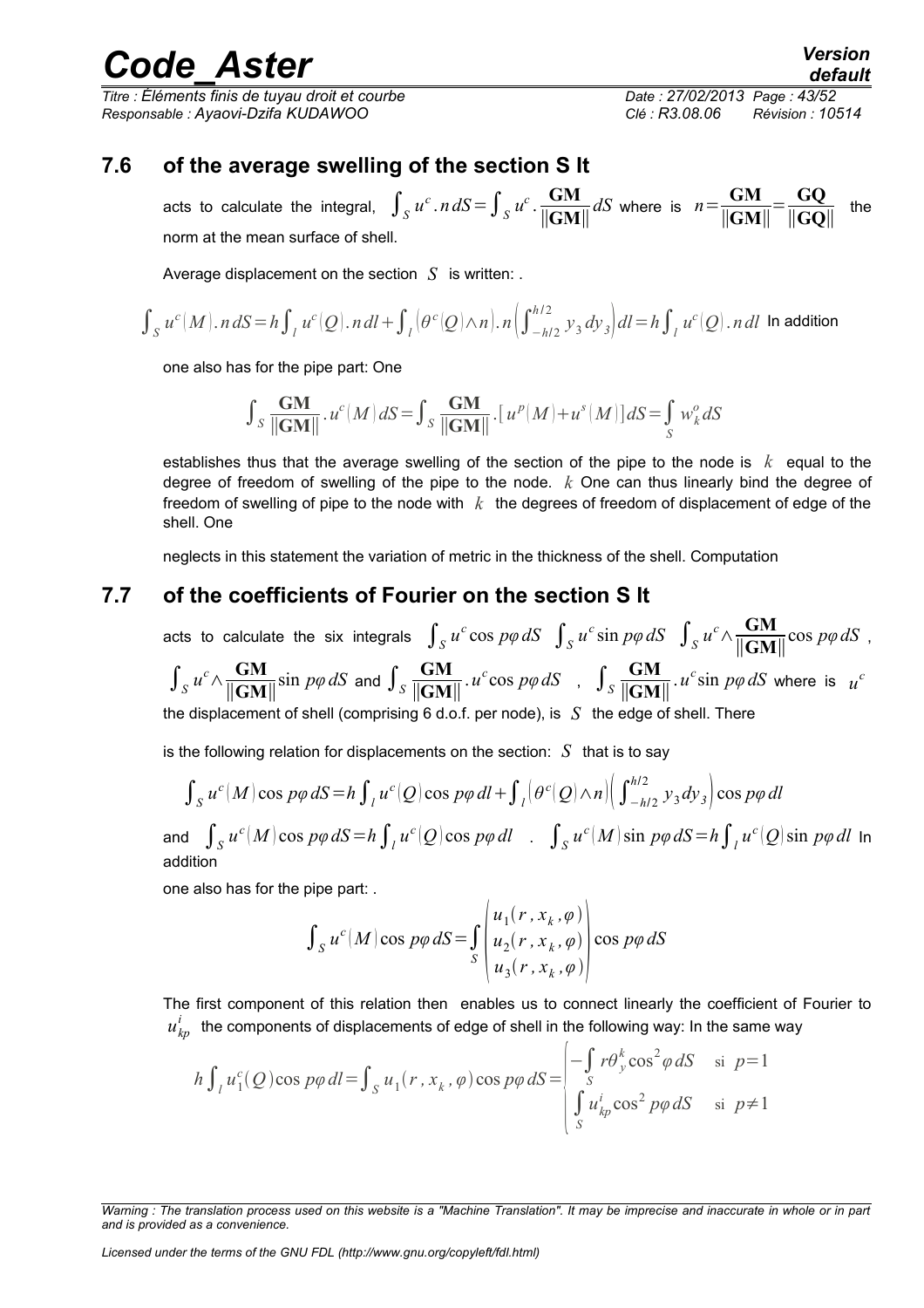*Titre : Éléments finis de tuyau droit et courbe Date : 27/02/2013 Page : 44/52 Responsable : Ayaovi-Dzifa KUDAWOO Clé : R3.08.06 Révision : 10514*

from where 
$$
\int_{S} u^{c}(M) \sin p\varphi dS = \int_{S} \begin{pmatrix} u_{1}(r, x_{k}, \varphi) \\ u_{2}(r, x_{k}, \varphi) \\ u_{3}(r, x_{k}, \varphi) \end{pmatrix} \sin p\varphi dS
$$
 one from of deduced that: There  
\n
$$
h \int_{I} u_{1}^{c}(Q) \sin p\varphi dI = \int_{S} u_{1}(r, x_{k}, \varphi) \sin p\varphi dS = \begin{pmatrix} \int_{S} r\theta_{z}^{k} \sin^{2} \varphi dS & \text{si } p=1 \\ \int_{S} u_{kp}^{o} \sin^{2} p\varphi dS & \text{si } p \neq 1 \end{pmatrix}
$$

is the following relation for rotations on the section: *S* .

$$
\int_{S} u^{c}(M) \wedge \frac{GM}{\|\mathbf{GM}\|} \cos p\varphi \, dS = h \int_{I} u^{c}(Q) \wedge \frac{GQ}{\|\mathbf{G}Q\|} \cos p\varphi \, dl + \int_{I} (\theta^{c}(Q) \wedge n) \wedge n \left(\int_{-h/2}^{h/2} y_{3} dy_{3}\right) \cos p\varphi \, dl
$$

The first component of this relation then enables us to linearly connect the coefficient of Fourier to  $v^o_{\,kp}$  the components of displacements and rotations of edge of shell in the following way: In the same way

$$
h \int_{l} [u^{c}(Q) \wedge \frac{GQ}{\|GQ\|}]_{1} \cos p\varphi \, dl = \begin{vmatrix} -\int_{S} [r u_{y}^{k} \cos^{2} \varphi + r w_{kl}^{o} \cos^{2} \varphi] dS & \text{si } p=1\\ \int_{S} r v_{kp}^{o} \cos^{2} (p\varphi) dS & \text{si } p \neq 1 \end{vmatrix}
$$

there a: One

$$
h \int_{l} [u^{c}(Q) \wedge \frac{GQ}{\|GQ\|}]_{1} \sin p\varphi dl = \begin{vmatrix} \int_{S} [r u_{z}^{k} \sin^{2} \varphi + r w_{kl}^{i} \sin^{2} \varphi] dS & \text{si } p=1 \\ \int_{S} r v_{kp}^{i} \sin^{2} (p\varphi) dS & \text{si } p \neq 1 \end{vmatrix}
$$

 $\overline{1}$ 

is the following relation for swelling on the section: *S* .

 $\overline{1}$ 

$$
\int_{S} \frac{GM}{\|\mathbf{GM}\|} \cdot u^{c}(M) \cdot \cos p\varphi \, dS = h \int_{l} \frac{GQ}{\|\mathbf{G}Q\|} \cdot u^{c}(Q) \cos p\varphi \, dl \text{ This}
$$

relation enables us to connect linearly the coefficient of Fourier to  $w_{kp}^i$  the components of displacements of edge of shell in the following way: .

$$
h \int_{l} \frac{GQ}{\|GQ\|} u^{c}(Q) \cos p\varphi \, dl = \begin{cases} \int_{S} \left[ -u_{z}^{k} \cos^{2} \varphi + w_{kl}^{i} \cos^{2} \varphi \right] dS & \text{si } p=1\\ \int_{S} w_{kp}^{i} \cos^{2} (p\varphi) dS & \text{si } p \neq 1 \end{cases}
$$
 \nIn the same way

, one a: One

$$
h \int_{l} \frac{GQ}{\|GQ\|} u^{c}(Q) \sin p\varphi \, dl = \begin{cases} \int_{S} -u_{y}^{k} \sin^{2} \varphi + w_{k}^{o} \sin^{2} \varphi \, dS & \text{si } p=1\\ \int_{S} w_{kp}^{o} \sin^{2} (p\varphi) \, dS & \text{si } p \neq 1 \end{cases}
$$

uses for all these relations the fact that One  $\int\limits_S$  $\cos p\varphi \cos q\varphi dS = 0 \text{ si } p \neq q.$ neglects in this statement the variation of metric in the thickness of the shell. Note: *default*

*Warning : The translation process used on this website is a "Machine Translation". It may be imprecise and inaccurate in whole or in part and is provided as a convenience.*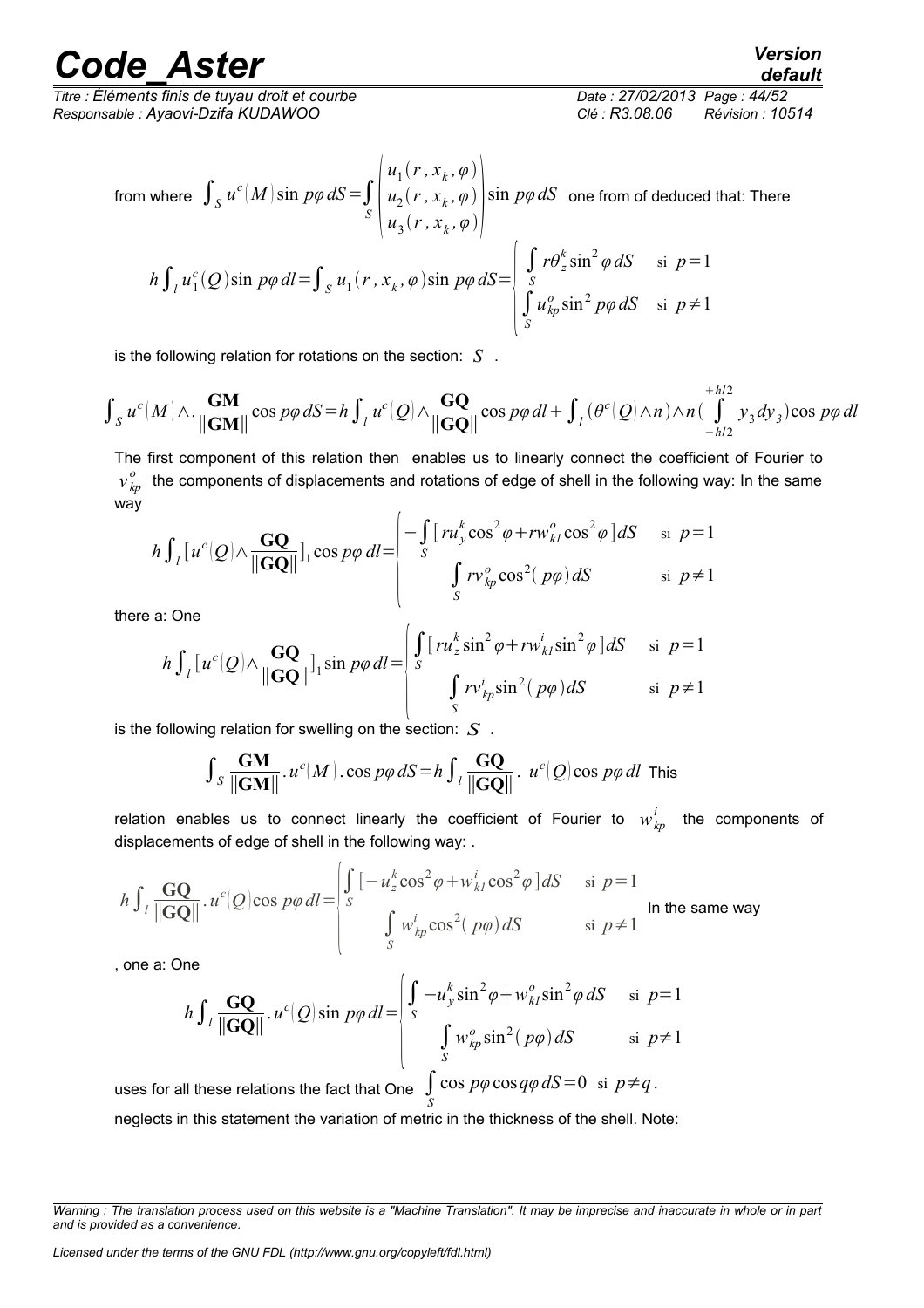*Titre : Éléments finis de tuyau droit et courbe Date : 27/02/2013 Page : 45/52 Responsable : Ayaovi-Dzifa KUDAWOO Clé : R3.08.06 Révision : 10514*

#### **One**

*can note that some of the relations established in this paragraph for p=1 are redundant with those established in the paragraphs [§7.4] and [§7.5]. On the six relations established starting* from the computation of the integral forms  $\int_S \bm{u}^c \cos \phi \, dS - \int_S \bm{u}^c \sin \phi \, dS$  $\int_S u^c \wedge \frac{GM}{\|GM}$  $\frac{GM}{\parallel GM \parallel} \cdot \cos \phi \, dS$ ,  $\int_S u^c \wedge \frac{GM}{\parallel GM \parallel}$  $\frac{GM}{\parallel GM \parallel}$   $\cdot \sin \phi \ dS$  and  $\int_S u^c \wedge \frac{GM}{\parallel GM \parallel}$ ∥ *GM*∥  $\mu^c \cos \phi \, dS$ ,

 $\int_S u^c \wedge \frac{GM}{\|GM}$ ∥ *GM*∥  $\mathbf{a} \cdot \mathbf{u}^c \sin \phi \, dS$  only two among the four last are linearly independent of the

*others. Thus the two first were already established with [the §7.4] and of the combinations of the four last give again those of [§7.5]. Establishment*

### **7.8 of the method The computation**

of the coefficients of the linear relations is done in three times: computation

- of elementary quantities on the elements of the list of meshes of edges of shells (mesh of type SEG2): surface
	- $\int_{e^{lt}} \int_{e^{lt}} 1$  *;*  $\int_{e^{lt}} x$  *;*  $\int_{e^{lt}} y$  *;*  $\int_{e^{lt}} z$  summation
	- of these quantities on () from where  $S$  the computation of: position
	- $A = |S|$
	- of. *G* knowing
- , *G* elementary computation on the elements of the list of meshes of edges of shells of: It

$$
\int_{\text{elt}} Ni \quad ; \quad \int_{\text{elt}} xNi \quad ; \quad \int_{\text{elt}} yNi \quad ; \quad \int_{\text{elt}} zNi \quad \text{out} \quad : \quad \frac{GM = [x, y, z]}{Ni = \text{fonctions de forme de l'élément}}
$$

should be noticed that in the case of the connection shell - pipe, the integrals on the edge elements are to be multiplied by the thickness of the shell: where  $\int\limits_{elt} N_{i}$   $=$   $h$   $\int\limits_{l}^{l} N_{i}$   $-l$  the average fiber of the edge

element represents of shell. Moreover, the additional term is added: .  $\frac{h^3}{12} \int\limits_l$  $N$ <sub>*i*</sub> "assembly

- " of the terms calculated above to obtain of each node of the section of connection, coefficients of the terms of the linear relations, connection
- between the modes of Fourier and the displacements of shell as shown at the beginning of [§7].

More precisely: for

• the connection shell - pipe, one carries out elementary computations on all the edge elements of the section of connection of *S* the type: and

$$
u_{\rm cm} = \frac{1}{\pi} \int_{0}^{2\pi} u^{c} \cos(m\,\varphi) \, d\,\varphi = \frac{1}{\pi} \int_{0}^{2\pi} \begin{vmatrix} u_{x}^{c} \\ u_{\varphi}^{c} \\ u_{r}^{c} \end{vmatrix} \cos(m\,\varphi) \, d\,\varphi = \frac{1}{\pi} \int_{\pi}^{Nb} \phi e^{i\theta m_{\text{ements}} \in S} \int_{\varphi_{1}^{n}}^{\varphi_{2}^{n}} \cos(m\,\varphi) \, P \begin{vmatrix} u_{x}^{c} \\ u_{y}^{c} \\ u_{z}^{c} \end{vmatrix} \, d\,\varphi
$$
\nif

\n
$$
u_{\text{sm}} = \frac{1}{\pi} \int_{0}^{2\pi} u^{c} \sin(m\,\varphi) \, d\,\varphi = \frac{1}{\pi} \int_{0}^{2\pi} \begin{vmatrix} u_{x}^{c} \\ u_{\varphi}^{c} \\ u_{\varphi}^{c} \end{vmatrix} \sin(m\,\varphi) \, d\,\varphi = \frac{1}{\pi} \int_{\pi^{2}}^{Nb} \phi e^{i\theta m_{\text{ements}} \in S} \int_{\varphi_{1}^{n}}^{\varphi_{2}^{n}} \sin(m\,\varphi) \, P \begin{vmatrix} u_{x}^{c} \\ u_{y}^{c} \\ u_{y}^{c} \\ u_{z}^{c} \end{vmatrix} \, d\,\varphi
$$

*Warning : The translation process used on this website is a "Machine Translation". It may be imprecise and inaccurate in whole or in part and is provided as a convenience.*

*Licensed under the terms of the GNU FDL (http://www.gnu.org/copyleft/fdl.html)*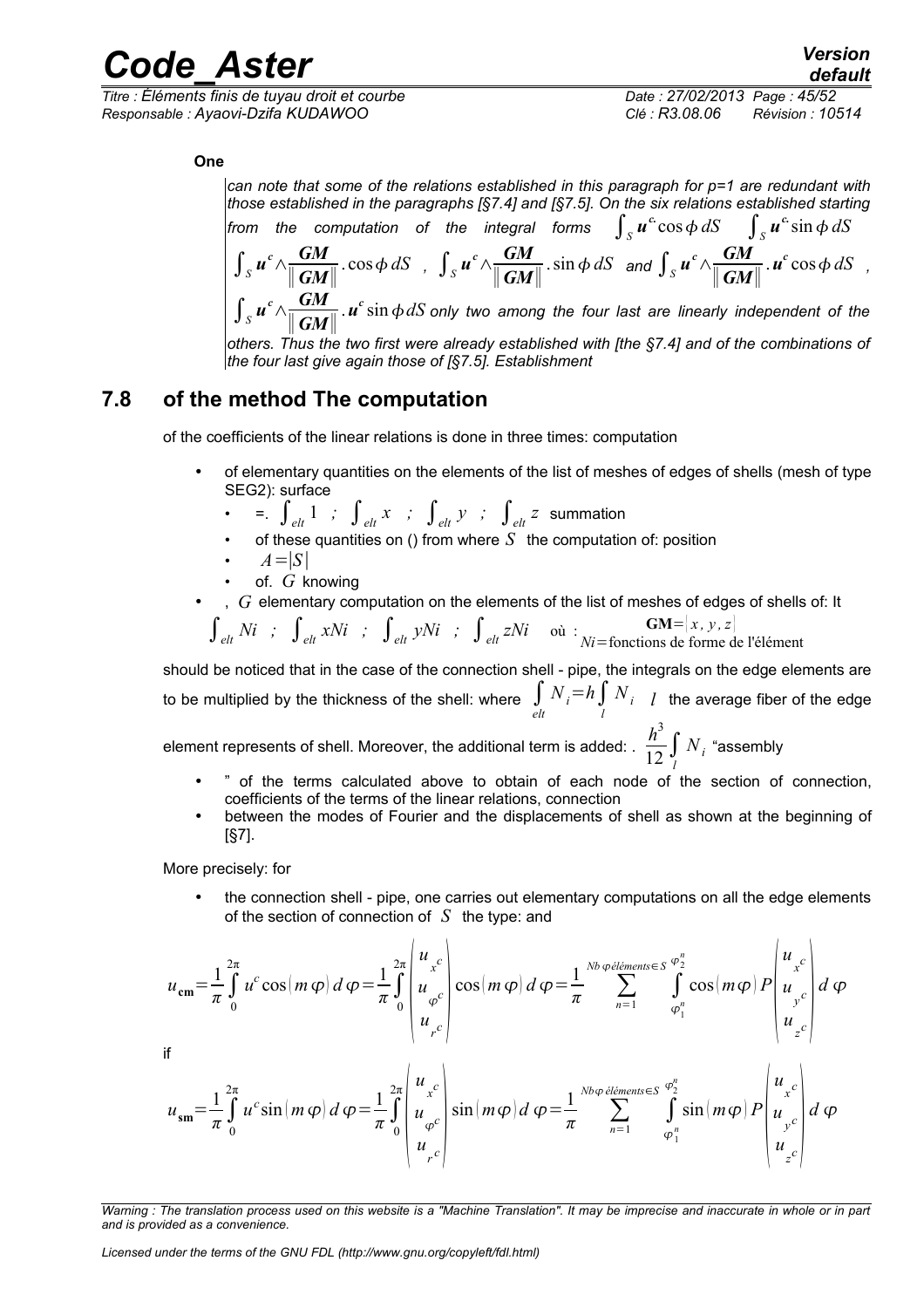*Titre : Éléments finis de tuyau droit et courbe Date : 27/02/2013 Page : 46/52 Responsable : Ayaovi-Dzifa KUDAWOO Clé : R3.08.06 Révision : 10514*

*default*

where  $m>1$  is P the transition matrix of the local coordinate system of the element to the total reference and  $\varphi_1^+$  the position orthoradiale of the element. By expressing displacement according to the nodal degrees of freedom: and

$$
u_{\text{cm}} = \begin{pmatrix} u_m^i \\ v_m^o \\ w_m^i \end{pmatrix} = \frac{1}{\pi} \sum_{n=1}^{Nb\varphi \text{ elements} \in S} \int\limits_{\varphi_1^n}^{\varphi_2^n} \cos(m\varphi) \, P \sum_{n=1}^{Nb_{\text{noeuds}}} N_n(\varphi) \begin{pmatrix} U_{x^n} \\ U_{x^n} \\ U_{y^n} \\ U_{z^n} \end{pmatrix} d\varphi
$$

where

 $\mathbf{r}$ 

 $\sim$ 

$$
u_{\rm sm} = \begin{pmatrix} u_m^o \\ v_m^i \\ w_m^o \end{pmatrix} = \frac{1}{\pi} \sum_{n=1}^{Nb\varphi\acute{e}l\acute{e}ments \in S} \int_{\varphi_1^n}^{\varphi_2^n} \sin\left(m\varphi\right) P \sum_{n=1}^{Nb_{noends}} N_n(\varphi) \begin{pmatrix} U_{x^n} \\ U_{y^n} \\ U_{z^n} \end{pmatrix} d\varphi
$$

are to them *N* the shape functions of the element, one twice obtains for each computation 9 coefficients with the nodes of the element running of: *S* and

 $\mathbf{r}$ 

$$
u_{\text{cm}} = \begin{pmatrix} u_m^i \\ v_m^o \\ w_m^i \end{pmatrix} = \begin{pmatrix} b_{\text{normal}} & b_{\text{normal}} \\ b_{\text{normal}} & b_{\text{normal}} \end{pmatrix} = \begin{pmatrix} b_{\text{normal}} & b_{\text{normal}} \\ b_{\text{normal}} & b_{\text{normal}} \end{pmatrix} \begin{pmatrix} a_{11} & a_{12} & a_{13} \\ a_{21} & a_{22} & a_{23} \\ a_{31} & a_{32} & a_{33} \end{pmatrix} \begin{pmatrix} U_{x^n} \\ U_{y^n} \\ U_{z^n} \end{pmatrix}.
$$
  

$$
a_{ij}^n = \frac{1}{\pi} \int_{\varphi_1}^{\varphi_2} \cos(m\varphi) P_{ij}(\varphi) N_n(\varphi) d\varphi = \frac{1}{\pi R} \int_0^t \cos(mx) P_{ij}(x) N_n(x) dx
$$

an equivalent statement for where  $u_{\rm sm}$  is  $I$  the length of the edge element of shell. for

the connection 3D - pipe, one carries out elementary computations on all the edge elements of the section of connection of *S* the type: and

$$
u_{\rm cm} = \frac{2}{S} \int_{S} u^{3d} \cos(m \varphi) dS = \frac{2}{S} \int_{S} \begin{vmatrix} u_{x}^{3d} \\ u_{\varphi}^{3d} \\ u_{r}^{3d} \end{vmatrix} \cos(m \varphi) r \cdot d \varphi \cdot d\zeta
$$

$$
= \frac{2}{S} \sum_{n=1}^{Nb\varphi \text{ elements}} \sum_{\varphi_{1}^{n}} \int_{h_{1}^{n}}^{h_{2}^{n}} \cos(m \varphi) P \sum_{n=1}^{Nb_{meats}} N_{n}(\varphi, \zeta) \begin{vmatrix} U_{x}^{3d} \\ U_{y}^{3d} \\ U_{z}^{3d} \end{vmatrix}^{n} r \cdot d \varphi \cdot d\zeta
$$
if

*Warning : The translation process used on this website is a "Machine Translation". It may be imprecise and inaccurate in whole or in part and is provided as a convenience.*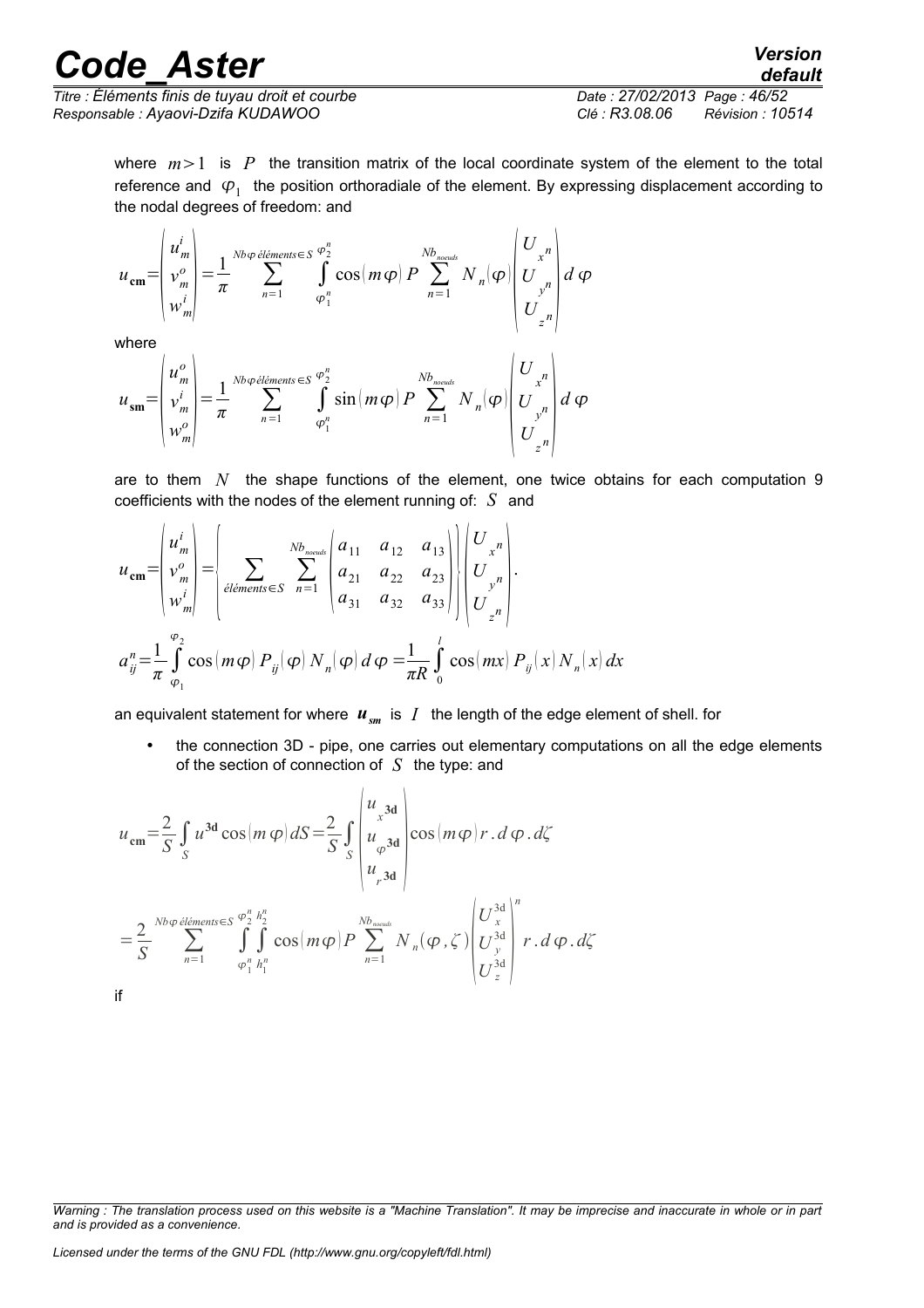*Titre : Éléments finis de tuyau droit et courbe Date : 27/02/2013 Page : 47/52 Responsable : Ayaovi-Dzifa KUDAWOO Clé : R3.08.06 Révision : 10514*

$$
u_{\rm sm} = \frac{2}{S} \int_{S} u^{3d} c \sin(m\varphi) dS = \frac{2}{S} \int_{S} \begin{vmatrix} u_{x}^{3d} \\ u_{\varphi}^{3d} \\ u_{r}^{3d} \end{vmatrix} \sin(m\varphi) r \cdot d\varphi \cdot d\zeta
$$

$$
= \frac{2}{S} \sum_{n=1}^{Nb\varphi \text{ elements}} \sum_{\varphi_{1}^{n}} \int_{\varphi_{1}^{n}}^{\varphi_{2}^{n}} \sin(m\varphi) P \sum_{n=1}^{Nb_{\text{nearest}}} N_{n}(\varphi, \zeta) \begin{vmatrix} U_{x}^{3d} \\ U_{y}^{3d} \\ U_{z}^{3d} \end{vmatrix}^{n} r \cdot d\varphi \cdot d\zeta
$$

where  $m>1$  is *P* the transition matrix of the local coordinate system of the element to the total reference,  $\varphi_1$  the position orthoradiale of the element, its  $\,h_1\,$  radial position and the are  $\,N\,$  the shape functions of the element. Establishment

### **8 of the element PIPE in Code\_Aster** *Description*

#### **8.1 This**

new element (of name METUSEG 3) leans on a mesh SEG3 or SEG 4 curvilinear. It supposes that the section of the pipe is circular. Contrary to elements POU  $D \in I$ , POU  $D \top$ , [R3.08.01] this element are not "exact" with the nodes for loadings or torsors concentrated at the ends. It is thus necessary to net with several elements to get correct results. Given

#### **8.2 modelizations**

the element is used in the following way: AFFE\_MODELE

 $(MODELISATION = "TUYAU 3M"...)$ 

Meshes with 4 nodes are generated from meshes with 3 nodes using: MAIL

```
=CRÉA_MAILLAGE (MAILLAGE=MAIL, MODI_MAILLE=_F (OPTION=' SEG3_4', TOUT='
OUT')) One
```
appeals has routine INI 090  $\epsilon$  for the shape functions, their derivatives and their second derivative (for the shell part) with Gauss points, as well as the corresponding weights.

The characteristics of the section are defined in AFFE\_CARA\_ELEM AFFE\_CARA\_ELEM

```
(POUTRE 
   = F (SECTION = "CERCLE", CARA = ("R" "EP"), VALE = ( \ldots, ),
ORIENTATION
            = _F (GROUP_NO=D, CARA=' GENE_TUYAU', VALE= (X Y Z),), TUYAU_NCOU
   = ' COUCHES' many, TUYAU NSEC = ' SECTEURS' many,),)
R
```
and EP represent , as for the classical beam elements, respectively the external radius and the thickness of the section. One also defines on one of the nodes end of line of pipework the vector whose projection on the cross-sectional area is the origin of the angles for decomposition in Fourier series. This vector should not be colinéaire at line average elbow with ending node considered. One also defines in this level the number of layers and angular sectors to use for numerical integration. AFFE\_CHAR\_MECA

```
(DDL_IMPO = F (DX=., DY =., DZ =., DRX =., DRY =., DRZ =., DDL of beam UI2
=., VI2 =., WI2 =., VO2 =., VO2 =., WO2 =., DDL related to mode 2 UI3
=. , VI3 =. , WI3 =. , VO3 =. , VO3 =. , WO3 =. , DDL related to mode 3 WO
```
*Warning : The translation process used on this website is a "Machine Translation". It may be imprecise and inaccurate in whole or in part and is provided as a convenience.*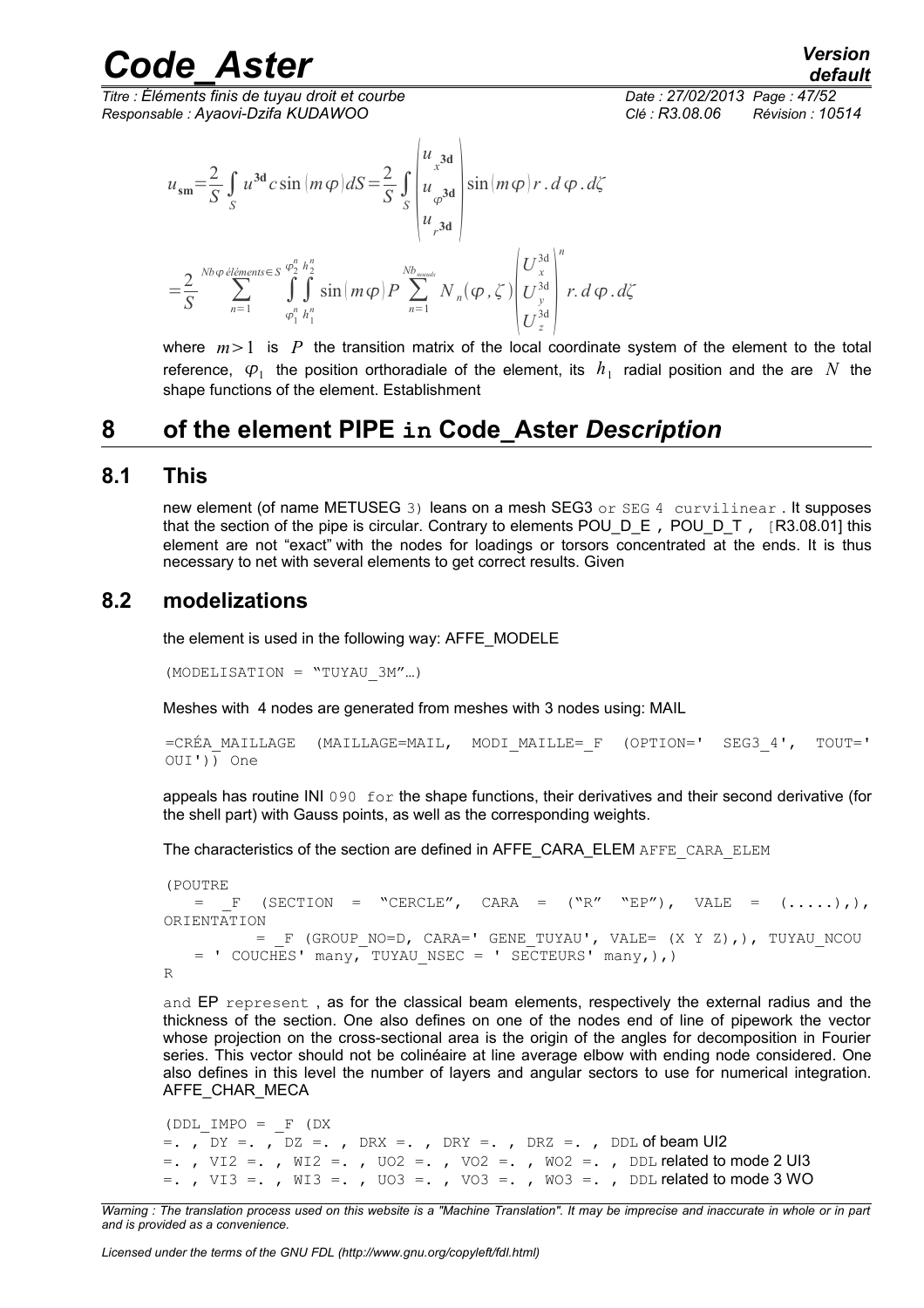*Titre : Éléments finis de tuyau droit et courbe Date : 27/02/2013 Page : 48/52 Responsable : Ayaovi-Dzifa KUDAWOO Clé : R3.08.06 Révision : 10514*

 $=$ . ,  $\forall$ II  $=$ . ,  $\forall$ Ol  $=$ . ,  $\forall$ DDL of swelling and mode 1 on *W* 

the loadings supported in AFFE\_CHAR\_MECA are :

- the nodal forces (FORCE\_NODALE), which work only on displacements of beam.
- the pressure interns (FORCE\_TUYAU =  $_F$  (NEAR =. ))
- gravity, (PESANTEUR )
- the linear forces (FORCE\_POUTRE)

the internal pressure working on the degree of freedom of swelling, *WO* one calculates then: **Computation** 

$$
W_{pres} = \int_{0}^{l} \int_{0}^{2\pi} p w^{o} r_{int} d\phi dx = \int_{0}^{l} \int_{0}^{2\pi} p \sum_{k=1}^{N} H_{k} w_{k}^{o} r_{int} d\phi dx = \sum_{k=1}^{N} H_{k} \left[ \int_{0}^{l} \int_{0}^{2\pi} p r_{int} d\phi dx \right] w_{k}^{o}
$$

#### **8.3 in linear elasticity**

the stiffness matrix and the mass matrix (respectively options RIGI\_MECA and MASS\_MECA) are integrated numerically in TE 0582. The computation account holds owing to the fact that the terms corresponding to the degrees of freedom of beam are expressed classically in total reference, and that the degrees of freedom of Fourier are in the local coordinate system with the element. In the case or the element does not belong to any elbow, this local coordinate system is defined by the generator and the directing vector carried by average fiber of the element as indicated on [Figure 8.3 a]. If the element belongs to an elbow, the local coordinate system is defined starting from the plane of the elbow as mentioned with [§2.1]. Appear



**8.3-a: Local coordinate system for a right pipe nonlinear**

#### **8.4 Computations**

the tangent stiffness matrix (options RIGI MECA TANG and FULL MECA) as well as plastic projection (options FULL MECA and RAPH  $\overline{MECA}$ ) are integrated numerically in TE 0586. All the models of plane stresses available in Code\_Aster *can* be used: if they are not integrated directly, it is always possible to use a constitutive law formulated in plane strain, and to treat the assumption of plane stresses using the method of Borst.

The elements pipe should be used only in small strains and small displacements. Postprocessing

#### **8.5**

*Warning : The translation process used on this website is a "Machine Translation". It may be imprecise and inaccurate in whole or in part and is provided as a convenience.*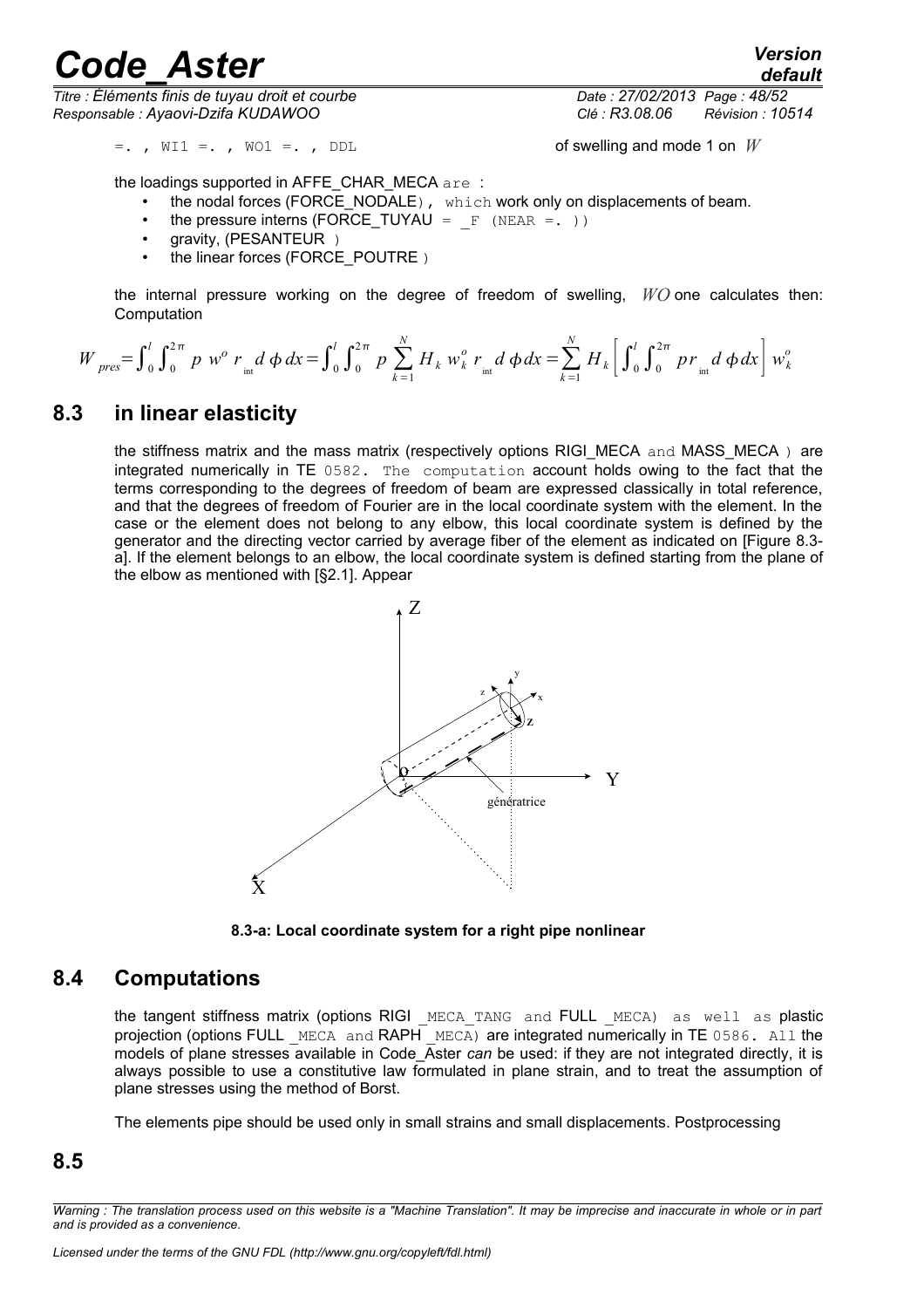### *Code\_Aster Version Titre : Éléments finis de tuyau droit et courbe Date : 27/02/2013 Page : 49/52*

*Responsable : Ayaovi-Dzifa KUDAWOO Clé : R3.08.06 Révision : 10514*

currently available elementary computations correspond to the options: SIEF\_ELGA

- which provide the stresses to the points of integration in the reference user. One stores these values in the following way: for
	- each Gauss point in the length, () for  $n=1,3$ 
		- each point of integration in the thickness,  $(n=1)$   $2N<sub>corr</sub>+1=7$  for
			- each point of integration on the circumference, (,  $n=1$  )  $2 N_{SECT} + 1=33$  6
				- stress components: SIXX SIYY SIZZ SIXY SIXZ SIYZ where indicates *X* the direction given by the two nodes tops of the element, represents *Y* the angle describing  $\phi$  the circumference and represents  $Z$  the radius. SIZZ and SIYZ corresponding to  $\sigma_{rr}^{}$ ,  $\sigma_{r\varphi}^{}$  are taken equal to zero. EFGE\_ELNO
- which makes it possible to obtain the forces generalized by element with the nodes in the reference of the beam. VARI\_ELNO
- which calculates the field of local variables by element to the nodes for all the layers and all the sectors, in the local coordinate system of the element. EPSI\_ELGA
- •
- which provides the total deflections to the points of integration in the local coordinate system of the element. The computation is carried out in TE 0584, and currently gives the values to the 693 points of integration (for an element with 3 modes of Fourier). These fields are called fields at "subpoints" of integration. One stores these values in the following way: for
	- each Gauss point in the length, () for  $n=1,3$ 
		- each point of integration in the thickness, (,  $n=1$  )  $2 N_{\text{COU}} + 1 = 7$  for
			- each point of integration on the circumference, (,  $n=1$  )  $2 N_{SECT} + 1=33$  6 • components of strain: EPXX EPYY EPZZ EPXY EPXZ EPYZ where indicates *X* the direction given by the two nodes tops of the element,
				- represents *Y* the angle describing  $\phi$  the circumference and represents  $Z$  the radius. EPZZ and EPYZ corresponding to  $\varepsilon_{rr}^{}$ ,  $\varepsilon_{r\varphi}^{}$  are taken equal to zero.
- Options SIEQ ELGA and EPEQ ELGA allow the computation of the invariants, (Von Mises, signed Von Mises, trace) in each point of integration (fields at "subpoints"). EFGE\_ELNO
- provides the forces generalize of beam classics: N, VY, VZ, MT, MFY, MFZ. These forces are given in the local curvilinear reference of the element.
- Command POST CHAMP/MIN MAX SP makes it possible to extract, of each of Gauss points linear of an element, the values maximum and minimum of a component of a field. The min/max is taken on all the subpoints of a point. Test

### **8.6 : SSLL106A It**

acts of a right pipe of directing vector fixed  $(4,3,0)$  in its end and O which is with a grid with 18 elements PIPE .

*Warning : The translation process used on this website is a "Machine Translation". It may be imprecise and inaccurate in whole or in part and is provided as a convenience.*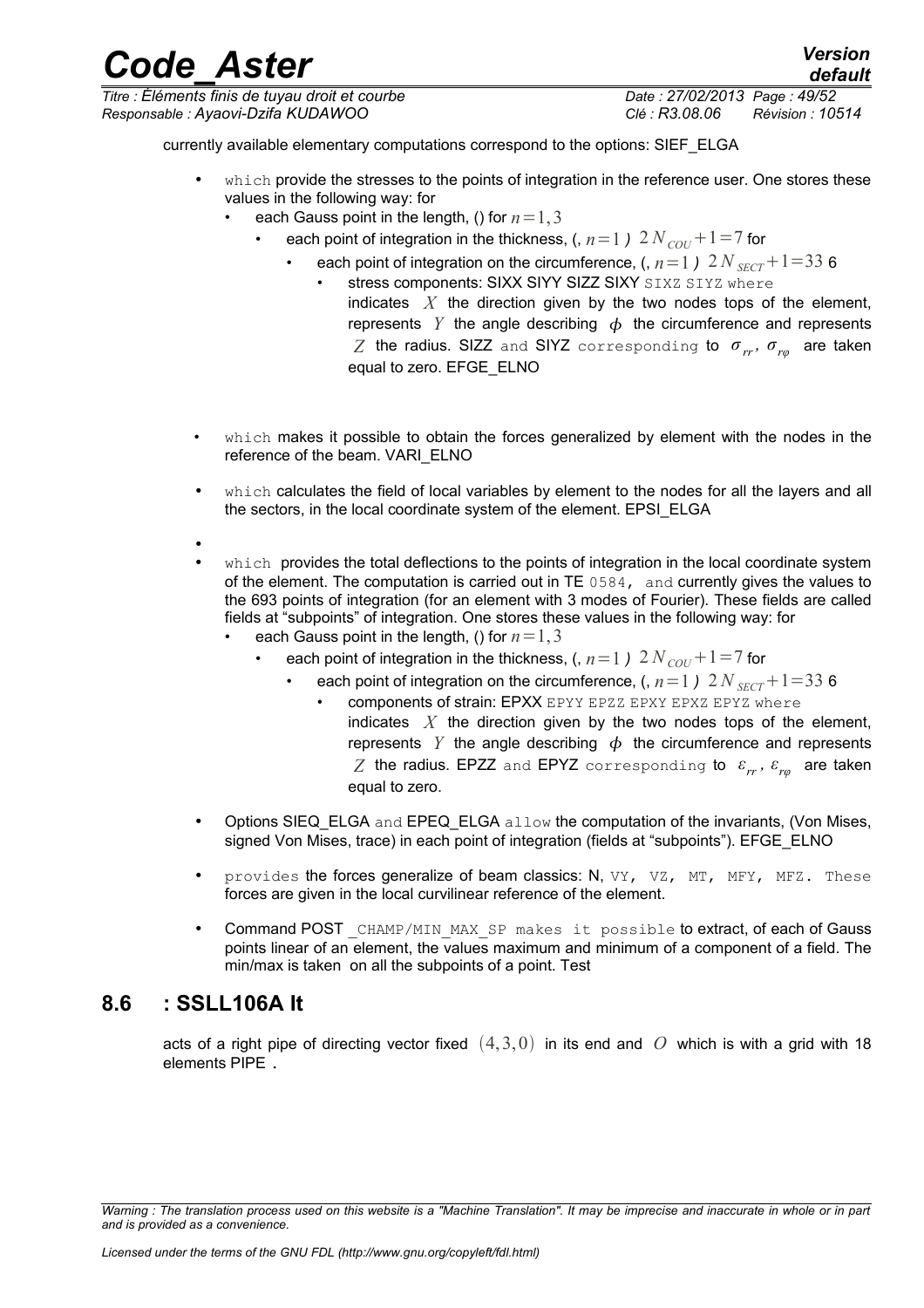*default*

*Titre : Éléments finis de tuyau droit et courbe Date : 27/02/2013 Page : 50/52 Responsable : Ayaovi-Dzifa KUDAWOO Clé : R3.08.06 Révision : 10514*



The pipe is subjected to different types of load:

- a 2 shears, tractive effort
- , 2
- bending moment, 1
- twisting moment,
- an internal pressure. One

calculates displacements at the point, *B* the strain and the forced in certain points of integration of the section containing, *B* as well as the first eigen modes. This

makes it possible to test the degrees of freedom of beam, the degree of freedom of swelling and the modes 1 of the development in Fourier series. Conclusion

#### **9**

the finite elements of elbow which we describe here are usable for computations of pipework in elasticity or plasticity. The pipework can be subjected to various combined loadings - internal pressure, cross-bendings and anti-plane, torsion, extension. For the moment

, the element carried out is a linear element of standard beam, right or curve, with three nodes, in small rotations and strains, with a local elastoplastic behavior in plane stresses. It makes it possible to take into account ovalization, warping and swelling. It combines the properties of shells and beams. The kinematics of beam for the axis of the elbow is increased by a kinematics of shell, of type Coils-Kirchhoff without transverse shears, for the description of the behavior of the cross-sectional areas. This last kinematics is discretized in modes *M* of Fourier, of which the number, *M* which the literature encourages us to choose equal to 6 [bib8], [bib13], must at the same time be sufficient to obtain good performances in plasticity and not too large to limit the computing time. In elasticity, for relatively thick pipework (the thickness ratio on radius of the cross-sectional area higher than 0.1), one can be satisfied with or  $M=2$ .  $M=3$  Bibliography

*Warning : The translation process used on this website is a "Machine Translation". It may be imprecise and inaccurate in whole or in part and is provided as a convenience.*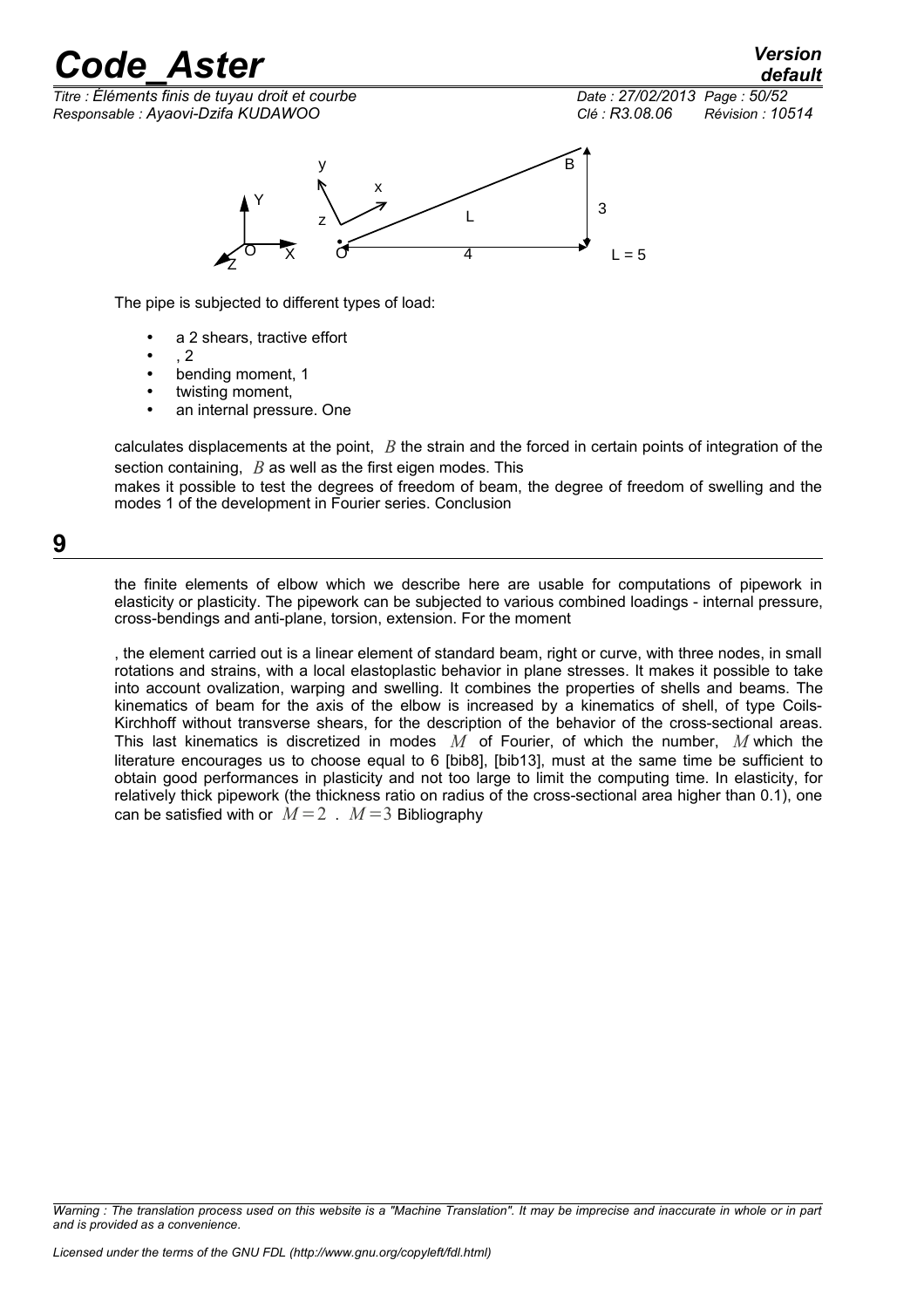*Titre : Éléments finis de tuyau droit et courbe Date : 27/02/2013 Page : 51/52 Responsable : Ayaovi-Dzifa KUDAWOO Clé : R3.08.06 Révision : 10514*

### **10 ABAQUS**

- 1) : "Theory manual" Hibbit, Karlsson and Sorensen Inc. (1984) chapter 4.4.1 K.
- 2) J. BATHE and A.C. ALMEIDA: "A simple and effective pipe elbow element-linear analysis", Newspaper of Applied Mechanics, Vol.47 (1980) pp93-100. J.
- 3) L. BATOZ, G. DHATT: "Modelization of structures by finite elements Shells", Vol.3, Hermes, Paris, 1992. W.
- 4) B. BICKFORD, B.T. STROM: "Vibration of planes curved beams", Newspaper of Sound and Vibration (1975) 39(2), pp.135-146. J.
- 5) T. BOYLE and J. SPENCE: "Inelastic analysis methods for piping systems", Nuclear Engineering and Design 57(1980) 369-390. J.
- 6) T. BOYLE and J. SPENCE: "A state of the art review of inelastic (static & dynamic) piping analysis methods, with particular application to LMFBR", Glasgow, Scotland, the U.K. (1983). P.
- 7) GUIHOT: "Accidental Structural mechanics behavior of the Primary education Circuit", EDF HP 52/96/012/A.H.D.
- 8) HIBBIT Notes: "Special structural elements for piping analysis", Proc. Conf., Presses Vessels and Piping: Analysis and Computers, Miami, ASME, 1974. H.
- 9) D. HIBBIT & E.K. LEUNG: "Year approach to detailed inelastic analysis of thin-walled pipelines", Special ASME Pub., "Nonlinear Finite Element Analysis of Shells" (1981). A.
- 10) KANARACHOS, R.N. KOUTSIDES: "A new Approach of Shell displacements in has Beam Standard pipe element", Proc. 8th Int. Conf . SMIRT, paper B9/2, Brussels (1985). P.
- 11) MASSIN, A. BEN HAJ YEDDER: "Bibliography for the development of an element bends with internal pressure and local plasticity", Notes HI-74/97/026, EDF-DER 1998. A.
- 12) MILLARD: "Year enriched beam finite element for accurate piping analysis", Proc. 14th Int. Conf. SMIRT, Lyon (1997). H.
- 13) OHTSUBO, O. WATANABÉ: "Stress analysis of pipe bends by boxing ring elements", Trans. ASME, Newspaper of Pressure Vessel technology, Vol.100 (1978) 112-122. K.
- 14) WASHIZU: "Variational Methods in Elasticity & Plasticity", 3rd ED. Pergamon (1981). J.
- 15) PELLET: "Connection 3D-beam", Documentation of reference of the Code\_Aster *[R* 3.03.03]. J.
- 16) MR. PROIX: "Connection shell-beam", Documentation of reference of the Code\_Aster *[R* 3.03.06]. F.
- 17) VOLDOIRE, C. SEVIN: "Axisymmetric thermo-elastic Shells and 1D", Documentation of reference of the Code\_Aster *[R* 3.07.02]. J.
- 18) MR. PROIX, P. MIALON, M.T. BOURDEIX: "Exact Elements of straight beams and curves", Documentation of reference of the Code\_Aster *[R* 3.08.01]. Description

### **11 of the versions of the document Version**

| <b>Aster</b><br><b>Author</b> | (S) Organization<br>(S) Description                                        | of modifications 6.4 |
|-------------------------------|----------------------------------------------------------------------------|----------------------|
|                               | MASSIN, J.M.PROIX, BEN HADJ YEDDER 9.4 up to date J.M.PROIX<br>EDF-R&D/AMA |                      |
|                               | initial Text                                                               |                      |

*Warning : The translation process used on this website is a "Machine Translation". It may be imprecise and inaccurate in whole or in part and is provided as a convenience.*